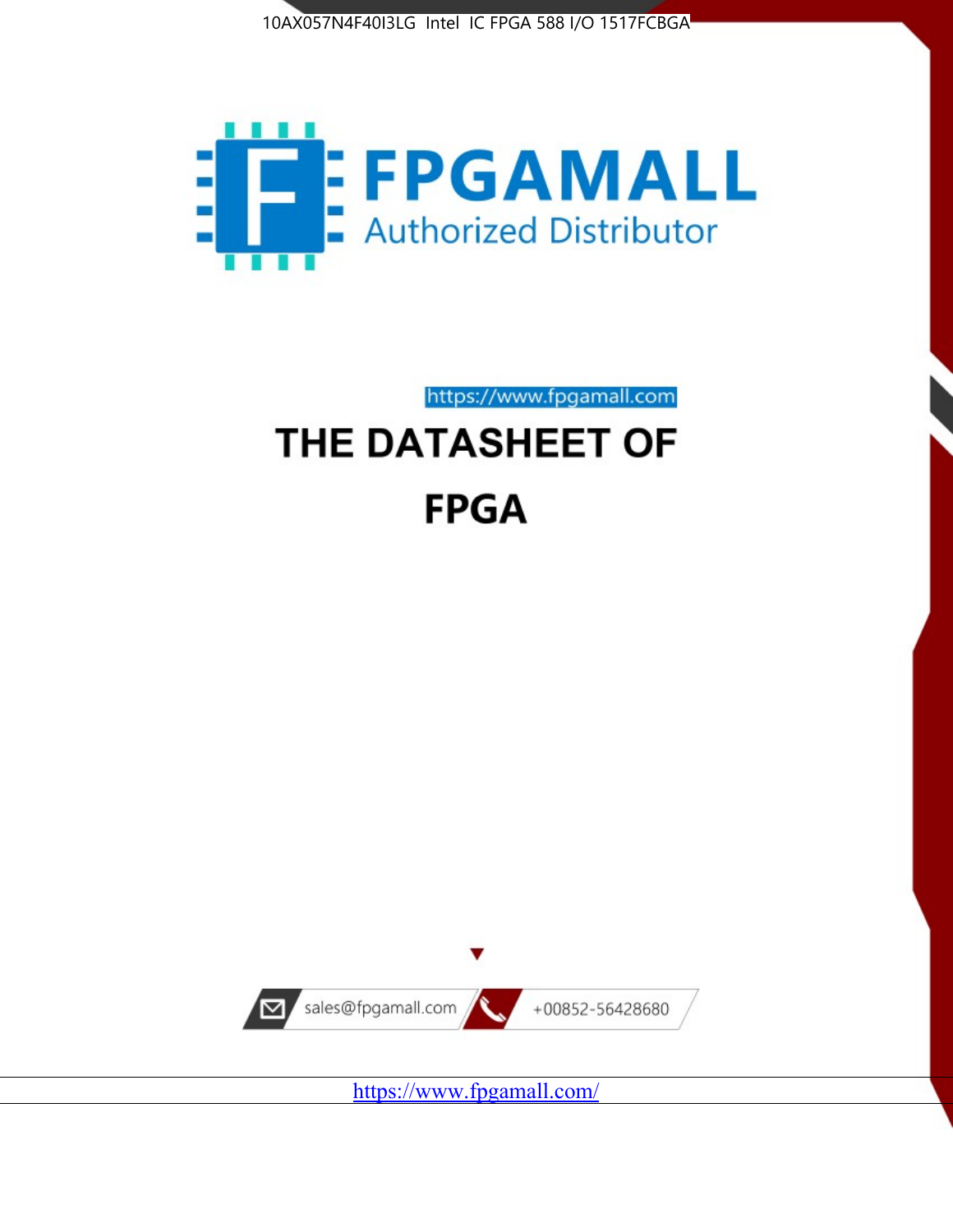10AX057N4F40I3LG Intel IC FPGA 588 I/O 1517FCBGA



# **Intel® Arria® 10 Device Overview**



**A10-OVERVIEW | 2018.12.06** Latest document on the web: **[PDF](https://www.intel.com/content/dam/www/programmable/us/en/pdfs/literature/hb/arria-10/a10_overview.pdf)** | **[HTML](https://www.intel.com/content/www/us/en/programmable/documentation/sam1403480274650.html)**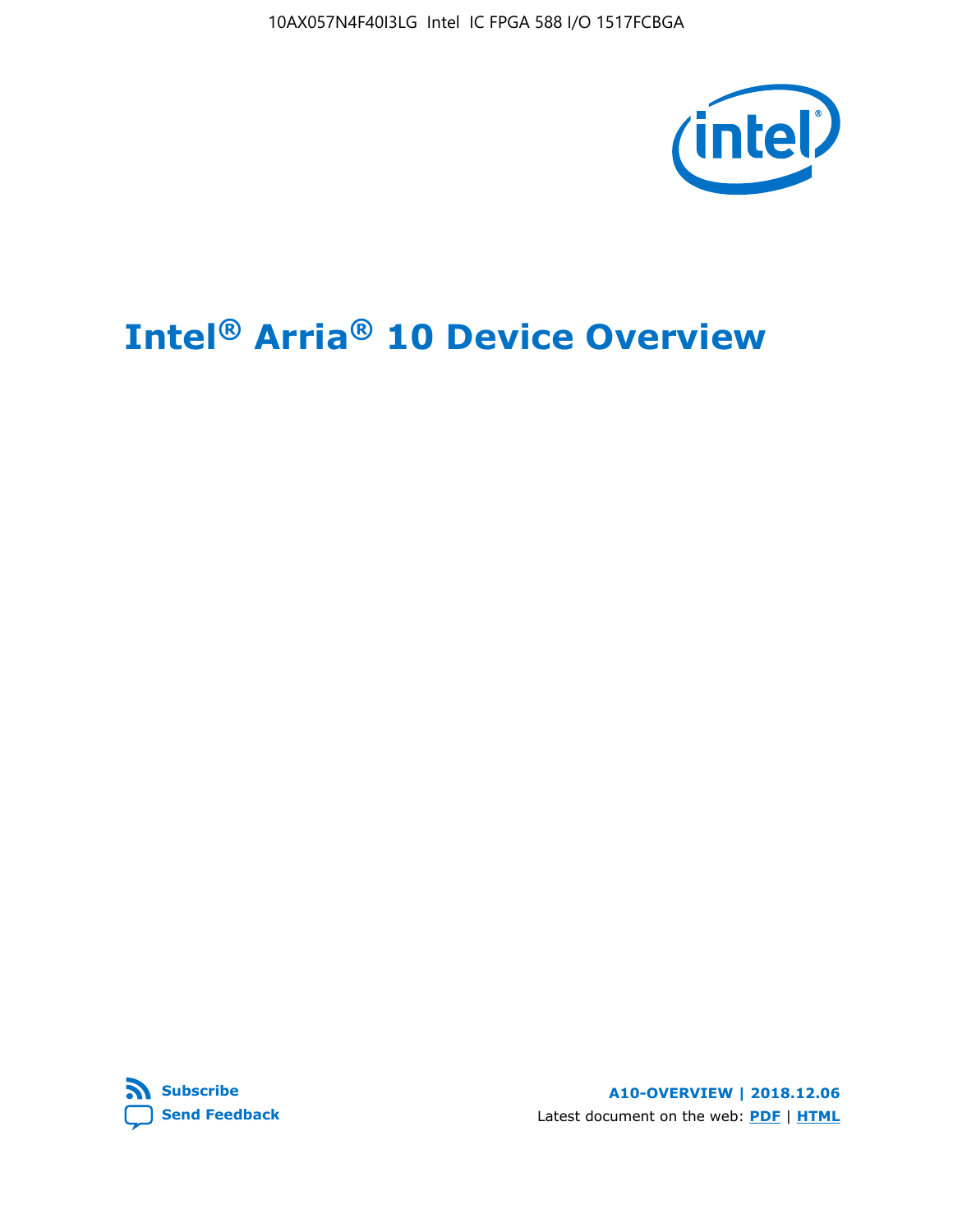

**Contents** 

# **Contents**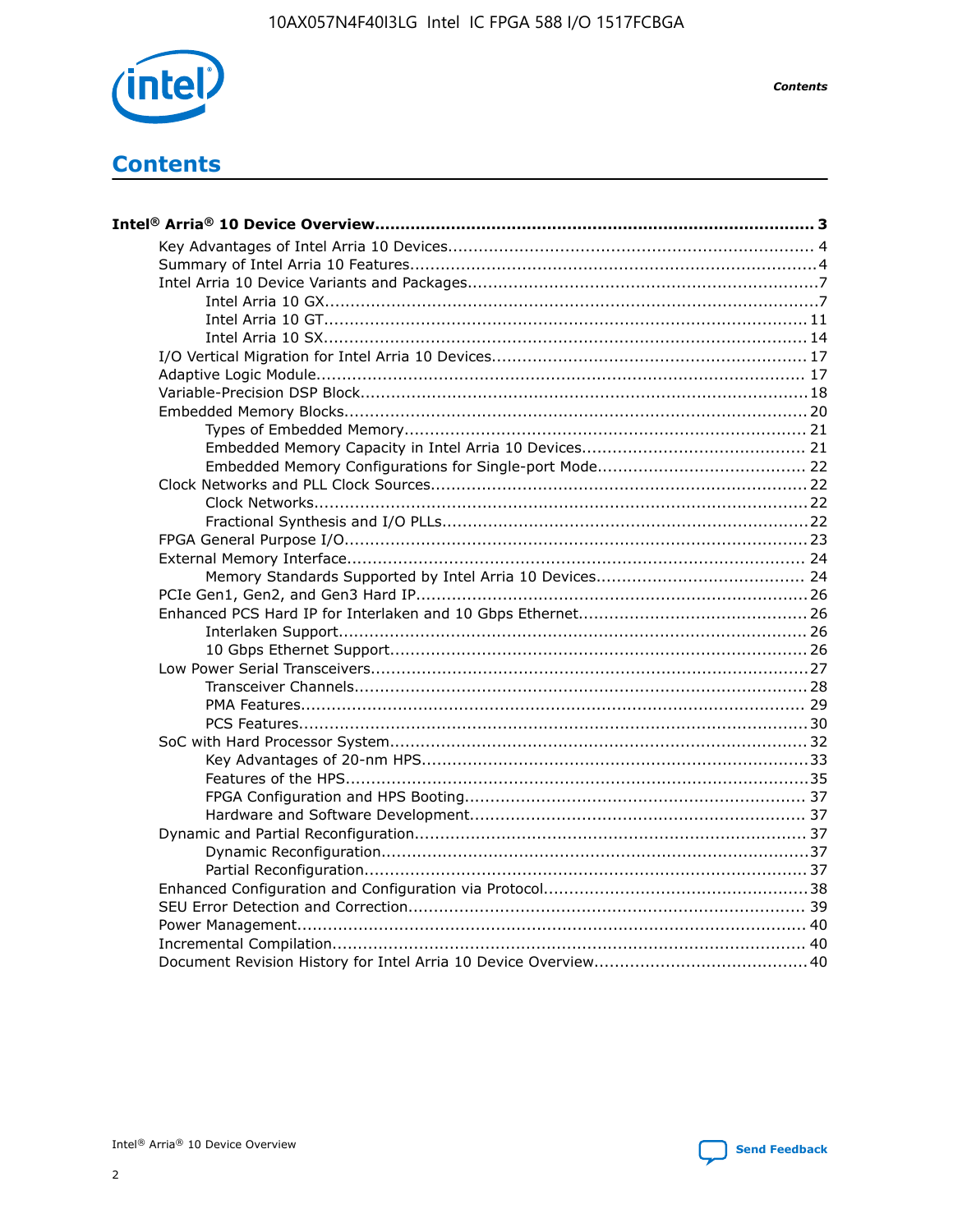**A10-OVERVIEW | 2018.12.06**

**[Send Feedback](mailto:FPGAtechdocfeedback@intel.com?subject=Feedback%20on%20Intel%20Arria%2010%20Device%20Overview%20(A10-OVERVIEW%202018.12.06)&body=We%20appreciate%20your%20feedback.%20In%20your%20comments,%20also%20specify%20the%20page%20number%20or%20paragraph.%20Thank%20you.)**



# **Intel® Arria® 10 Device Overview**

The Intel<sup>®</sup> Arria<sup>®</sup> 10 device family consists of high-performance and power-efficient 20 nm mid-range FPGAs and SoCs.

Intel Arria 10 device family delivers:

- Higher performance than the previous generation of mid-range and high-end FPGAs.
- Power efficiency attained through a comprehensive set of power-saving technologies.

The Intel Arria 10 devices are ideal for high performance, power-sensitive, midrange applications in diverse markets.

| <b>Market</b>         | <b>Applications</b>                                                                                               |
|-----------------------|-------------------------------------------------------------------------------------------------------------------|
| Wireless              | Channel and switch cards in remote radio heads<br>٠<br>Mobile backhaul<br>٠                                       |
| Wireline              | 40G/100G muxponders and transponders<br>٠<br>100G line cards<br>٠<br><b>Bridging</b><br>٠<br>Aggregation<br>٠     |
| <b>Broadcast</b>      | Studio switches<br>٠<br>Servers and transport<br>٠<br>Videoconferencing<br>٠<br>Professional audio and video<br>٠ |
| Computing and Storage | Flash cache<br>٠<br>Cloud computing servers<br>٠<br>Server acceleration<br>٠                                      |
| Medical               | Diagnostic scanners<br>٠<br>Diagnostic imaging<br>٠                                                               |
| Military              | Missile guidance and control<br>٠<br>Radar<br>٠<br>Electronic warfare<br>٠<br>Secure communications<br>٠          |

#### **Table 1. Sample Markets and Ideal Applications for Intel Arria 10 Devices**

#### **Related Information**

- [Intel Arria 10 Device Handbook: Known Issues](http://www.altera.com/support/kdb/solutions/rd07302013_646.html) Lists the planned updates to the *Intel Arria 10 Device Handbook* chapters.
- [Intel Arria 10 GX/GT Device Errata and Design Recommendations](https://www.intel.com/content/www/us/en/programmable/documentation/agz1493851706374.html#yqz1494433888646)
- [Intel Arria 10 SX Device Errata and Design Recommendations](https://www.intel.com/content/www/us/en/programmable/documentation/cru1462832385668.html#cru1462832558642)

Intel Corporation. All rights reserved. Intel, the Intel logo, Altera, Arria, Cyclone, Enpirion, MAX, Nios, Quartus and Stratix words and logos are trademarks of Intel Corporation or its subsidiaries in the U.S. and/or other countries. Intel warrants performance of its FPGA and semiconductor products to current specifications in accordance with Intel's standard warranty, but reserves the right to make changes to any products and services at any time without notice. Intel assumes no responsibility or liability arising out of the application or use of any information, product, or service described herein except as expressly agreed to in writing by Intel. Intel customers are advised to obtain the latest version of device specifications before relying on any published information and before placing orders for products or services. \*Other names and brands may be claimed as the property of others.

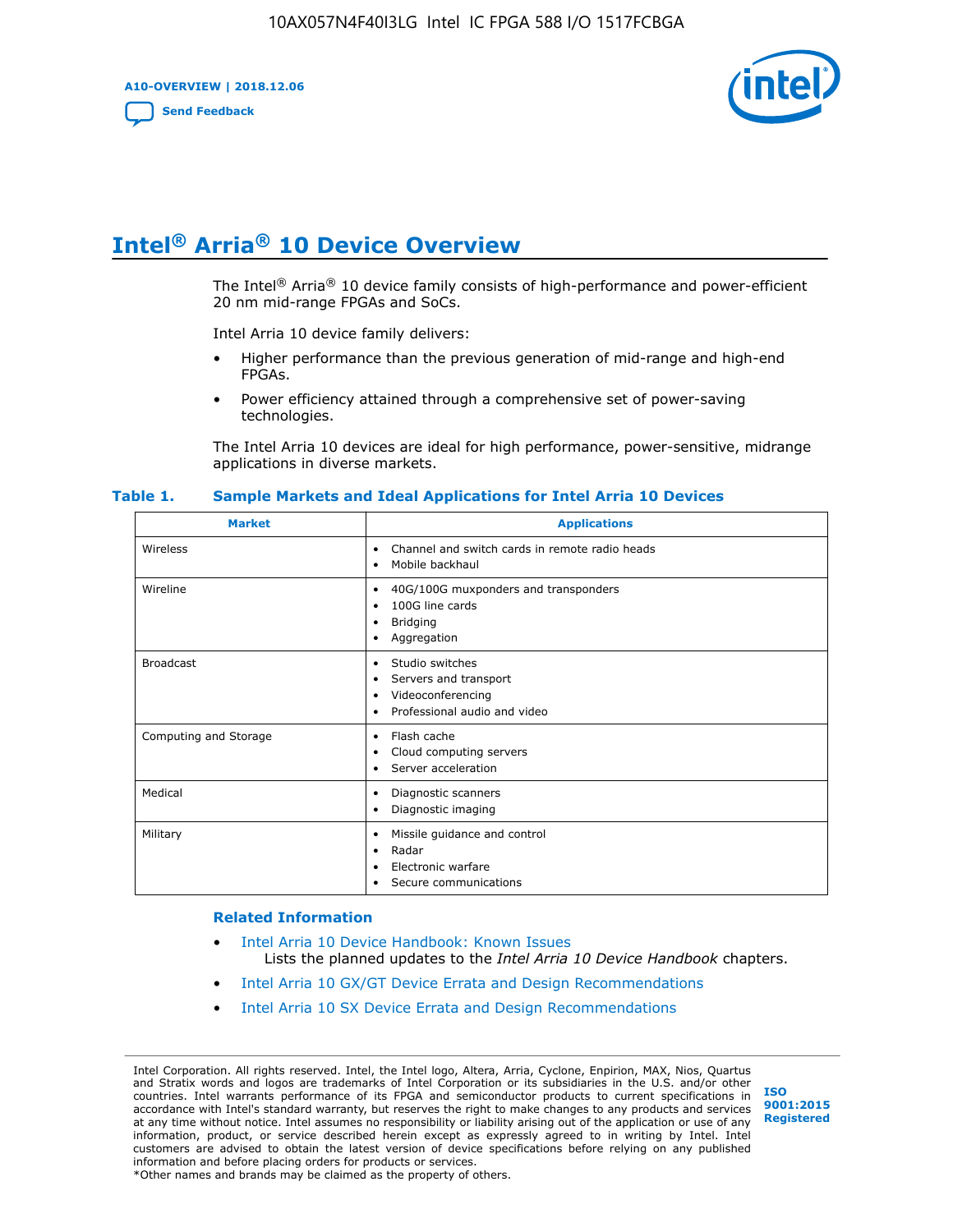

## **Key Advantages of Intel Arria 10 Devices**

## **Table 2. Key Advantages of the Intel Arria 10 Device Family**

| <b>Advantage</b>                                                                                          | <b>Supporting Feature</b>                                                                                                                                                                                                                                                                                                |
|-----------------------------------------------------------------------------------------------------------|--------------------------------------------------------------------------------------------------------------------------------------------------------------------------------------------------------------------------------------------------------------------------------------------------------------------------|
| Enhanced core architecture                                                                                | Built on TSMC's 20 nm process technology<br>٠<br>60% higher performance than the previous generation of mid-range FPGAs<br>٠<br>15% higher performance than the fastest previous-generation FPGA<br>٠                                                                                                                    |
| High-bandwidth integrated<br>transceivers                                                                 | Short-reach rates up to 25.8 Gigabits per second (Gbps)<br>٠<br>Backplane capability up to 12.5 Gbps<br>٠<br>Integrated 10GBASE-KR and 40GBASE-KR4 Forward Error Correction (FEC)<br>٠                                                                                                                                   |
| Improved logic integration and<br>hard IP blocks                                                          | 8-input adaptive logic module (ALM)<br>٠<br>Up to 65.6 megabits (Mb) of embedded memory<br>٠<br>Variable-precision digital signal processing (DSP) blocks<br>Fractional synthesis phase-locked loops (PLLs)<br>Hard PCI Express Gen3 IP blocks<br>Hard memory controllers and PHY up to 2,400 Megabits per second (Mbps) |
| Second generation hard<br>processor system (HPS) with<br>integrated ARM* Cortex*-A9*<br>MPCore* processor | Tight integration of a dual-core ARM Cortex-A9 MPCore processor, hard IP, and an<br>٠<br>FPGA in a single Intel Arria 10 system-on-a-chip (SoC)<br>Supports over 128 Gbps peak bandwidth with integrated data coherency between<br>$\bullet$<br>the processor and the FPGA fabric                                        |
| Advanced power savings                                                                                    | Comprehensive set of advanced power saving features<br>٠<br>Power-optimized MultiTrack routing and core architecture<br>٠<br>Up to 40% lower power compared to previous generation of mid-range FPGAs<br>Up to 60% lower power compared to previous generation of high-end FPGAs                                         |

## **Summary of Intel Arria 10 Features**

## **Table 3. Summary of Features for Intel Arria 10 Devices**

| <b>Feature</b>                  | <b>Description</b>                                                                                                                                                                                                                                                                                                                                                                                           |
|---------------------------------|--------------------------------------------------------------------------------------------------------------------------------------------------------------------------------------------------------------------------------------------------------------------------------------------------------------------------------------------------------------------------------------------------------------|
| Technology                      | TSMC's 20-nm SoC process technology<br>Allows operation at a lower $V_{\text{CC}}$ level of 0.82 V instead of the 0.9 V standard $V_{\text{CC}}$ core voltage                                                                                                                                                                                                                                                |
| Packaging                       | 1.0 mm ball-pitch Fineline BGA packaging<br>٠<br>0.8 mm ball-pitch Ultra Fineline BGA packaging<br>Multiple devices with identical package footprints for seamless migration between different<br><b>FPGA</b> densities<br>Devices with compatible package footprints allow migration to next generation high-end<br>Stratix <sup>®</sup> 10 devices<br>RoHS, leaded $(1)$ , and lead-free (Pb-free) options |
| High-performance<br>FPGA fabric | Enhanced 8-input ALM with four registers<br>Improved multi-track routing architecture to reduce congestion and improve compilation time<br>Hierarchical core clocking architecture<br>Fine-grained partial reconfiguration                                                                                                                                                                                   |
| Internal memory<br>blocks       | M20K-20-Kb memory blocks with hard error correction code (ECC)<br>Memory logic array block (MLAB)-640-bit memory                                                                                                                                                                                                                                                                                             |
|                                 | continued                                                                                                                                                                                                                                                                                                                                                                                                    |



<sup>(1)</sup> Contact Intel for availability.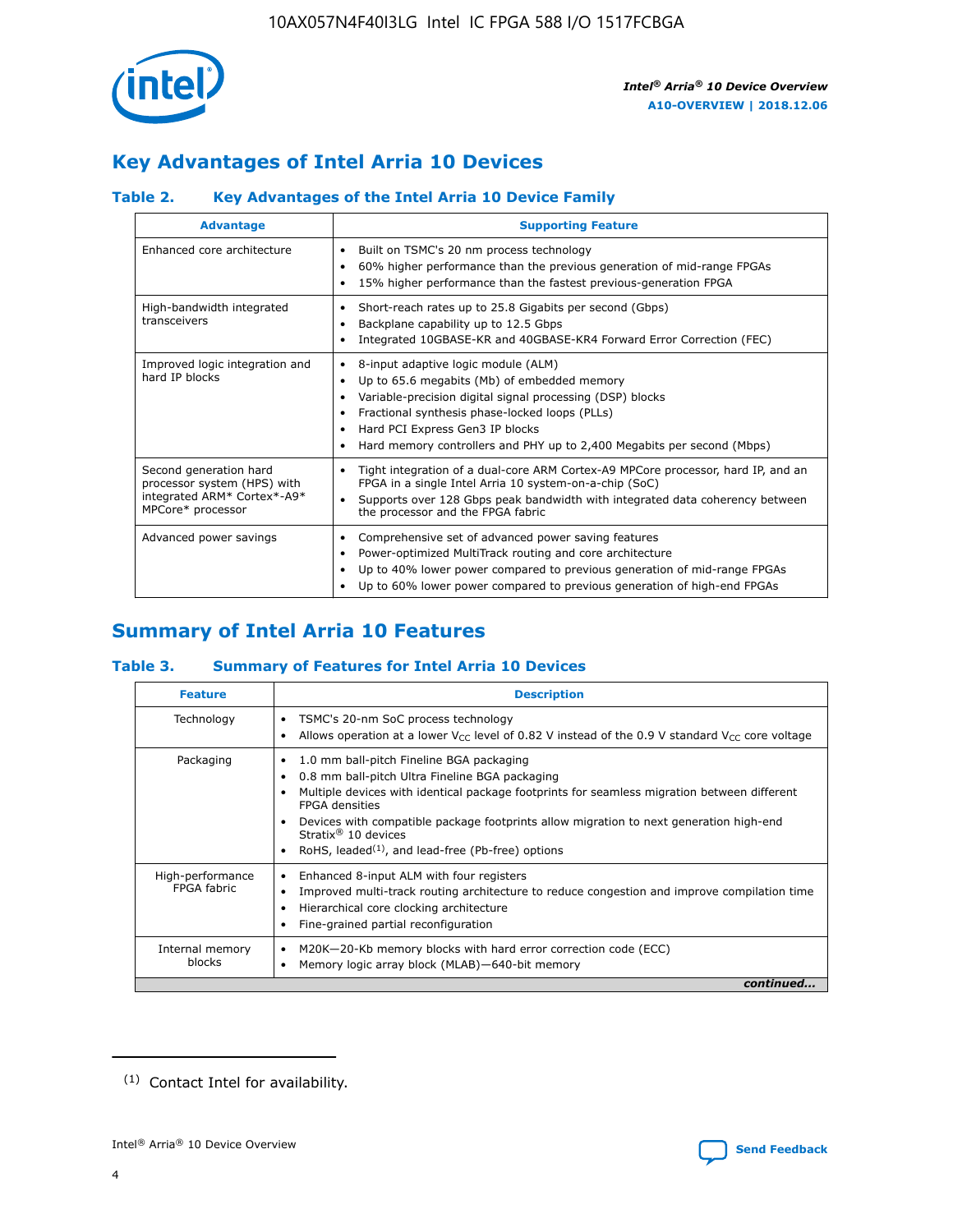r



| <b>Feature</b>                         | <b>Description</b>                                                                                             |                                                                                                                                                                                                                                                                                                                                                                                                                                                                                                                                                                                                                                                                                                                                                                                                                                        |  |  |  |  |  |
|----------------------------------------|----------------------------------------------------------------------------------------------------------------|----------------------------------------------------------------------------------------------------------------------------------------------------------------------------------------------------------------------------------------------------------------------------------------------------------------------------------------------------------------------------------------------------------------------------------------------------------------------------------------------------------------------------------------------------------------------------------------------------------------------------------------------------------------------------------------------------------------------------------------------------------------------------------------------------------------------------------------|--|--|--|--|--|
| Embedded Hard IP<br>blocks             | Variable-precision DSP                                                                                         | Native support for signal processing precision levels from $18 \times 19$ to<br>54 x 54<br>Native support for 27 x 27 multiplier mode<br>64-bit accumulator and cascade for systolic finite impulse responses<br>(FIRs)<br>Internal coefficient memory banks<br>$\bullet$<br>Preadder/subtractor for improved efficiency<br>Additional pipeline register to increase performance and reduce<br>power<br>Supports floating point arithmetic:<br>- Perform multiplication, addition, subtraction, multiply-add,<br>multiply-subtract, and complex multiplication.<br>- Supports multiplication with accumulation capability, cascade<br>summation, and cascade subtraction capability.<br>- Dynamic accumulator reset control.<br>- Support direct vector dot and complex multiplication chaining<br>multiply floating point DSP blocks. |  |  |  |  |  |
|                                        | Memory controller                                                                                              | DDR4, DDR3, and DDR3L                                                                                                                                                                                                                                                                                                                                                                                                                                                                                                                                                                                                                                                                                                                                                                                                                  |  |  |  |  |  |
|                                        | PCI Express*                                                                                                   | PCI Express (PCIe*) Gen3 (x1, x2, x4, or x8), Gen2 (x1, x2, x4, or x8)<br>and Gen1 (x1, x2, x4, or x8) hard IP with complete protocol stack,<br>endpoint, and root port                                                                                                                                                                                                                                                                                                                                                                                                                                                                                                                                                                                                                                                                |  |  |  |  |  |
|                                        | Transceiver I/O                                                                                                | 10GBASE-KR/40GBASE-KR4 Forward Error Correction (FEC)<br>PCS hard IPs that support:<br>$\bullet$<br>- 10-Gbps Ethernet (10GbE)<br>- PCIe PIPE interface<br>$-$ Interlaken<br>- Gbps Ethernet (GbE)<br>- Common Public Radio Interface (CPRI) with deterministic latency<br>support<br>- Gigabit-capable passive optical network (GPON) with fast lock-<br>time support<br>13.5G JESD204b<br>$\bullet$<br>8B/10B, 64B/66B, 64B/67B encoders and decoders<br>Custom mode support for proprietary protocols                                                                                                                                                                                                                                                                                                                               |  |  |  |  |  |
| Core clock networks                    | $\bullet$<br>$\bullet$                                                                                         | Up to 800 MHz fabric clocking, depending on the application:<br>- 667 MHz external memory interface clocking with 2,400 Mbps DDR4 interface<br>- 800 MHz LVDS interface clocking with 1,600 Mbps LVDS interface<br>Global, regional, and peripheral clock networks<br>Clock networks that are not used can be gated to reduce dynamic power                                                                                                                                                                                                                                                                                                                                                                                                                                                                                            |  |  |  |  |  |
| Phase-locked loops<br>(PLLs)           | High-resolution fractional synthesis PLLs:<br>$\bullet$<br>Integer PLLs:<br>- Adjacent to general purpose I/Os | - Precision clock synthesis, clock delay compensation, and zero delay buffering (ZDB)<br>- Support integer mode and fractional mode<br>- Fractional mode support with third-order delta-sigma modulation<br>- Support external memory and LVDS interfaces                                                                                                                                                                                                                                                                                                                                                                                                                                                                                                                                                                              |  |  |  |  |  |
| FPGA General-purpose<br>$I/Os$ (GPIOs) | On-chip termination (OCT)                                                                                      | 1.6 Gbps LVDS-every pair can be configured as receiver or transmitter<br>1.2 V to 3.0 V single-ended LVTTL/LVCMOS interfacing                                                                                                                                                                                                                                                                                                                                                                                                                                                                                                                                                                                                                                                                                                          |  |  |  |  |  |
| <b>External Memory</b><br>Interface    |                                                                                                                | Hard memory controller- DDR4, DDR3, and DDR3L support<br>$-$ DDR4 $-$ speeds up to 1,200 MHz/2,400 Mbps<br>- DDR3-speeds up to 1,067 MHz/2,133 Mbps<br>Soft memory controller—provides support for RLDRAM $3^{(2)}$ , QDR IV $^{(2)}$ , and QDR II+<br>continued                                                                                                                                                                                                                                                                                                                                                                                                                                                                                                                                                                       |  |  |  |  |  |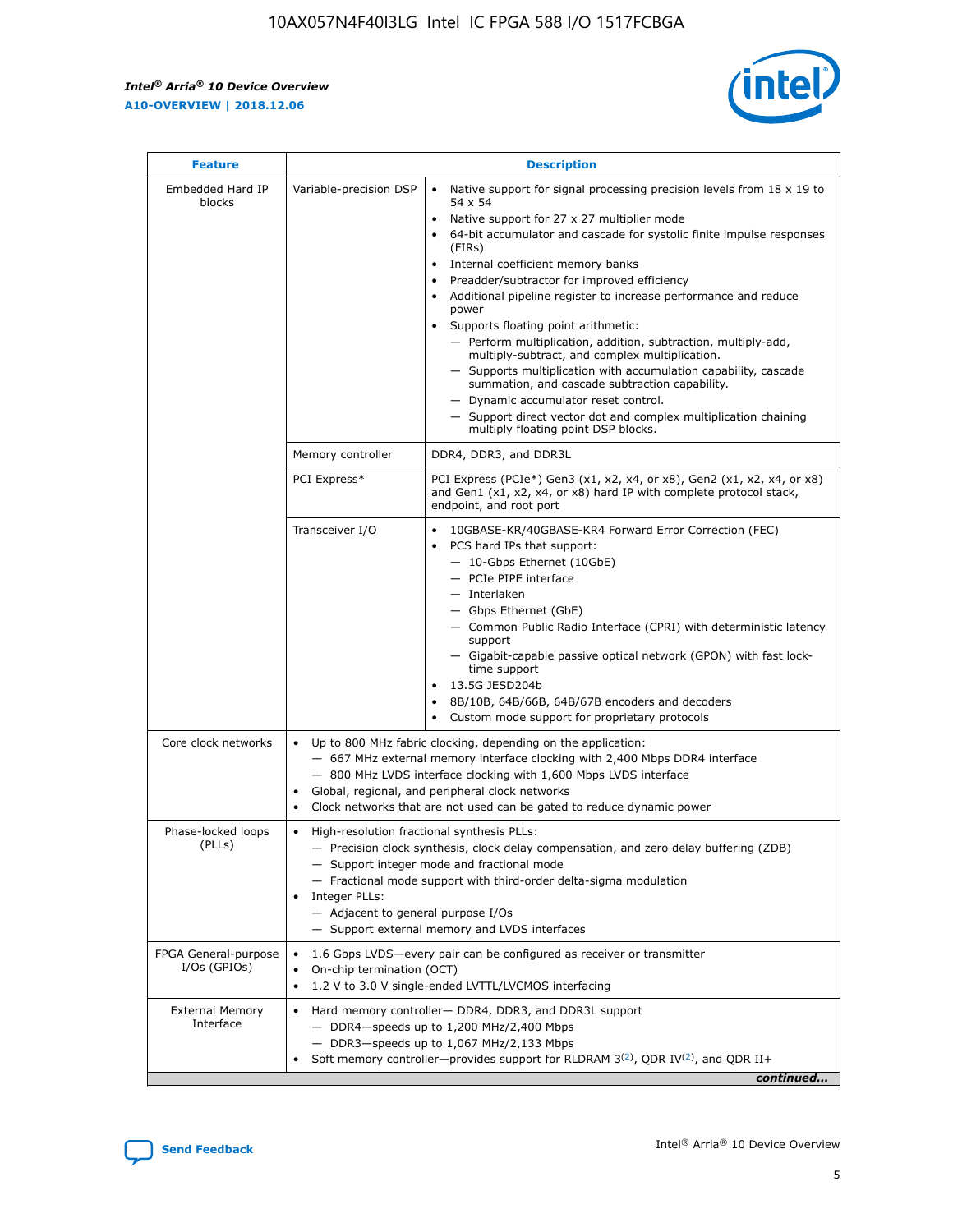

| <b>Feature</b>                                    | <b>Description</b>                                                                                                                                                                                                                                                                                                                                                                                                                                                                                                                                                                                                                                    |  |  |  |  |  |  |  |
|---------------------------------------------------|-------------------------------------------------------------------------------------------------------------------------------------------------------------------------------------------------------------------------------------------------------------------------------------------------------------------------------------------------------------------------------------------------------------------------------------------------------------------------------------------------------------------------------------------------------------------------------------------------------------------------------------------------------|--|--|--|--|--|--|--|
| Low-power serial<br>transceivers                  | • Continuous operating range:<br>- Intel Arria 10 GX-1 Gbps to 17.4 Gbps<br>- Intel Arria 10 GT-1 Gbps to 25.8 Gbps<br>Backplane support:<br>$-$ Intel Arria 10 GX-up to 12.5<br>- Intel Arria 10 GT-up to 12.5<br>Extended range down to 125 Mbps with oversampling<br>ATX transmit PLLs with user-configurable fractional synthesis capability<br>Electronic Dispersion Compensation (EDC) support for XFP, SFP+, QSFP, and CFP optical<br>module<br>Adaptive linear and decision feedback equalization<br>$\bullet$<br>Transmitter pre-emphasis and de-emphasis<br>$\bullet$<br>Dynamic partial reconfiguration of individual transceiver channels |  |  |  |  |  |  |  |
| <b>HPS</b><br>(Intel Arria 10 SX<br>devices only) | • Dual-core ARM Cortex-A9 MPCore processor-1.2 GHz CPU with<br>Processor and system<br>1.5 GHz overdrive capability<br>256 KB on-chip RAM and 64 KB on-chip ROM<br>$\bullet$<br>System peripherals—general-purpose timers, watchdog timers, direct<br>memory access (DMA) controller, FPGA configuration manager, and<br>clock and reset managers<br>Security features—anti-tamper, secure boot, Advanced Encryption<br>$\bullet$<br>Standard (AES) and authentication (SHA)<br>ARM CoreSight* JTAG debug access port, trace port, and on-chip<br>$\bullet$<br>trace storage                                                                          |  |  |  |  |  |  |  |
|                                                   | <b>External interfaces</b><br>Hard memory interface-Hard memory controller (2,400 Mbps DDR4,<br>$\bullet$<br>and 2,133 Mbps DDR3), Quad serial peripheral interface (QSPI) flash<br>controller, NAND flash controller, direct memory access (DMA)<br>controller, Secure Digital/MultiMediaCard (SD/MMC) controller<br>Communication interface-10/100/1000 Ethernet media access<br>$\bullet$<br>control (MAC), USB On-The-GO (OTG) controllers, I <sup>2</sup> C controllers,<br>UART 16550, serial peripheral interface (SPI), and up to 62<br>HPS GPIO interfaces (48 direct-share I/Os)                                                            |  |  |  |  |  |  |  |
|                                                   | High-performance ARM AMBA* AXI bus bridges that support<br>Interconnects to core<br>$\bullet$<br>simultaneous read and write<br>HPS-FPGA bridges-include the FPGA-to-HPS, HPS-to-FPGA, and<br>$\bullet$<br>lightweight HPS-to-FPGA bridges that allow the FPGA fabric to issue<br>transactions to slaves in the HPS, and vice versa<br>Configuration bridge that allows HPS configuration manager to<br>configure the core logic via dedicated 32-bit configuration port<br>FPGA-to-HPS SDRAM controller bridge-provides configuration<br>interfaces for the multiport front end (MPFE) of the HPS SDRAM<br>controller                                |  |  |  |  |  |  |  |
| Configuration                                     | Tamper protection—comprehensive design protection to protect your valuable IP investments<br>Enhanced 256-bit advanced encryption standard (AES) design security with authentication<br>٠<br>Configuration via protocol (CvP) using PCIe Gen1, Gen2, or Gen3<br>continued                                                                                                                                                                                                                                                                                                                                                                             |  |  |  |  |  |  |  |

<sup>(2)</sup> Intel Arria 10 devices support this external memory interface using hard PHY with soft memory controller.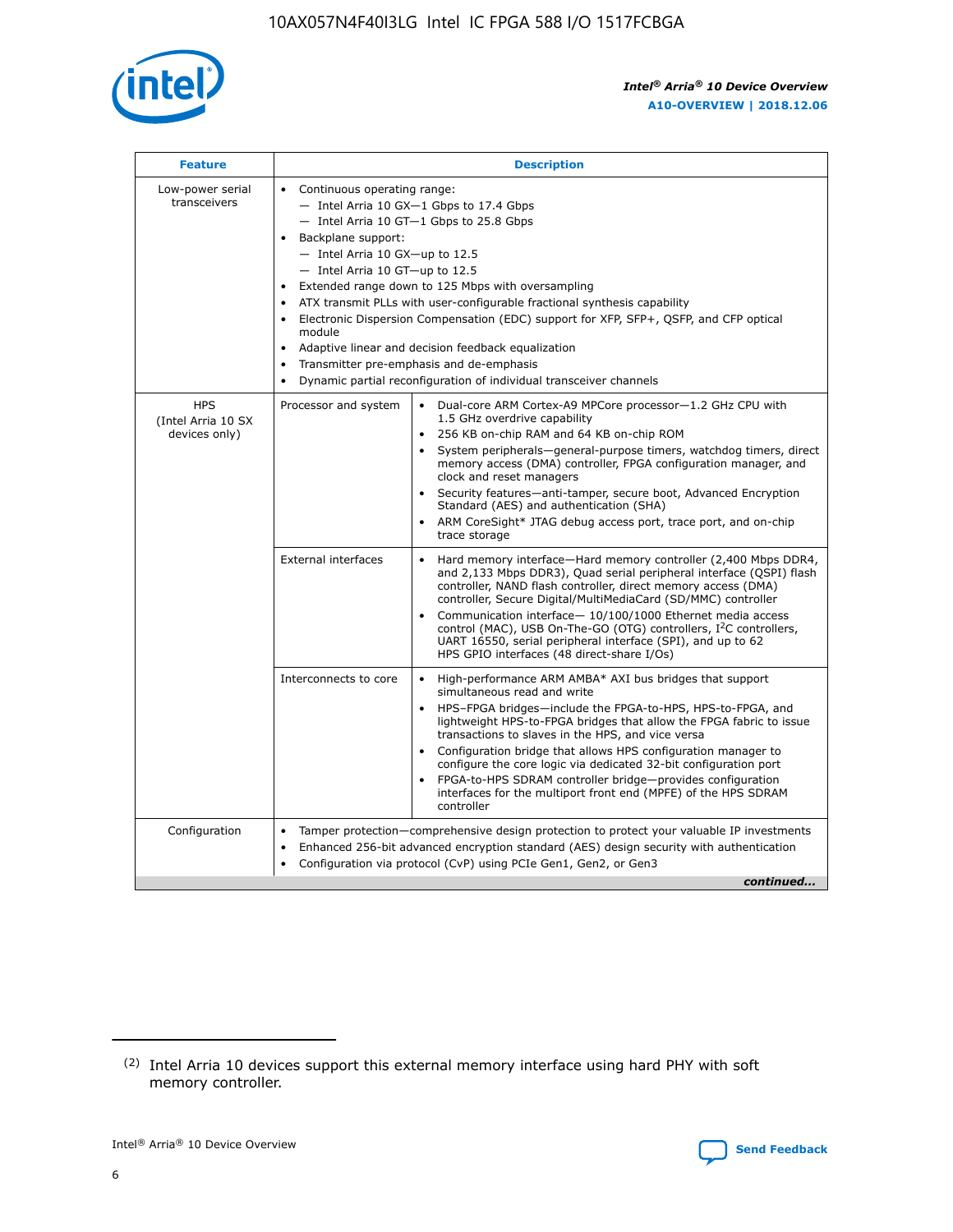

| <b>Feature</b>     | <b>Description</b>                                                                                                                                                                                               |
|--------------------|------------------------------------------------------------------------------------------------------------------------------------------------------------------------------------------------------------------|
|                    | Dynamic reconfiguration of the transceivers and PLLs<br>Fine-grained partial reconfiguration of the core fabric<br>Active Serial x4 Interface<br>$\bullet$                                                       |
| Power management   | SmartVID<br>Low static power device options<br>Programmable Power Technology<br>Intel Quartus <sup>®</sup> Prime integrated power analysis                                                                       |
| Software and tools | Intel Quartus Prime design suite<br>Transceiver toolkit<br>Platform Designer system integration tool<br>DSP Builder for Intel FPGAs<br>OpenCL <sup>™</sup> support<br>Intel SoC FPGA Embedded Design Suite (EDS) |

## **Related Information**

[Intel Arria 10 Transceiver PHY Overview](https://www.intel.com/content/www/us/en/programmable/documentation/nik1398707230472.html#nik1398706768037) Provides details on Intel Arria 10 transceivers.

## **Intel Arria 10 Device Variants and Packages**

#### **Table 4. Device Variants for the Intel Arria 10 Device Family**

| <b>Variant</b>    | <b>Description</b>                                                                                                                                                                                                     |
|-------------------|------------------------------------------------------------------------------------------------------------------------------------------------------------------------------------------------------------------------|
| Intel Arria 10 GX | FPGA featuring 17.4 Gbps transceivers for short reach applications with 12.5 backplane driving<br>capability.                                                                                                          |
| Intel Arria 10 GT | FPGA featuring:<br>17.4 Gbps transceivers for short reach applications with 12.5 backplane driving capability.<br>25.8 Gbps transceivers for supporting CAUI-4 and CEI-25G applications with CFP2 and CFP4<br>modules. |
| Intel Arria 10 SX | SoC integrating ARM-based HPS and FPGA featuring 17.4 Gbps transceivers for short reach<br>applications with 12.5 backplane driving capability.                                                                        |

## **Intel Arria 10 GX**

This section provides the available options, maximum resource counts, and package plan for the Intel Arria 10 GX devices.

The information in this section is correct at the time of publication. For the latest information and to get more details, refer to the Intel FPGA Product Selector.

#### **Related Information**

#### [Intel FPGA Product Selector](http://www.altera.com/products/selector/psg-selector.html) Provides the latest information on Intel products.

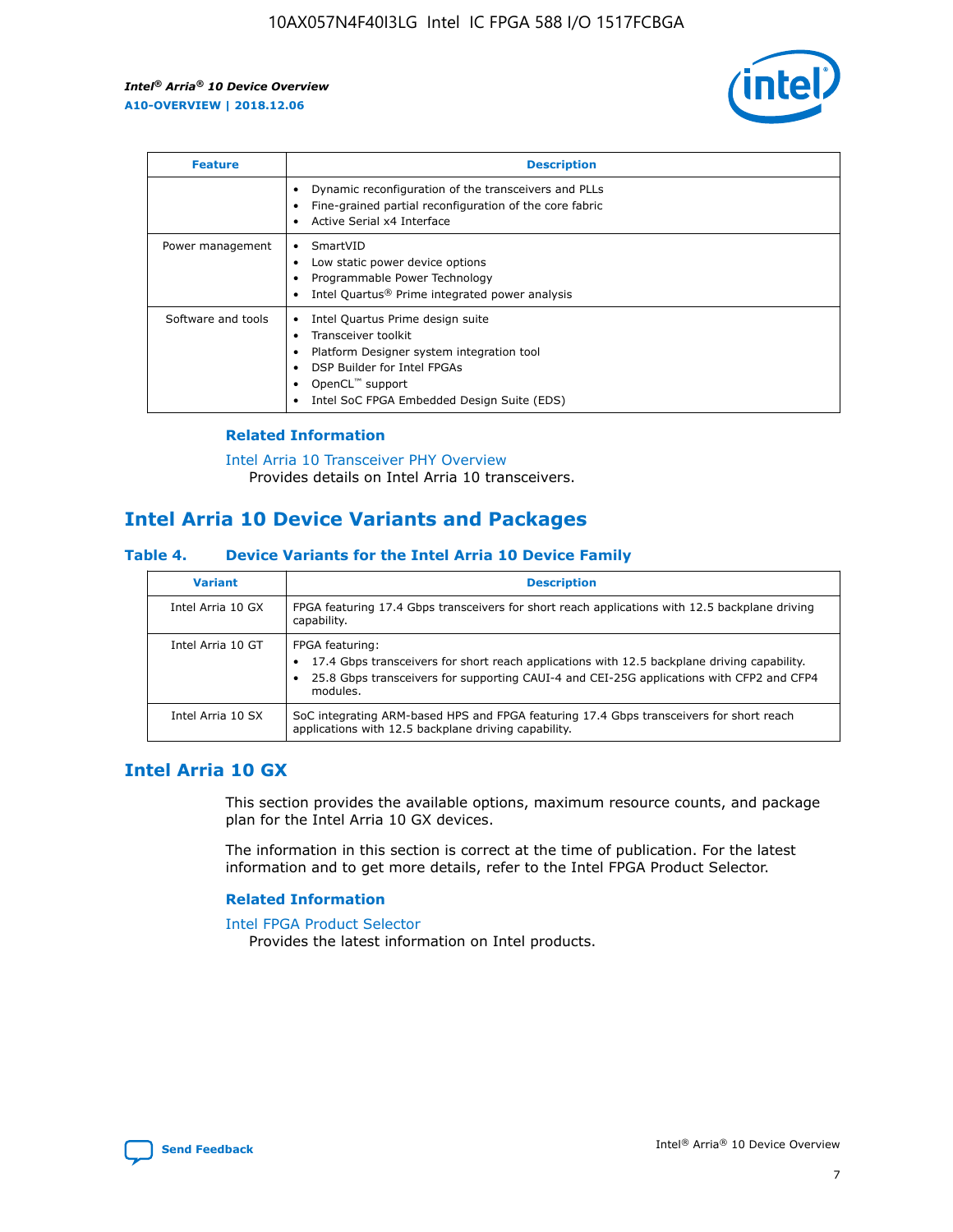

## **Available Options**





#### **Related Information**

[Transceiver Performance for Intel Arria 10 GX/SX Devices](https://www.intel.com/content/www/us/en/programmable/documentation/mcn1413182292568.html#mcn1413213965502) Provides more information about the transceiver speed grade.

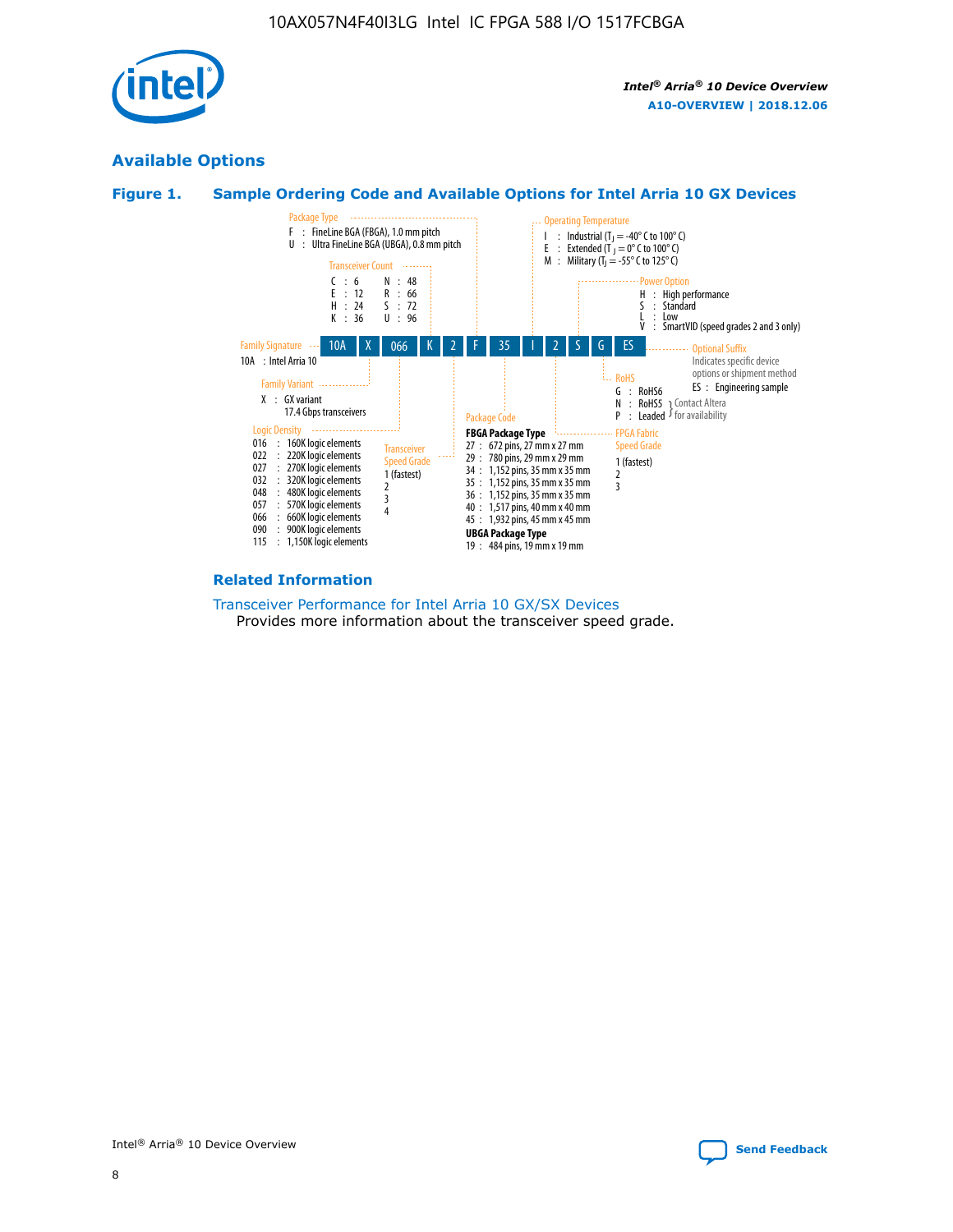

## **Maximum Resources**

#### **Table 5. Maximum Resource Counts for Intel Arria 10 GX Devices (GX 160, GX 220, GX 270, GX 320, and GX 480)**

| <b>Resource</b>              |                         | <b>Product Line</b> |                                                 |                |                |                |  |  |  |
|------------------------------|-------------------------|---------------------|-------------------------------------------------|----------------|----------------|----------------|--|--|--|
|                              |                         | <b>GX 160</b>       | <b>GX 220</b><br><b>GX 270</b><br><b>GX 320</b> |                |                | <b>GX 480</b>  |  |  |  |
| Logic Elements (LE) (K)      |                         | 160                 | 220                                             | 270            | 320            | 480            |  |  |  |
| <b>ALM</b>                   |                         | 61,510              | 80,330                                          | 101,620        | 119,900        | 183,590        |  |  |  |
| Register                     |                         | 246,040             | 406,480<br>321,320                              |                | 479,600        | 734,360        |  |  |  |
| Memory (Kb)                  | M <sub>20</sub> K       | 8,800               | 11,740                                          | 15,000         | 17,820         | 28,620         |  |  |  |
|                              | <b>MLAB</b>             | 1,050               | 1,690                                           | 2,452          | 2,727          | 4,164          |  |  |  |
| Variable-precision DSP Block |                         | 156                 | 192                                             | 830            | 985            | 1,368          |  |  |  |
| 18 x 19 Multiplier           |                         | 312                 | 384                                             | 1,970<br>1,660 |                | 2,736          |  |  |  |
| PLL                          | Fractional<br>Synthesis | 6                   | 6                                               | 8              | 8              | 12             |  |  |  |
|                              | I/O                     | 6                   | 6                                               | 8              | 8              | 12             |  |  |  |
| 17.4 Gbps Transceiver        |                         | 12                  | 12                                              | 24             | 24             | 36             |  |  |  |
| GPIO <sup>(3)</sup>          |                         | 288                 | 288                                             | 384            | 384            |                |  |  |  |
| LVDS Pair $(4)$              |                         | 120                 | 120                                             | 168            | 168            | 222            |  |  |  |
| PCIe Hard IP Block           |                         | 1                   | 1                                               | 2              | $\overline{2}$ | $\overline{2}$ |  |  |  |
| Hard Memory Controller       |                         | 6                   | 6                                               | 8              | 8              | 12             |  |  |  |

<sup>(4)</sup> Each LVDS I/O pair can be used as differential input or output.



<sup>(3)</sup> The number of GPIOs does not include transceiver I/Os. In the Intel Quartus Prime software, the number of user I/Os includes transceiver I/Os.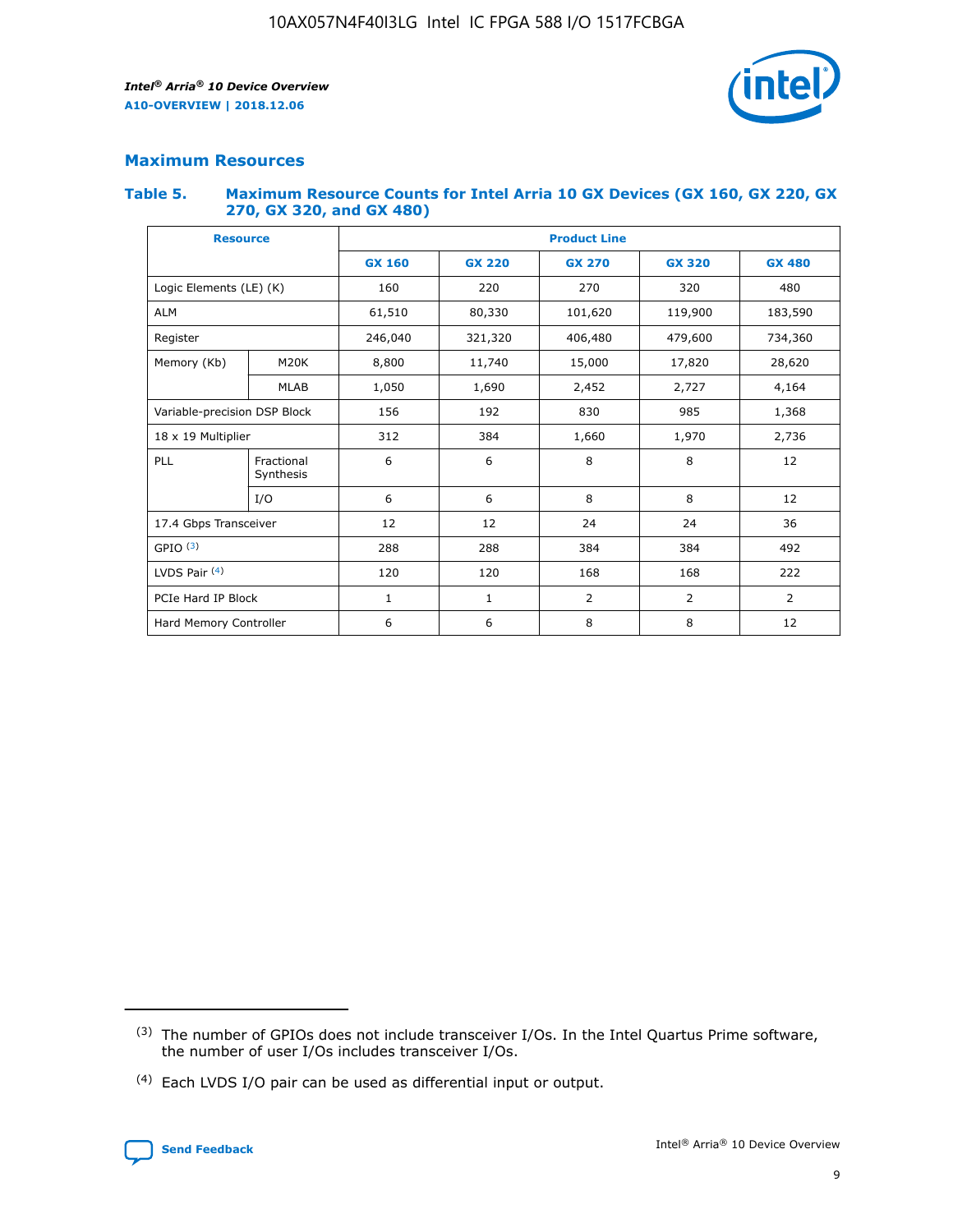

## **Table 6. Maximum Resource Counts for Intel Arria 10 GX Devices (GX 570, GX 660, GX 900, and GX 1150)**

|                              | <b>Resource</b>         | <b>Product Line</b> |                |                |                |  |  |  |
|------------------------------|-------------------------|---------------------|----------------|----------------|----------------|--|--|--|
|                              |                         | <b>GX 570</b>       | <b>GX 660</b>  | <b>GX 900</b>  | <b>GX 1150</b> |  |  |  |
| Logic Elements (LE) (K)      |                         | 570                 | 660            | 900            | 1,150          |  |  |  |
| <b>ALM</b>                   |                         | 217,080             | 251,680        | 339,620        | 427,200        |  |  |  |
| Register                     |                         | 868,320             | 1,006,720      |                | 1,708,800      |  |  |  |
| Memory (Kb)                  | <b>M20K</b>             | 36,000              | 42,620         | 48,460         | 54,260         |  |  |  |
|                              | <b>MLAB</b>             | 5,096               | 5,788          | 9,386          | 12,984         |  |  |  |
| Variable-precision DSP Block |                         | 1,523               | 1,687          | 1,518          | 1,518          |  |  |  |
| $18 \times 19$ Multiplier    |                         | 3,046               | 3,374          | 3,036          | 3,036          |  |  |  |
| PLL                          | Fractional<br>Synthesis | 16                  | 16             | 32             | 32             |  |  |  |
|                              | I/O                     | 16                  | 16             | 16             | 16             |  |  |  |
| 17.4 Gbps Transceiver        |                         | 48                  | 48<br>96       |                | 96             |  |  |  |
| GPIO <sup>(3)</sup>          |                         | 696                 | 696            | 768            | 768            |  |  |  |
| LVDS Pair $(4)$              |                         | 324                 | 324            | 384            | 384            |  |  |  |
| PCIe Hard IP Block           |                         | 2                   | $\overline{2}$ | $\overline{4}$ | 4              |  |  |  |
| Hard Memory Controller       |                         | 16                  | 16             | 16             | 16             |  |  |  |

## **Package Plan**

## **Table 7. Package Plan for Intel Arria 10 GX Devices (U19, F27, and F29)**

Refer to I/O and High Speed I/O in Intel Arria 10 Devices chapter for the number of 3 V I/O, LVDS I/O, and LVDS channels in each device package.

| <b>Product Line</b> | U <sub>19</sub><br>$(19 \text{ mm} \times 19 \text{ mm})$<br>484-pin UBGA) |          |             |         | <b>F27</b><br>(27 mm × 27 mm,<br>672-pin FBGA) |             | <b>F29</b><br>(29 mm × 29 mm,<br>780-pin FBGA) |          |             |  |
|---------------------|----------------------------------------------------------------------------|----------|-------------|---------|------------------------------------------------|-------------|------------------------------------------------|----------|-------------|--|
|                     | 3 V I/O                                                                    | LVDS I/O | <b>XCVR</b> | 3 V I/O | <b>LVDS I/O</b>                                | <b>XCVR</b> | 3 V I/O                                        | LVDS I/O | <b>XCVR</b> |  |
| GX 160              | 48                                                                         | 192      | 6           | 48      | 192                                            | 12          | 48                                             | 240      | 12          |  |
| GX 220              | 48                                                                         | 192      | 6           | 48      | 192                                            | 12          | 48                                             | 240      | 12          |  |
| GX 270              |                                                                            |          |             | 48      | 192                                            | 12          | 48                                             | 312      | 12          |  |
| GX 320              |                                                                            |          |             | 48      | 192                                            | 12          | 48                                             | 312      | 12          |  |
| GX 480              |                                                                            |          |             |         |                                                |             | 48                                             | 312      | 12          |  |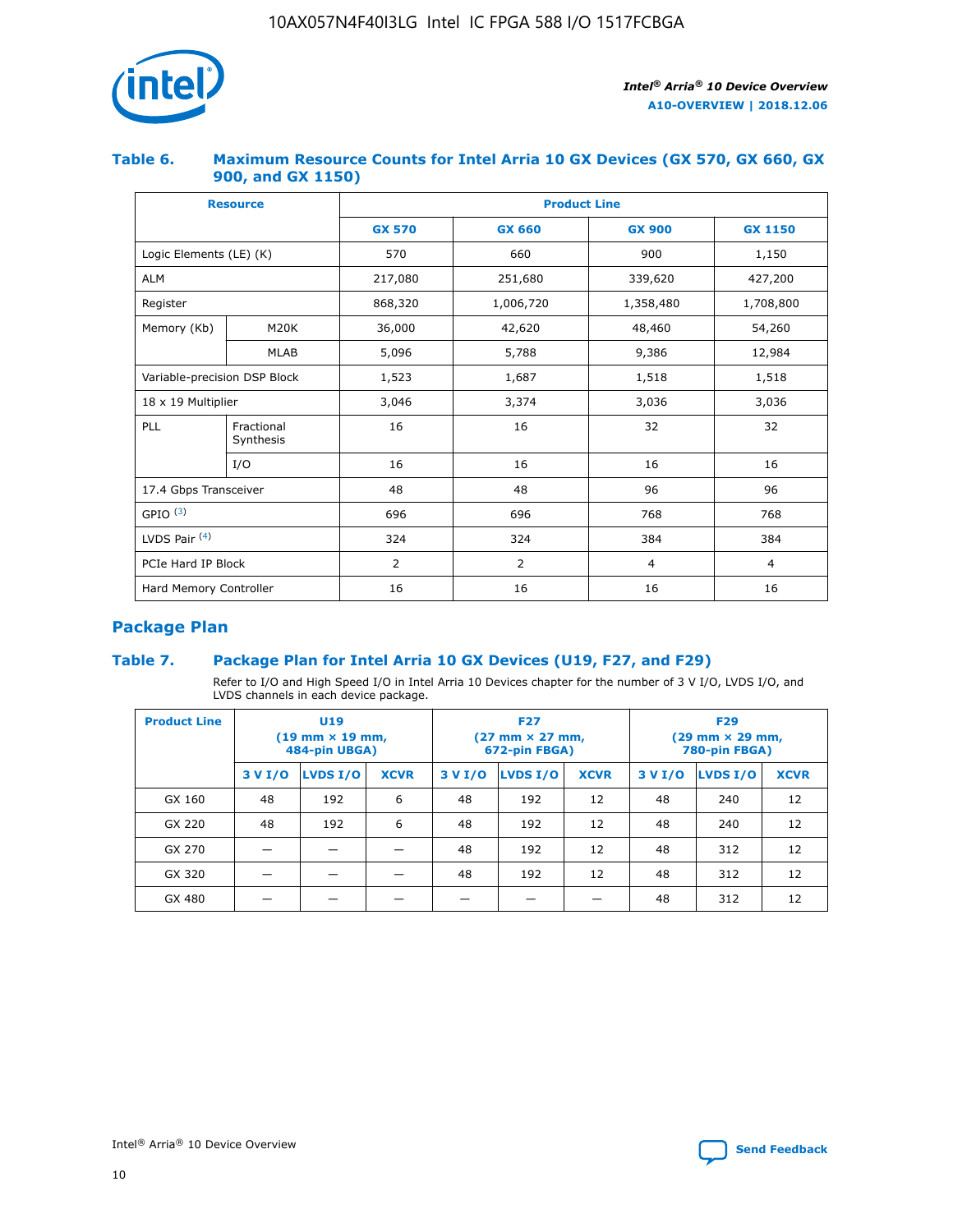

#### **Table 8. Package Plan for Intel Arria 10 GX Devices (F34, F35, NF40, and KF40)**

Refer to I/O and High Speed I/O in Intel Arria 10 Devices chapter for the number of 3 V I/O, LVDS I/O, and LVDS channels in each device package.

| <b>Product Line</b> | <b>F34</b><br>$(35 \text{ mm} \times 35 \text{ mm})$<br>1152-pin FBGA) |                    | <b>F35</b><br>$(35 \text{ mm} \times 35 \text{ mm})$<br><b>1152-pin FBGA)</b> |           | <b>KF40</b><br>$(40$ mm $\times$ 40 mm,<br>1517-pin FBGA) |             |           | <b>NF40</b><br>$(40$ mm $\times$ 40 mm,<br><b>1517-pin FBGA)</b> |             |            |                    |             |
|---------------------|------------------------------------------------------------------------|--------------------|-------------------------------------------------------------------------------|-----------|-----------------------------------------------------------|-------------|-----------|------------------------------------------------------------------|-------------|------------|--------------------|-------------|
|                     | 3V<br>I/O                                                              | <b>LVDS</b><br>I/O | <b>XCVR</b>                                                                   | 3V<br>I/O | <b>LVDS</b><br>I/O                                        | <b>XCVR</b> | 3V<br>I/O | <b>LVDS</b><br>I/O                                               | <b>XCVR</b> | 3 V<br>I/O | <b>LVDS</b><br>I/O | <b>XCVR</b> |
| GX 270              | 48                                                                     | 336                | 24                                                                            | 48        | 336                                                       | 24          |           |                                                                  |             |            |                    |             |
| GX 320              | 48                                                                     | 336                | 24                                                                            | 48        | 336                                                       | 24          |           |                                                                  |             |            |                    |             |
| GX 480              | 48                                                                     | 444                | 24                                                                            | 48        | 348                                                       | 36          |           |                                                                  |             |            |                    |             |
| GX 570              | 48                                                                     | 444                | 24                                                                            | 48        | 348                                                       | 36          | 96        | 600                                                              | 36          | 48         | 540                | 48          |
| GX 660              | 48                                                                     | 444                | 24                                                                            | 48        | 348                                                       | 36          | 96        | 600                                                              | 36          | 48         | 540                | 48          |
| GX 900              |                                                                        | 504                | 24                                                                            | -         |                                                           |             |           |                                                                  |             |            | 600                | 48          |
| GX 1150             |                                                                        | 504                | 24                                                                            |           |                                                           |             |           |                                                                  |             |            | 600                | 48          |

#### **Table 9. Package Plan for Intel Arria 10 GX Devices (RF40, NF45, SF45, and UF45)**

Refer to I/O and High Speed I/O in Intel Arria 10 Devices chapter for the number of 3 V I/O, LVDS I/O, and LVDS channels in each device package.

| <b>Product Line</b> | <b>RF40</b><br>$(40$ mm $\times$ 40 mm,<br>1517-pin FBGA) |                    |             | <b>NF45</b><br>$(45 \text{ mm} \times 45 \text{ mm})$<br><b>1932-pin FBGA)</b> |                    |             | <b>SF45</b><br>$(45 \text{ mm} \times 45 \text{ mm})$<br><b>1932-pin FBGA)</b> |                    |             | <b>UF45</b><br>$(45 \text{ mm} \times 45 \text{ mm})$<br><b>1932-pin FBGA)</b> |                    |             |
|---------------------|-----------------------------------------------------------|--------------------|-------------|--------------------------------------------------------------------------------|--------------------|-------------|--------------------------------------------------------------------------------|--------------------|-------------|--------------------------------------------------------------------------------|--------------------|-------------|
|                     | 3V<br>I/O                                                 | <b>LVDS</b><br>I/O | <b>XCVR</b> | 3 V<br>I/O                                                                     | <b>LVDS</b><br>I/O | <b>XCVR</b> | 3 V<br>I/O                                                                     | <b>LVDS</b><br>I/O | <b>XCVR</b> | 3V<br>I/O                                                                      | <b>LVDS</b><br>I/O | <b>XCVR</b> |
| GX 900              |                                                           | 342                | 66          | _                                                                              | 768                | 48          |                                                                                | 624                | 72          |                                                                                | 480                | 96          |
| GX 1150             |                                                           | 342                | 66          | _                                                                              | 768                | 48          |                                                                                | 624                | 72          |                                                                                | 480                | 96          |

#### **Related Information**

[I/O and High-Speed Differential I/O Interfaces in Intel Arria 10 Devices chapter, Intel](https://www.intel.com/content/www/us/en/programmable/documentation/sam1403482614086.html#sam1403482030321) [Arria 10 Device Handbook](https://www.intel.com/content/www/us/en/programmable/documentation/sam1403482614086.html#sam1403482030321)

Provides the number of 3 V and LVDS I/Os, and LVDS channels for each Intel Arria 10 device package.

## **Intel Arria 10 GT**

This section provides the available options, maximum resource counts, and package plan for the Intel Arria 10 GT devices.

The information in this section is correct at the time of publication. For the latest information and to get more details, refer to the Intel FPGA Product Selector.

#### **Related Information**

#### [Intel FPGA Product Selector](http://www.altera.com/products/selector/psg-selector.html)

Provides the latest information on Intel products.

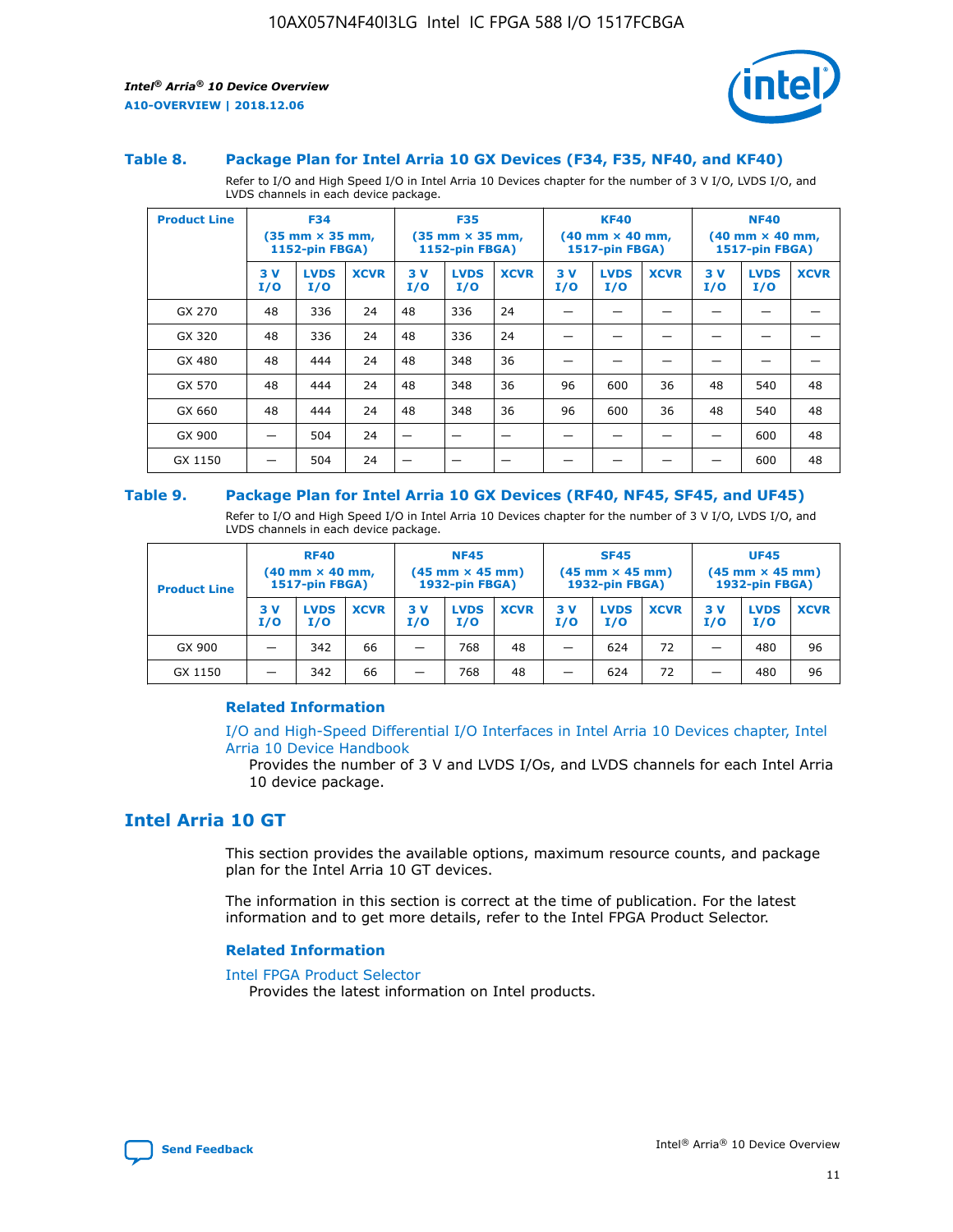

## **Available Options**

## **Figure 2. Sample Ordering Code and Available Options for Intel Arria 10 GT Devices**

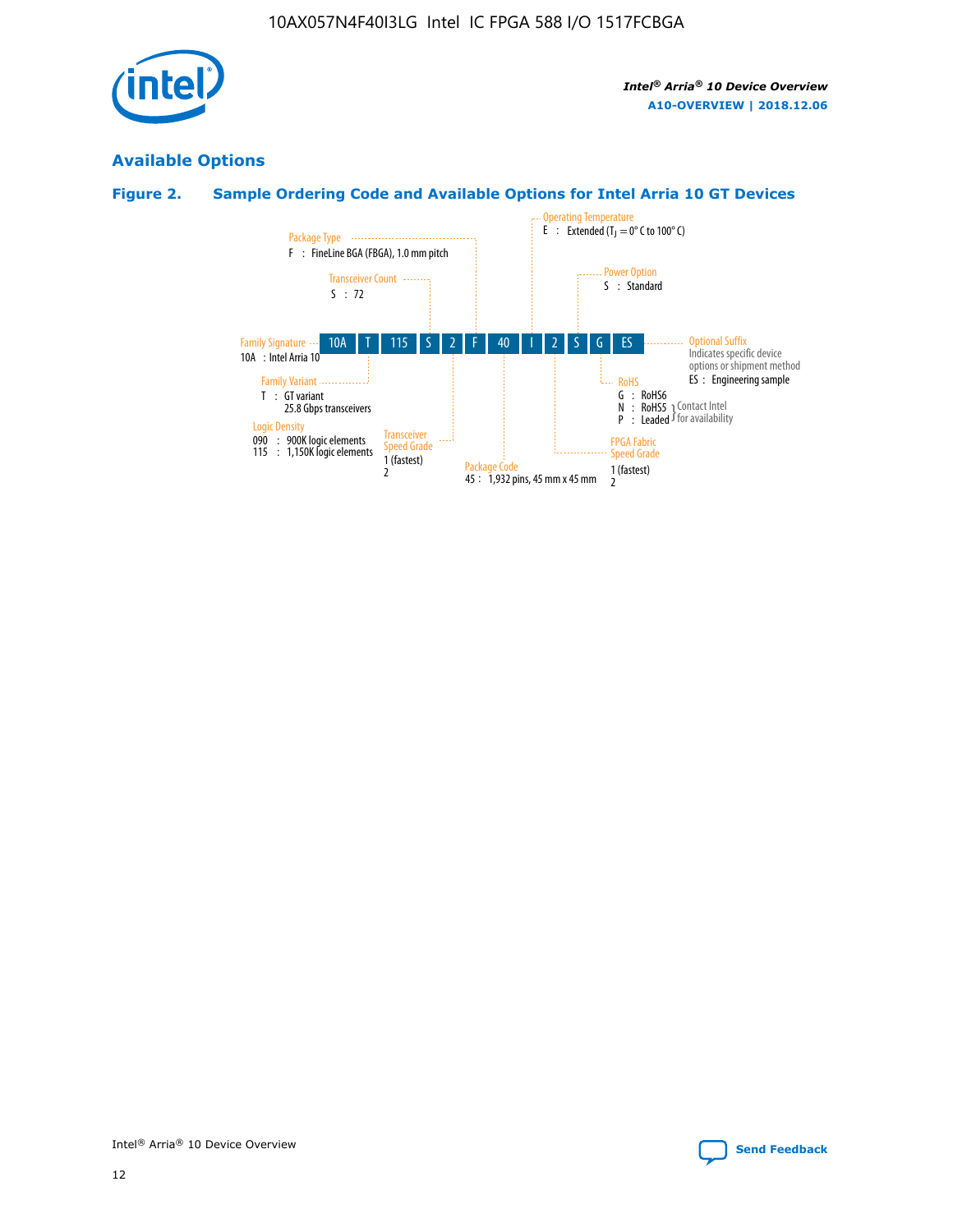

## **Maximum Resources**

#### **Table 10. Maximum Resource Counts for Intel Arria 10 GT Devices**

| <b>Resource</b>              |                      |                | <b>Product Line</b> |  |
|------------------------------|----------------------|----------------|---------------------|--|
|                              |                      | <b>GT 900</b>  | GT 1150             |  |
| Logic Elements (LE) (K)      |                      | 900            | 1,150               |  |
| <b>ALM</b>                   |                      | 339,620        | 427,200             |  |
| Register                     |                      | 1,358,480      | 1,708,800           |  |
| Memory (Kb)                  | M20K                 | 48,460         | 54,260              |  |
|                              | <b>MLAB</b>          | 9,386          | 12,984              |  |
| Variable-precision DSP Block |                      | 1,518          | 1,518               |  |
| 18 x 19 Multiplier           |                      | 3,036          | 3,036               |  |
| PLL                          | Fractional Synthesis | 32             | 32                  |  |
|                              | I/O                  | 16             | 16                  |  |
| Transceiver                  | 17.4 Gbps            | 72(5)          | 72(5)               |  |
|                              | 25.8 Gbps            | 6              | 6                   |  |
| GPIO <sup>(6)</sup>          |                      | 624            | 624                 |  |
| LVDS Pair $(7)$              |                      | 312            | 312                 |  |
| PCIe Hard IP Block           |                      | $\overline{4}$ | $\overline{4}$      |  |
| Hard Memory Controller       |                      | 16             | 16                  |  |

#### **Related Information**

#### [Intel Arria 10 GT Channel Usage](https://www.intel.com/content/www/us/en/programmable/documentation/nik1398707230472.html#nik1398707008178)

Configuring GT/GX channels in Intel Arria 10 GT devices.

## **Package Plan**

#### **Table 11. Package Plan for Intel Arria 10 GT Devices**

Refer to I/O and High Speed I/O in Intel Arria 10 Devices chapter for the number of 3 V I/O, LVDS I/O, and LVDS channels in each device package.

| <b>Product Line</b> | <b>SF45</b><br>(45 mm × 45 mm, 1932-pin FBGA) |                 |             |  |  |  |
|---------------------|-----------------------------------------------|-----------------|-------------|--|--|--|
|                     | 3 V I/O                                       | <b>LVDS I/O</b> | <b>XCVR</b> |  |  |  |
| GT 900              |                                               | 624             | 72          |  |  |  |
| GT 1150             |                                               | 624             | 72          |  |  |  |

<sup>(7)</sup> Each LVDS I/O pair can be used as differential input or output.



 $(5)$  If all 6 GT channels are in use, 12 of the GX channels are not usable.

<sup>(6)</sup> The number of GPIOs does not include transceiver I/Os. In the Intel Quartus Prime software, the number of user I/Os includes transceiver I/Os.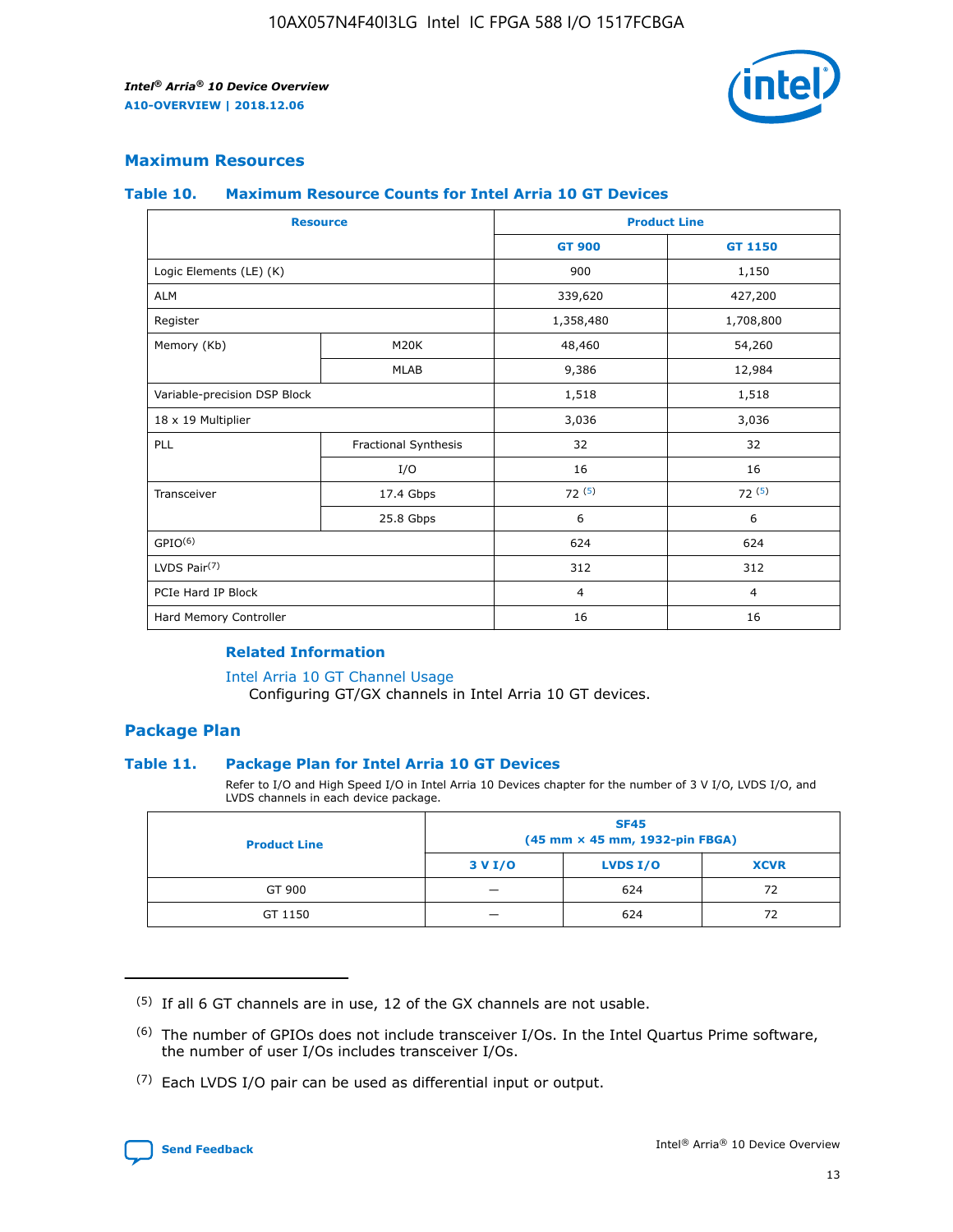

#### **Related Information**

[I/O and High-Speed Differential I/O Interfaces in Intel Arria 10 Devices chapter, Intel](https://www.intel.com/content/www/us/en/programmable/documentation/sam1403482614086.html#sam1403482030321) [Arria 10 Device Handbook](https://www.intel.com/content/www/us/en/programmable/documentation/sam1403482614086.html#sam1403482030321)

Provides the number of 3 V and LVDS I/Os, and LVDS channels for each Intel Arria 10 device package.

## **Intel Arria 10 SX**

This section provides the available options, maximum resource counts, and package plan for the Intel Arria 10 SX devices.

The information in this section is correct at the time of publication. For the latest information and to get more details, refer to the Intel FPGA Product Selector.

#### **Related Information**

[Intel FPGA Product Selector](http://www.altera.com/products/selector/psg-selector.html) Provides the latest information on Intel products.

#### **Available Options**

#### **Figure 3. Sample Ordering Code and Available Options for Intel Arria 10 SX Devices**



#### **Related Information**

[Transceiver Performance for Intel Arria 10 GX/SX Devices](https://www.intel.com/content/www/us/en/programmable/documentation/mcn1413182292568.html#mcn1413213965502) Provides more information about the transceiver speed grade.

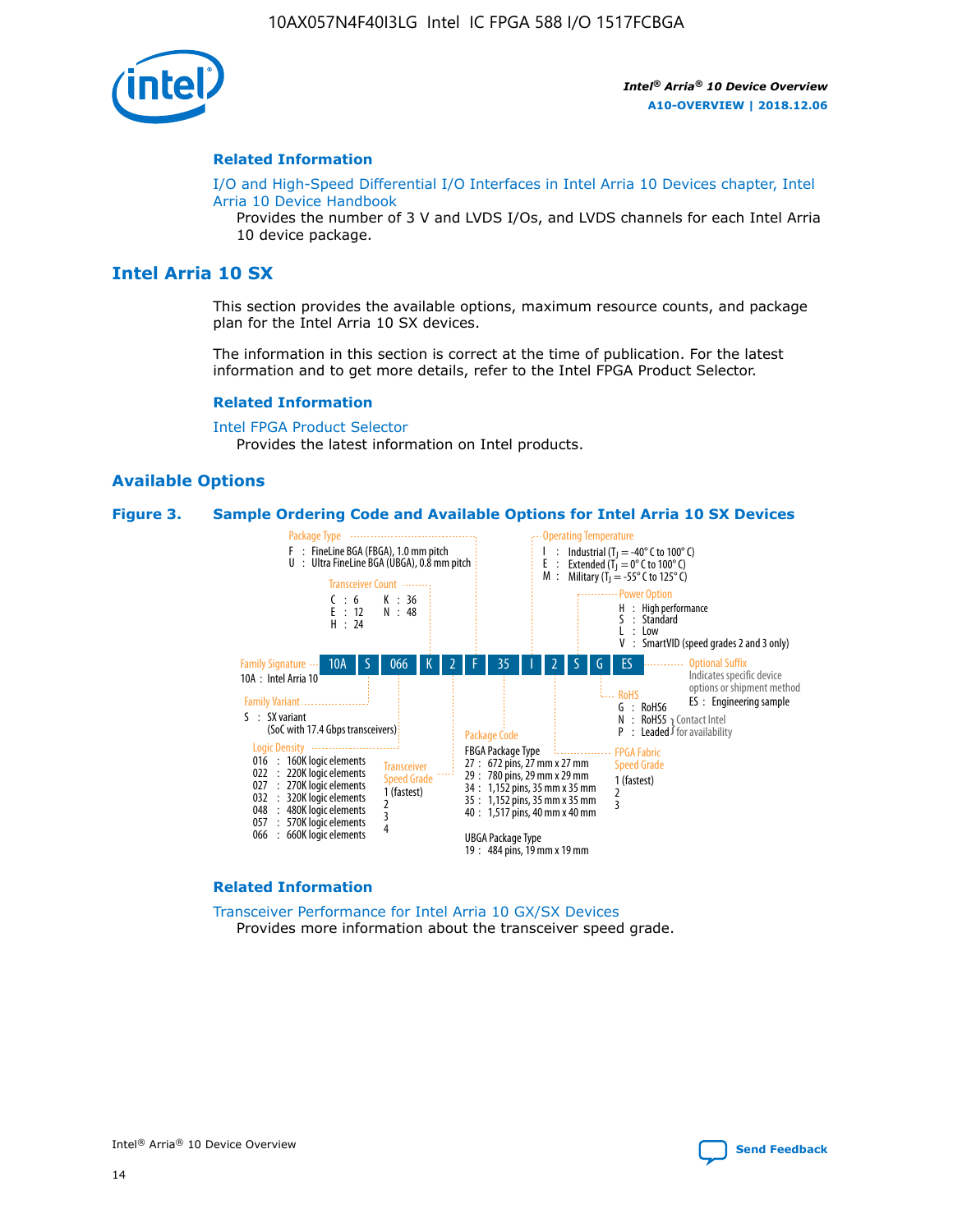

## **Maximum Resources**

#### **Table 12. Maximum Resource Counts for Intel Arria 10 SX Devices**

|                                   | <b>Resource</b>         | <b>Product Line</b> |               |                |                |                |                |                |  |  |  |
|-----------------------------------|-------------------------|---------------------|---------------|----------------|----------------|----------------|----------------|----------------|--|--|--|
|                                   |                         | <b>SX 160</b>       | <b>SX 220</b> | <b>SX 270</b>  | <b>SX 320</b>  | <b>SX 480</b>  | <b>SX 570</b>  | <b>SX 660</b>  |  |  |  |
| Logic Elements (LE) (K)           |                         | 160                 | 220           | 270            | 320            | 480            | 570            | 660            |  |  |  |
| <b>ALM</b>                        |                         | 61,510              | 80,330        | 101,620        | 119,900        | 183,590        | 217,080        | 251,680        |  |  |  |
| Register                          |                         | 246,040             | 321,320       | 406,480        | 479,600        | 734,360        | 868,320        | 1,006,720      |  |  |  |
| Memory (Kb)                       | M <sub>20</sub> K       | 8,800               | 11,740        | 15,000         | 17,820         | 28,620         | 36,000         | 42,620         |  |  |  |
|                                   | <b>MLAB</b>             | 1,050               | 1,690         | 2,452          | 2,727          | 4,164          | 5,096          | 5,788          |  |  |  |
| Variable-precision DSP Block      |                         | 156                 | 192           | 830            | 985            | 1,368          | 1,523          | 1,687          |  |  |  |
|                                   | 18 x 19 Multiplier      |                     | 384           | 1,660          | 1,970          | 2,736          | 3,046          | 3,374          |  |  |  |
| <b>PLL</b>                        | Fractional<br>Synthesis | 6                   | 6             | 8              | 8              | 12             | 16             | 16             |  |  |  |
|                                   | I/O                     | 6                   | 6             | 8              | 8              | 12             | 16             | 16             |  |  |  |
| 17.4 Gbps Transceiver             |                         | 12                  | 12            | 24             | 24             | 36             | 48             | 48             |  |  |  |
| GPIO <sup>(8)</sup>               |                         | 288                 | 288           | 384            | 384            | 492            | 696            | 696            |  |  |  |
| LVDS Pair $(9)$                   |                         | 120                 | 120           | 168            | 168            | 174            | 324            | 324            |  |  |  |
| PCIe Hard IP Block                |                         | $\mathbf{1}$        | $\mathbf{1}$  | $\overline{2}$ | $\overline{2}$ | $\overline{2}$ | $\overline{2}$ | $\overline{2}$ |  |  |  |
| Hard Memory Controller            |                         | 6                   | 6             | 8              | 8              | 12             | 16             | 16             |  |  |  |
| ARM Cortex-A9 MPCore<br>Processor |                         | Yes                 | Yes           | Yes            | Yes            | Yes            | Yes            | Yes            |  |  |  |

## **Package Plan**

#### **Table 13. Package Plan for Intel Arria 10 SX Devices (U19, F27, F29, and F34)**

Refer to I/O and High Speed I/O in Intel Arria 10 Devices chapter for the number of 3 V I/O, LVDS I/O, and LVDS channels in each device package.

| <b>Product Line</b> | <b>U19</b><br>$(19 \text{ mm} \times 19 \text{ mm})$<br>484-pin UBGA) |                    |             | <b>F27</b><br>$(27 \text{ mm} \times 27 \text{ mm})$<br>672-pin FBGA) |                    | <b>F29</b><br>$(29 \text{ mm} \times 29 \text{ mm})$<br>780-pin FBGA) |           |                    | <b>F34</b><br>$(35 \text{ mm} \times 35 \text{ mm})$<br><b>1152-pin FBGA)</b> |           |                    |             |
|---------------------|-----------------------------------------------------------------------|--------------------|-------------|-----------------------------------------------------------------------|--------------------|-----------------------------------------------------------------------|-----------|--------------------|-------------------------------------------------------------------------------|-----------|--------------------|-------------|
|                     | 3V<br>I/O                                                             | <b>LVDS</b><br>I/O | <b>XCVR</b> | 3V<br>I/O                                                             | <b>LVDS</b><br>I/O | <b>XCVR</b>                                                           | 3V<br>I/O | <b>LVDS</b><br>I/O | <b>XCVR</b>                                                                   | 3V<br>I/O | <b>LVDS</b><br>I/O | <b>XCVR</b> |
| SX 160              | 48                                                                    | 144                | 6           | 48                                                                    | 192                | 12                                                                    | 48        | 240                | 12                                                                            | -         |                    |             |
| SX 220              | 48                                                                    | 144                | 6           | 48                                                                    | 192                | 12                                                                    | 48        | 240                | 12                                                                            |           |                    |             |
| SX 270              |                                                                       |                    |             | 48                                                                    | 192                | 12                                                                    | 48        | 312                | 12                                                                            | 48        | 336                | 24          |
| SX 320              |                                                                       |                    |             | 48                                                                    | 192                | 12                                                                    | 48        | 312                | 12                                                                            | 48        | 336                | 24          |
|                     | continued                                                             |                    |             |                                                                       |                    |                                                                       |           |                    |                                                                               |           |                    |             |

 $(8)$  The number of GPIOs does not include transceiver I/Os. In the Intel Quartus Prime software, the number of user I/Os includes transceiver I/Os.

 $(9)$  Each LVDS I/O pair can be used as differential input or output.

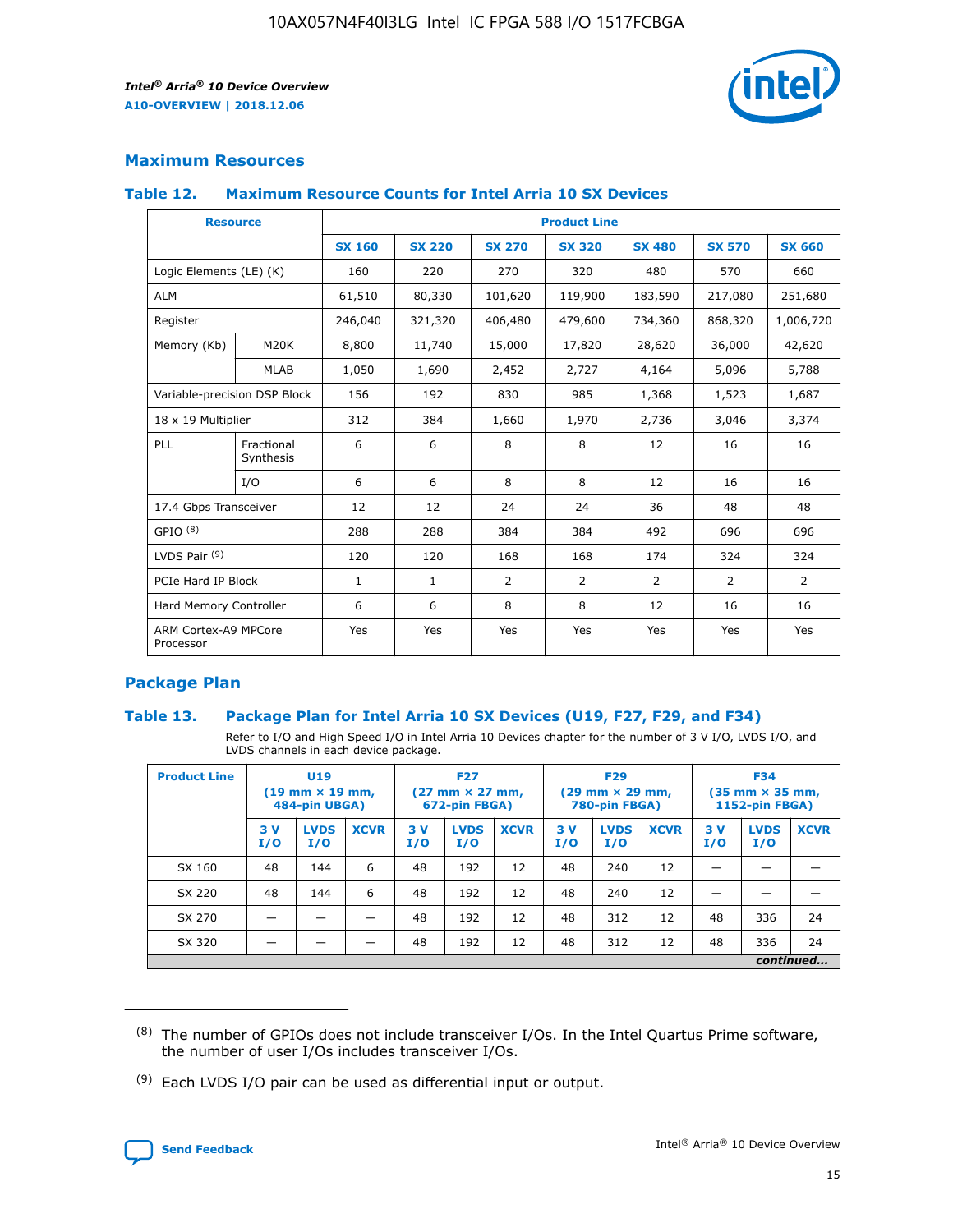

| <b>Product Line</b> | U <sub>19</sub><br>$(19 \text{ mm} \times 19 \text{ mm})$<br>484-pin UBGA) |                    | <b>F27</b><br>$(27 \text{ mm} \times 27 \text{ mm})$<br>672-pin FBGA) |            | <b>F29</b><br>$(29$ mm $\times$ 29 mm,<br>780-pin FBGA) |             |           | <b>F34</b><br>$(35$ mm $\times$ 35 mm,<br><b>1152-pin FBGA)</b> |             |            |                    |             |
|---------------------|----------------------------------------------------------------------------|--------------------|-----------------------------------------------------------------------|------------|---------------------------------------------------------|-------------|-----------|-----------------------------------------------------------------|-------------|------------|--------------------|-------------|
|                     | 3 V<br>I/O                                                                 | <b>LVDS</b><br>I/O | <b>XCVR</b>                                                           | 3 V<br>I/O | <b>LVDS</b><br>I/O                                      | <b>XCVR</b> | 3V<br>I/O | <b>LVDS</b><br>I/O                                              | <b>XCVR</b> | 3 V<br>I/O | <b>LVDS</b><br>I/O | <b>XCVR</b> |
| SX 480              |                                                                            |                    |                                                                       |            |                                                         |             | 48        | 312                                                             | 12          | 48         | 444                | 24          |
| SX 570              |                                                                            |                    |                                                                       |            |                                                         |             |           |                                                                 |             | 48         | 444                | 24          |
| SX 660              |                                                                            |                    |                                                                       |            |                                                         |             |           |                                                                 |             | 48         | 444                | 24          |

## **Table 14. Package Plan for Intel Arria 10 SX Devices (F35, KF40, and NF40)**

Refer to I/O and High Speed I/O in Intel Arria 10 Devices chapter for the number of 3 V I/O, LVDS I/O, and LVDS channels in each device package.

| <b>Product Line</b> | <b>F35</b><br>$(35 \text{ mm} \times 35 \text{ mm})$<br><b>1152-pin FBGA)</b> |          |             |                                           | <b>KF40</b><br>(40 mm × 40 mm,<br>1517-pin FBGA) |    | <b>NF40</b><br>$(40 \text{ mm} \times 40 \text{ mm})$<br>1517-pin FBGA) |          |             |  |
|---------------------|-------------------------------------------------------------------------------|----------|-------------|-------------------------------------------|--------------------------------------------------|----|-------------------------------------------------------------------------|----------|-------------|--|
|                     | 3 V I/O                                                                       | LVDS I/O | <b>XCVR</b> | <b>LVDS I/O</b><br><b>XCVR</b><br>3 V I/O |                                                  |    | 3 V I/O                                                                 | LVDS I/O | <b>XCVR</b> |  |
| SX 270              | 48                                                                            | 336      | 24          |                                           |                                                  |    |                                                                         |          |             |  |
| SX 320              | 48                                                                            | 336      | 24          |                                           |                                                  |    |                                                                         |          |             |  |
| SX 480              | 48                                                                            | 348      | 36          |                                           |                                                  |    |                                                                         |          |             |  |
| SX 570              | 48                                                                            | 348      | 36          | 96                                        | 600                                              | 36 | 48                                                                      | 540      | 48          |  |
| SX 660              | 48                                                                            | 348      | 36          | 96                                        | 600                                              | 36 | 48                                                                      | 540      | 48          |  |

## **Related Information**

[I/O and High-Speed Differential I/O Interfaces in Intel Arria 10 Devices chapter, Intel](https://www.intel.com/content/www/us/en/programmable/documentation/sam1403482614086.html#sam1403482030321) [Arria 10 Device Handbook](https://www.intel.com/content/www/us/en/programmable/documentation/sam1403482614086.html#sam1403482030321)

Provides the number of 3 V and LVDS I/Os, and LVDS channels for each Intel Arria 10 device package.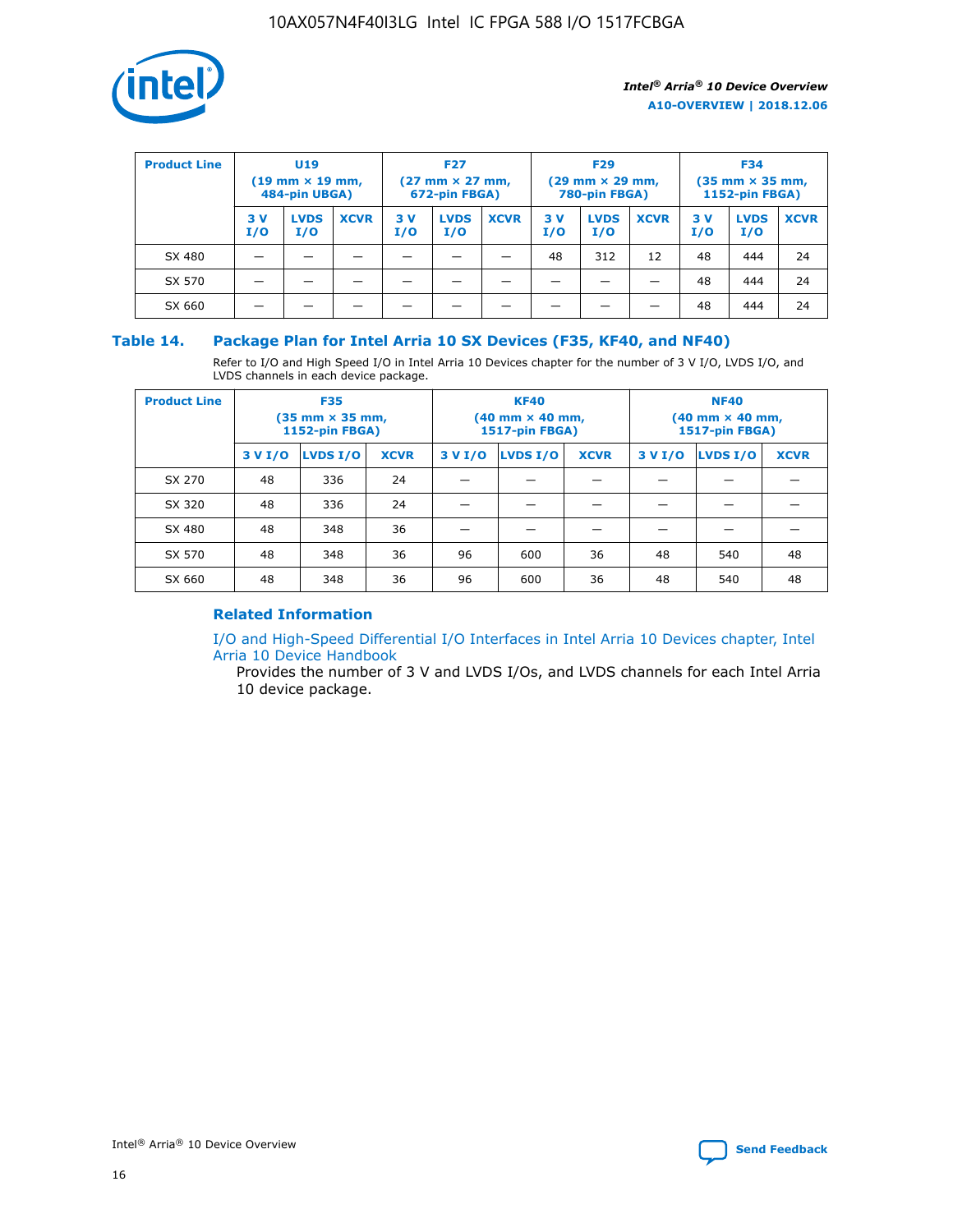

## **I/O Vertical Migration for Intel Arria 10 Devices**

#### **Figure 4. Migration Capability Across Intel Arria 10 Product Lines**

- The arrows indicate the migration paths. The devices included in each vertical migration path are shaded. Devices with fewer resources in the same path have lighter shades.
- To achieve the full I/O migration across product lines in the same migration path, restrict I/Os and transceivers usage to match the product line with the lowest I/O and transceiver counts.
- An LVDS I/O bank in the source device may be mapped to a 3 V I/O bank in the target device. To use memory interface clock frequency higher than 533 MHz, assign external memory interface pins only to banks that are LVDS I/O in both devices.
- There may be nominal 0.15 mm package height difference between some product lines in the same package type.
	- **Variant Product Line Package U19 F27 F29 F34 F35 KF40 NF40 RF40 NF45 SF45 UF45** Intel® Arria® 10 GX GX 160 GX 220 GX 270 GX 320 GX 480 GX 570 GX 660 GX 900 GX 1150 Intel Arria 10 GT GT 900 GT 1150 Intel Arria 10 SX SX 160 SX 220 SX 270 SX 320 SX 480 SX 570 SX 660
- Some migration paths are not shown in the Intel Quartus Prime software **Pin Migration View**.

*Note:* To verify the pin migration compatibility, use the **Pin Migration View** window in the Intel Quartus Prime software Pin Planner.

## **Adaptive Logic Module**

Intel Arria 10 devices use a 20 nm ALM as the basic building block of the logic fabric.

The ALM architecture is the same as the previous generation FPGAs, allowing for efficient implementation of logic functions and easy conversion of IP between the device generations.

The ALM, as shown in following figure, uses an 8-input fracturable look-up table (LUT) with four dedicated registers to help improve timing closure in register-rich designs and achieve an even higher design packing capability than the traditional two-register per LUT architecture.

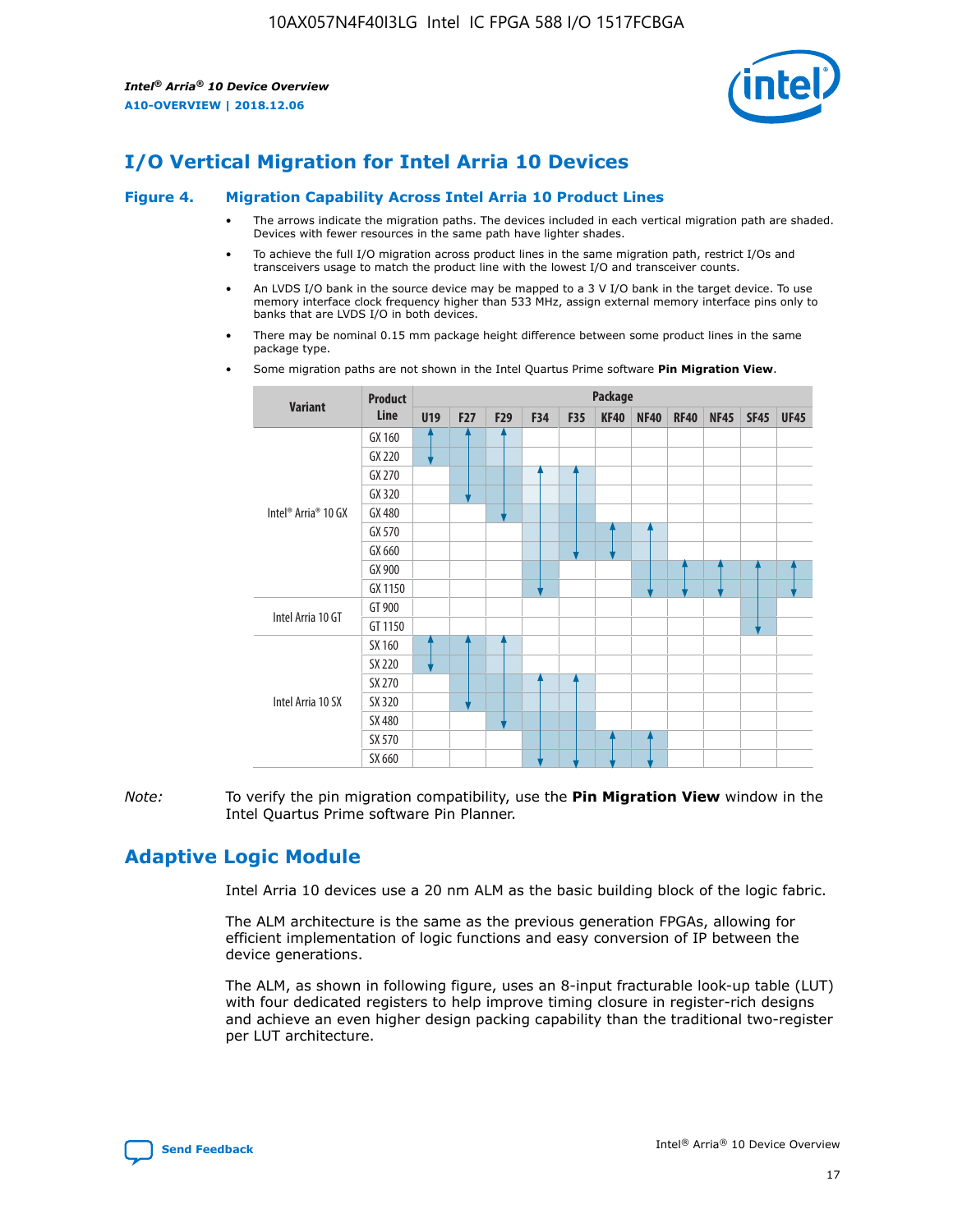

**Figure 5. ALM for Intel Arria 10 Devices**



The Intel Quartus Prime software optimizes your design according to the ALM logic structure and automatically maps legacy designs into the Intel Arria 10 ALM architecture.

## **Variable-Precision DSP Block**

The Intel Arria 10 variable precision DSP blocks support fixed-point arithmetic and floating-point arithmetic.

Features for fixed-point arithmetic:

- High-performance, power-optimized, and fully registered multiplication operations
- 18-bit and 27-bit word lengths
- Two 18 x 19 multipliers or one 27 x 27 multiplier per DSP block
- Built-in addition, subtraction, and 64-bit double accumulation register to combine multiplication results
- Cascading 19-bit or 27-bit when pre-adder is disabled and cascading 18-bit when pre-adder is used to form the tap-delay line for filtering applications
- Cascading 64-bit output bus to propagate output results from one block to the next block without external logic support
- Hard pre-adder supported in 19-bit and 27-bit modes for symmetric filters
- Internal coefficient register bank in both 18-bit and 27-bit modes for filter implementation
- 18-bit and 27-bit systolic finite impulse response (FIR) filters with distributed output adder
- Biased rounding support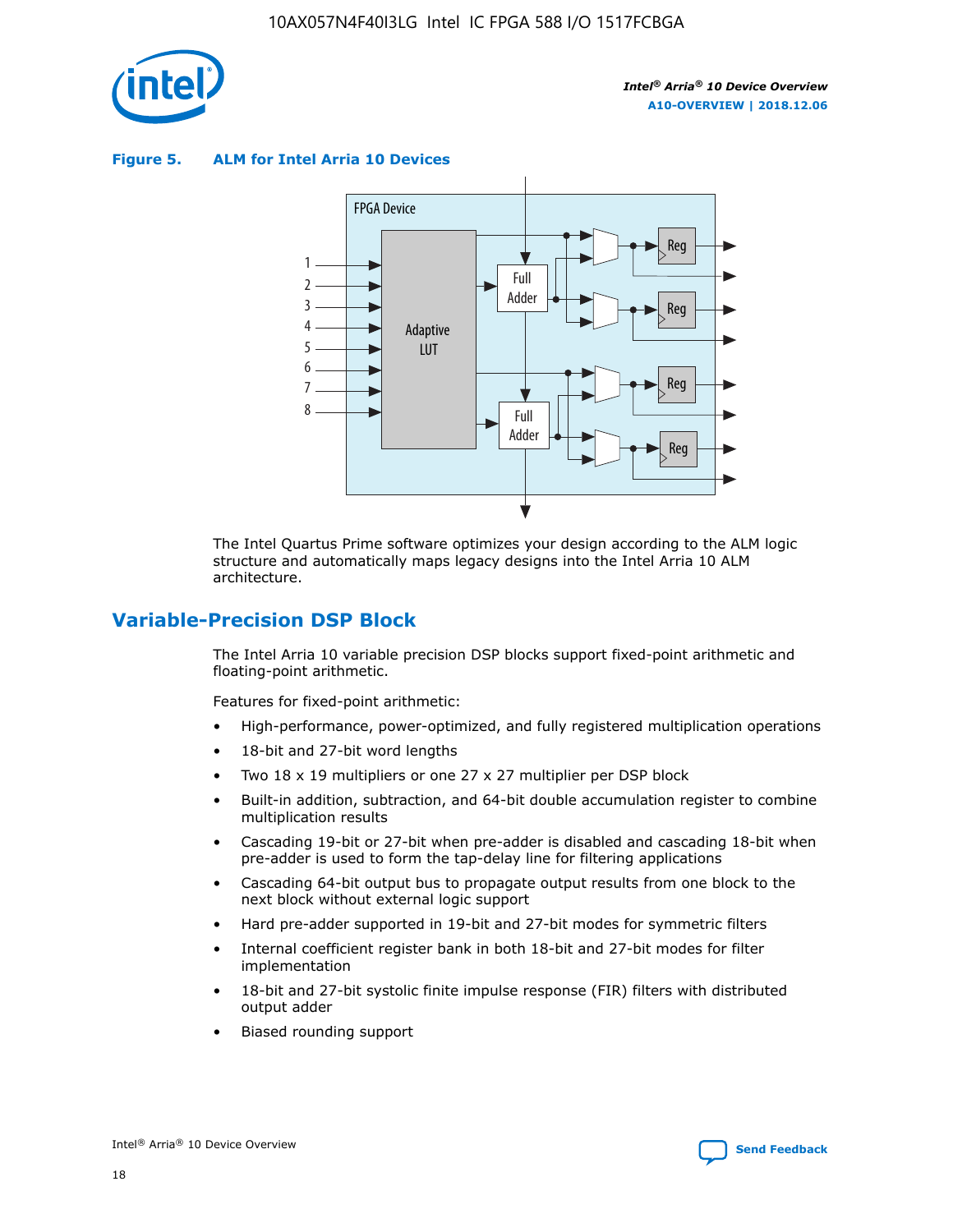

Features for floating-point arithmetic:

- A completely hardened architecture that supports multiplication, addition, subtraction, multiply-add, and multiply-subtract
- Multiplication with accumulation capability and a dynamic accumulator reset control
- Multiplication with cascade summation capability
- Multiplication with cascade subtraction capability
- Complex multiplication
- Direct vector dot product
- Systolic FIR filter

#### **Table 15. Variable-Precision DSP Block Configurations for Intel Arria 10 Devices**

| <b>Usage Example</b>                                       | <b>Multiplier Size (Bit)</b>    | <b>DSP Block Resources</b> |
|------------------------------------------------------------|---------------------------------|----------------------------|
| Medium precision fixed point                               | Two 18 x 19                     |                            |
| High precision fixed or Single precision<br>floating point | One 27 x 27                     |                            |
| Fixed point FFTs                                           | One 19 x 36 with external adder |                            |
| Very high precision fixed point                            | One 36 x 36 with external adder |                            |
| Double precision floating point                            | One 54 x 54 with external adder | 4                          |

#### **Table 16. Resources for Fixed-Point Arithmetic in Intel Arria 10 Devices**

The table lists the variable-precision DSP resources by bit precision for each Intel Arria 10 device.

| <b>Variant</b>  | <b>Product Line</b> | Variable-<br>precision<br><b>DSP Block</b> | <b>Independent Input and Output</b><br><b>Multiplications Operator</b> |                                     | $18 \times 19$<br><b>Multiplier</b><br><b>Adder Sum</b> | $18 \times 18$<br><b>Multiplier</b><br><b>Adder</b> |
|-----------------|---------------------|--------------------------------------------|------------------------------------------------------------------------|-------------------------------------|---------------------------------------------------------|-----------------------------------------------------|
|                 |                     |                                            | $18 \times 19$<br><b>Multiplier</b>                                    | $27 \times 27$<br><b>Multiplier</b> | <b>Mode</b>                                             | <b>Summed with</b><br>36 bit Input                  |
| AIntel Arria 10 | GX 160              | 156                                        | 312                                                                    | 156                                 | 156                                                     | 156                                                 |
| <b>GX</b>       | GX 220              | 192                                        | 384                                                                    | 192                                 | 192                                                     | 192                                                 |
|                 | GX 270              | 830                                        | 1,660                                                                  | 830                                 | 830                                                     | 830                                                 |
|                 | GX 320              | 984                                        | 1,968                                                                  | 984                                 | 984                                                     | 984                                                 |
|                 | GX 480              | 1,368                                      | 2,736                                                                  | 1,368                               | 1,368                                                   | 1,368                                               |
|                 | GX 570              | 1,523                                      | 3,046                                                                  | 1,523                               | 1,523                                                   | 1,523                                               |
|                 | GX 660              | 1,687                                      | 3,374                                                                  | 1,687                               | 1,687                                                   | 1,687                                               |
|                 | GX 900              | 1,518                                      | 3,036                                                                  | 1,518                               | 1,518                                                   | 1,518                                               |
|                 | GX 1150             | 1,518                                      | 3,036                                                                  | 1,518                               | 1,518                                                   | 1,518                                               |
| Intel Arria 10  | GT 900              | 1,518                                      | 3,036                                                                  | 1,518                               | 1,518                                                   | 1,518                                               |
| GT              | GT 1150             | 1,518                                      | 3,036                                                                  | 1,518                               | 1,518                                                   | 1,518                                               |
| Intel Arria 10  | SX 160              | 156                                        | 312                                                                    | 156                                 | 156                                                     | 156                                                 |
| <b>SX</b>       | SX 220              | 192                                        | 384                                                                    | 192                                 | 192                                                     | 192                                                 |
|                 | SX 270              | 830                                        | 1,660                                                                  | 830                                 | 830                                                     | 830                                                 |
|                 |                     |                                            |                                                                        |                                     |                                                         | continued                                           |

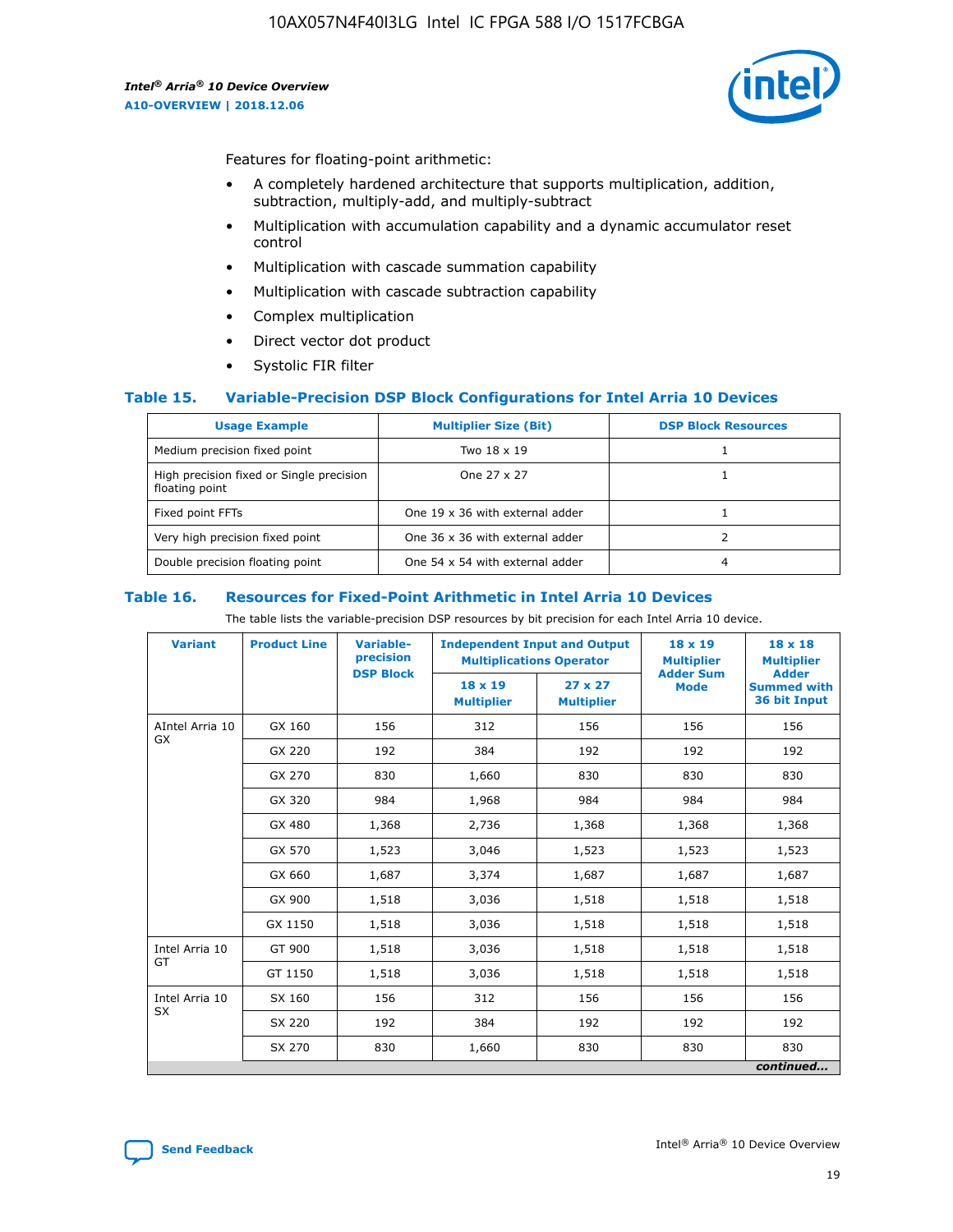

| <b>Variant</b> | <b>Product Line</b> | <b>Variable-</b><br>precision<br><b>DSP Block</b> | <b>Independent Input and Output</b><br><b>Multiplications Operator</b> |                                     | $18 \times 19$<br><b>Multiplier</b><br><b>Adder Sum</b> | $18 \times 18$<br><b>Multiplier</b><br><b>Adder</b> |  |
|----------------|---------------------|---------------------------------------------------|------------------------------------------------------------------------|-------------------------------------|---------------------------------------------------------|-----------------------------------------------------|--|
|                |                     |                                                   | $18 \times 19$<br><b>Multiplier</b>                                    | $27 \times 27$<br><b>Multiplier</b> | <b>Mode</b>                                             | <b>Summed with</b><br>36 bit Input                  |  |
|                | SX 320              | 984                                               | 1,968                                                                  | 984                                 | 984                                                     | 984                                                 |  |
|                | SX 480              | 1,368                                             | 2,736                                                                  | 1,368                               | 1,368                                                   | 1,368                                               |  |
|                | SX 570              | 1,523                                             | 3,046                                                                  | 1,523                               | 1,523                                                   | 1,523                                               |  |
|                | SX 660              | 1,687                                             | 3,374                                                                  | 1,687                               | 1,687                                                   | 1,687                                               |  |

## **Table 17. Resources for Floating-Point Arithmetic in Intel Arria 10 Devices**

The table lists the variable-precision DSP resources by bit precision for each Intel Arria 10 device.

| <b>Variant</b> | <b>Product Line</b> | <b>Variable-</b><br>precision<br><b>DSP Block</b> | <b>Single</b><br><b>Precision</b><br><b>Floating-Point</b><br><b>Multiplication</b><br><b>Mode</b> | <b>Single-Precision</b><br><b>Floating-Point</b><br><b>Adder Mode</b> | Single-<br><b>Precision</b><br><b>Floating-Point</b><br><b>Multiply</b><br><b>Accumulate</b><br><b>Mode</b> | <b>Peak</b><br><b>Giga Floating-</b><br><b>Point</b><br><b>Operations</b><br>per Second<br>(GFLOPs) |
|----------------|---------------------|---------------------------------------------------|----------------------------------------------------------------------------------------------------|-----------------------------------------------------------------------|-------------------------------------------------------------------------------------------------------------|-----------------------------------------------------------------------------------------------------|
| Intel Arria 10 | GX 160              | 156                                               | 156                                                                                                | 156                                                                   | 156                                                                                                         | 140                                                                                                 |
| <b>GX</b>      | GX 220              | 192                                               | 192                                                                                                | 192                                                                   | 192                                                                                                         | 173                                                                                                 |
|                | GX 270              | 830                                               | 830                                                                                                | 830                                                                   | 830                                                                                                         | 747                                                                                                 |
|                | GX 320              | 984                                               | 984                                                                                                | 984                                                                   | 984                                                                                                         | 886                                                                                                 |
|                | GX 480              | 1,369                                             | 1,368                                                                                              | 1,368                                                                 | 1,368                                                                                                       | 1,231                                                                                               |
|                | GX 570              | 1,523                                             | 1,523                                                                                              | 1,523                                                                 | 1,523                                                                                                       | 1,371                                                                                               |
|                | GX 660              | 1,687                                             | 1,687                                                                                              | 1,687                                                                 | 1,687                                                                                                       | 1,518                                                                                               |
|                | GX 900              | 1,518                                             | 1,518                                                                                              | 1,518                                                                 | 1,518                                                                                                       | 1,366                                                                                               |
|                | GX 1150             | 1,518                                             | 1,518                                                                                              | 1,518                                                                 | 1,518                                                                                                       | 1,366                                                                                               |
| Intel Arria 10 | GT 900              | 1,518                                             | 1,518                                                                                              | 1,518                                                                 | 1,518                                                                                                       | 1,366                                                                                               |
| GT             | GT 1150             | 1,518                                             | 1,518                                                                                              | 1,518                                                                 | 1,518                                                                                                       | 1,366                                                                                               |
| Intel Arria 10 | SX 160              | 156                                               | 156                                                                                                | 156                                                                   | 156                                                                                                         | 140                                                                                                 |
| SX             | SX 220              | 192                                               | 192                                                                                                | 192                                                                   | 192                                                                                                         | 173                                                                                                 |
|                | SX 270              | 830                                               | 830                                                                                                | 830                                                                   | 830                                                                                                         | 747                                                                                                 |
|                | SX 320              | 984                                               | 984                                                                                                | 984                                                                   | 984                                                                                                         | 886                                                                                                 |
|                | SX 480              | 1,369                                             | 1,368                                                                                              | 1,368                                                                 | 1,368                                                                                                       | 1,231                                                                                               |
|                | SX 570              | 1,523                                             | 1,523                                                                                              | 1,523                                                                 | 1,523                                                                                                       | 1,371                                                                                               |
|                | SX 660              | 1,687                                             | 1,687                                                                                              | 1,687                                                                 | 1,687                                                                                                       | 1,518                                                                                               |

# **Embedded Memory Blocks**

The embedded memory blocks in the devices are flexible and designed to provide an optimal amount of small- and large-sized memory arrays to fit your design requirements.

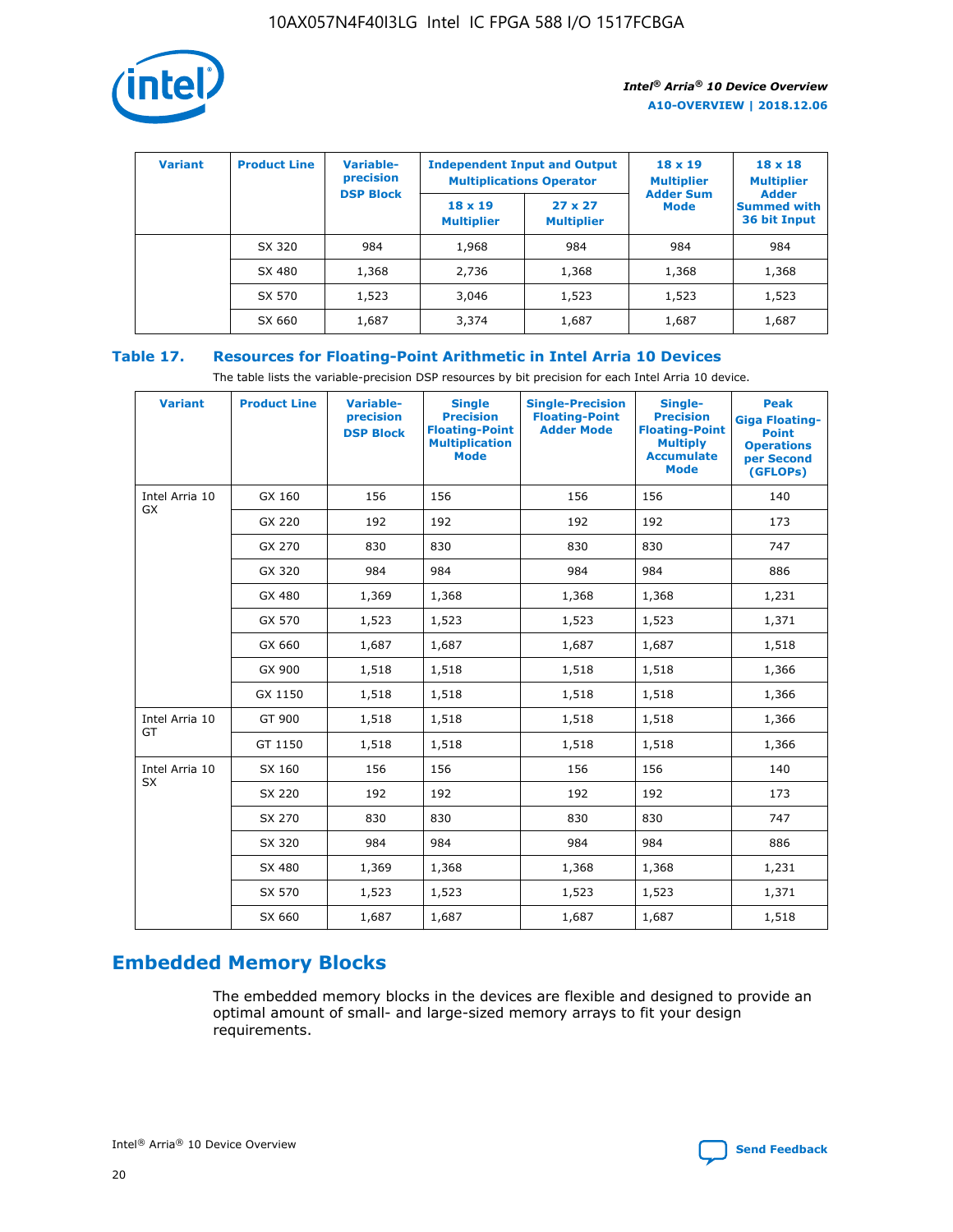

## **Types of Embedded Memory**

The Intel Arria 10 devices contain two types of memory blocks:

- 20 Kb M20K blocks—blocks of dedicated memory resources. The M20K blocks are ideal for larger memory arrays while still providing a large number of independent ports.
- 640 bit memory logic array blocks (MLABs)—enhanced memory blocks that are configured from dual-purpose logic array blocks (LABs). The MLABs are ideal for wide and shallow memory arrays. The MLABs are optimized for implementation of shift registers for digital signal processing (DSP) applications, wide and shallow FIFO buffers, and filter delay lines. Each MLAB is made up of ten adaptive logic modules (ALMs). In the Intel Arria 10 devices, you can configure these ALMs as ten 32 x 2 blocks, giving you one 32 x 20 simple dual-port SRAM block per MLAB.

## **Embedded Memory Capacity in Intel Arria 10 Devices**

|                   | <b>Product</b> |              | <b>M20K</b>         | <b>MLAB</b>  |                     | <b>Total RAM Bit</b> |
|-------------------|----------------|--------------|---------------------|--------------|---------------------|----------------------|
| <b>Variant</b>    | Line           | <b>Block</b> | <b>RAM Bit (Kb)</b> | <b>Block</b> | <b>RAM Bit (Kb)</b> | (Kb)                 |
| Intel Arria 10 GX | GX 160         | 440          | 8,800               | 1,680        | 1,050               | 9,850                |
|                   | GX 220         | 587          | 11,740              | 2,703        | 1,690               | 13,430               |
|                   | GX 270         | 750          | 15,000              | 3,922        | 2,452               | 17,452               |
|                   | GX 320         | 891          | 17,820              | 4,363        | 2,727               | 20,547               |
|                   | GX 480         | 1,431        | 28,620              | 6,662        | 4,164               | 32,784               |
|                   | GX 570         | 1,800        | 36,000              | 8,153        | 5,096               | 41,096               |
|                   | GX 660         | 2,131        | 42,620              | 9,260        | 5,788               | 48,408               |
|                   | GX 900         | 2,423        | 48,460              | 15,017       | 9,386               | 57,846               |
|                   | GX 1150        | 2,713        | 54,260              | 20,774       | 12,984              | 67,244               |
| Intel Arria 10 GT | GT 900         | 2,423        | 48,460              | 15,017       | 9,386               | 57,846               |
|                   | GT 1150        | 2,713        | 54,260              | 20,774       | 12,984              | 67,244               |
| Intel Arria 10 SX | SX 160         | 440          | 8,800               | 1,680        | 1,050               | 9,850                |
|                   | SX 220         | 587          | 11,740              | 2,703        | 1,690               | 13,430               |
|                   | SX 270         | 750          | 15,000              | 3,922        | 2,452               | 17,452               |
|                   | SX 320         | 891          | 17,820              | 4,363        | 2,727               | 20,547               |
|                   | SX 480         | 1,431        | 28,620              | 6,662        | 4,164               | 32,784               |
|                   | SX 570         | 1,800        | 36,000              | 8,153        | 5,096               | 41,096               |
|                   | SX 660         | 2,131        | 42,620              | 9,260        | 5,788               | 48,408               |

#### **Table 18. Embedded Memory Capacity and Distribution in Intel Arria 10 Devices**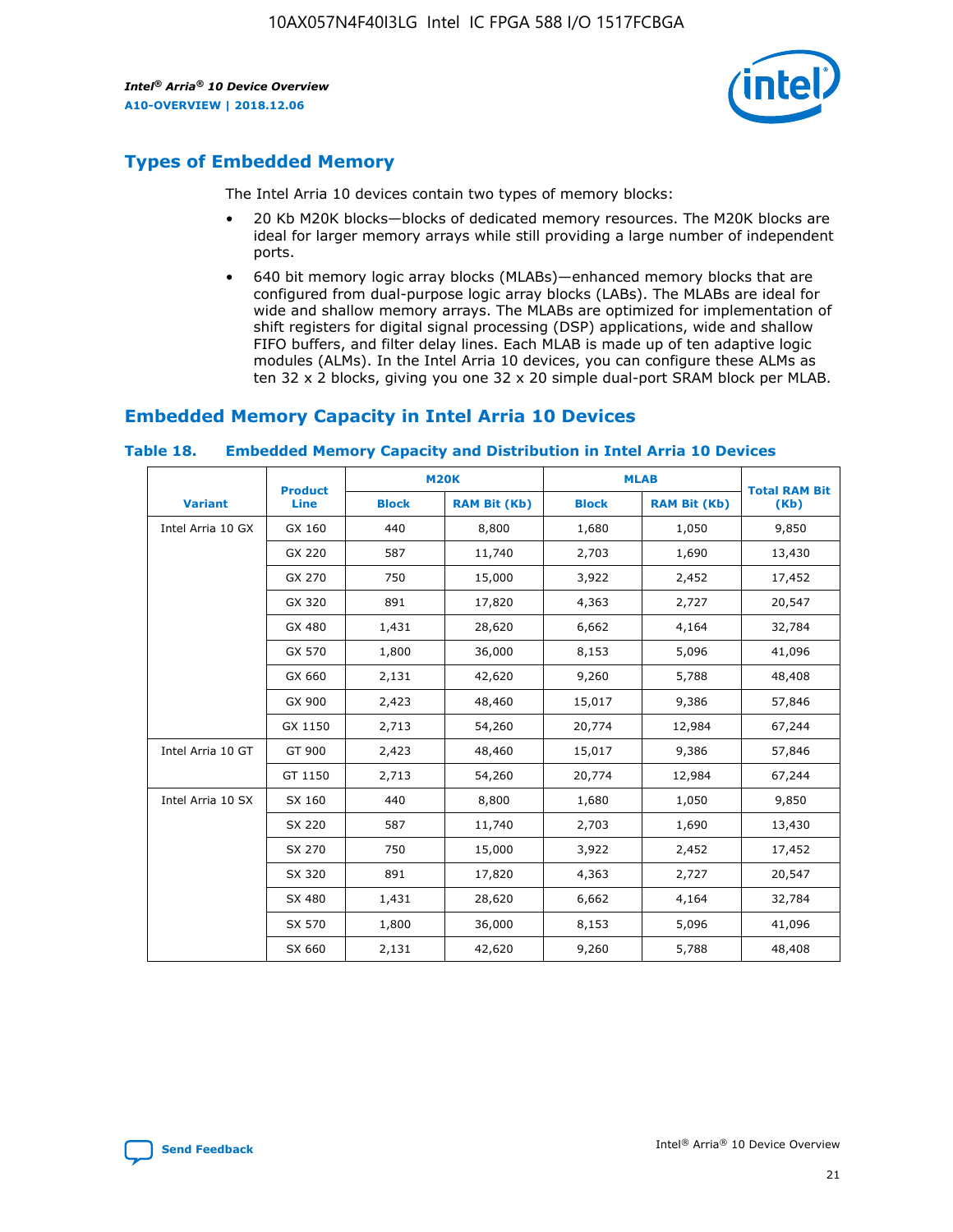

## **Embedded Memory Configurations for Single-port Mode**

#### **Table 19. Single-port Embedded Memory Configurations for Intel Arria 10 Devices**

This table lists the maximum configurations supported for single-port RAM and ROM modes.

| <b>Memory Block</b> | Depth (bits) | <b>Programmable Width</b> |
|---------------------|--------------|---------------------------|
| MLAB                | 32           | x16, x18, or x20          |
|                     | 64(10)       | x8, x9, x10               |
| M20K                | 512          | x40, x32                  |
|                     | 1K           | x20, x16                  |
|                     | 2K           | x10, x8                   |
|                     | 4K           | x5, x4                    |
|                     | 8K           | x2                        |
|                     | 16K          | x1                        |

## **Clock Networks and PLL Clock Sources**

The clock network architecture is based on Intel's global, regional, and peripheral clock structure. This clock structure is supported by dedicated clock input pins, fractional clock synthesis PLLs, and integer I/O PLLs.

## **Clock Networks**

The Intel Arria 10 core clock networks are capable of up to 800 MHz fabric operation across the full industrial temperature range. For the external memory interface, the clock network supports the hard memory controller with speeds up to 2,400 Mbps in a quarter-rate transfer.

To reduce power consumption, the Intel Quartus Prime software identifies all unused sections of the clock network and powers them down.

## **Fractional Synthesis and I/O PLLs**

Intel Arria 10 devices contain up to 32 fractional synthesis PLLs and up to 16 I/O PLLs that are available for both specific and general purpose uses in the core:

- Fractional synthesis PLLs—located in the column adjacent to the transceiver blocks
- I/O PLLs—located in each bank of the 48 I/Os

## **Fractional Synthesis PLLs**

You can use the fractional synthesis PLLs to:

- Reduce the number of oscillators that are required on your board
- Reduce the number of clock pins that are used in the device by synthesizing multiple clock frequencies from a single reference clock source

<sup>(10)</sup> Supported through software emulation and consumes additional MLAB blocks.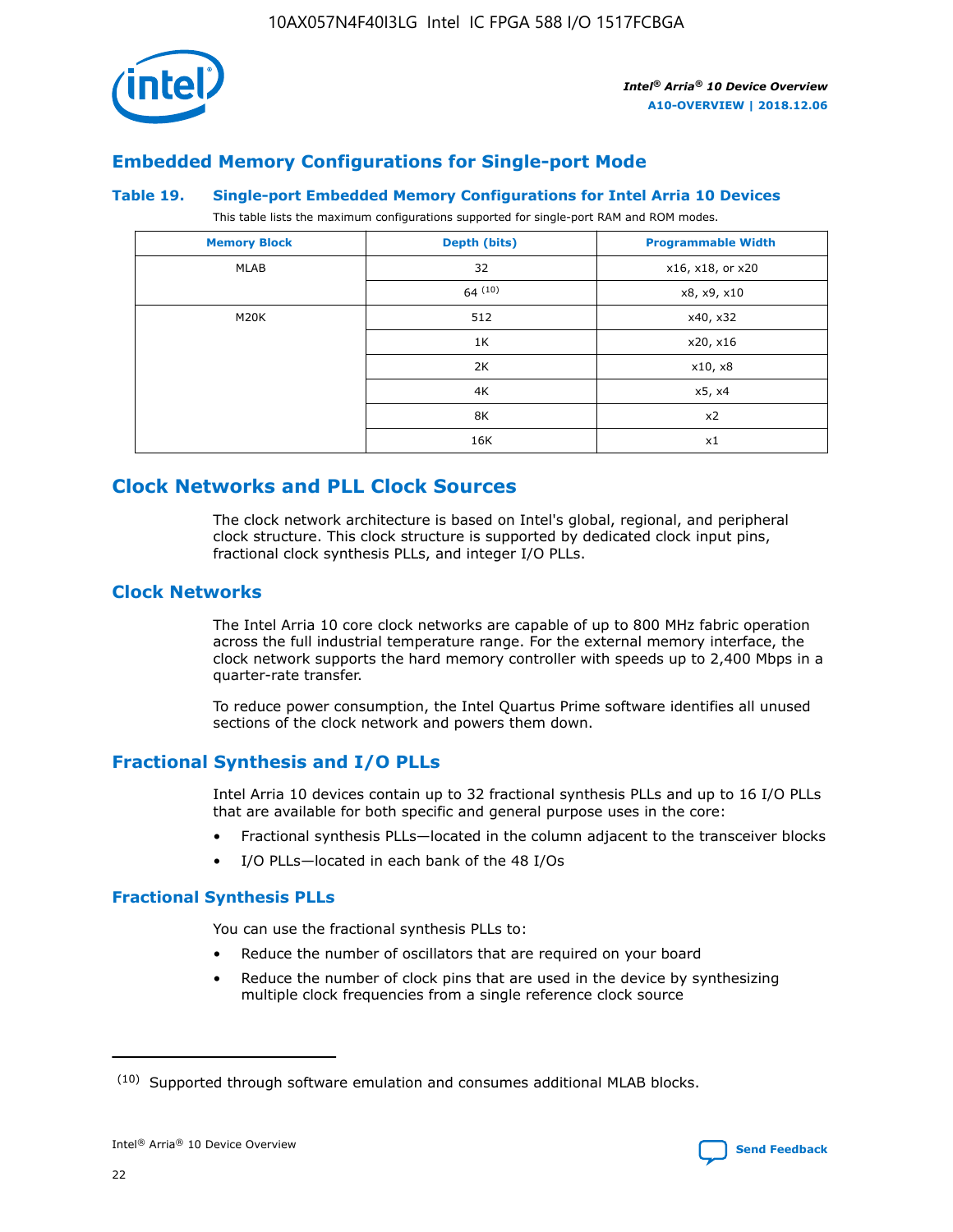

The fractional synthesis PLLs support the following features:

- Reference clock frequency synthesis for transceiver CMU and Advanced Transmit (ATX) PLLs
- Clock network delay compensation
- Zero-delay buffering
- Direct transmit clocking for transceivers
- Independently configurable into two modes:
	- Conventional integer mode equivalent to the general purpose PLL
	- Enhanced fractional mode with third order delta-sigma modulation
- PLL cascading

## **I/O PLLs**

The integer mode I/O PLLs are located in each bank of 48 I/Os. You can use the I/O PLLs to simplify the design of external memory and high-speed LVDS interfaces.

In each I/O bank, the I/O PLLs are adjacent to the hard memory controllers and LVDS SERDES. Because these PLLs are tightly coupled with the I/Os that need to use them, it makes it easier to close timing.

You can use the I/O PLLs for general purpose applications in the core such as clock network delay compensation and zero-delay buffering.

Intel Arria 10 devices support PLL-to-PLL cascading.

## **FPGA General Purpose I/O**

Intel Arria 10 devices offer highly configurable GPIOs. Each I/O bank contains 48 general purpose I/Os and a high-efficiency hard memory controller.

The following list describes the features of the GPIOs:

- Consist of 3 V I/Os for high-voltage application and LVDS I/Os for differential signaling
	- Up to two 3 V I/O banks, available in some devices, that support up to 3 V I/O standards
	- LVDS I/O banks that support up to 1.8 V I/O standards
- Support a wide range of single-ended and differential I/O interfaces
- LVDS speeds up to 1.6 Gbps
- Each LVDS pair of pins has differential input and output buffers, allowing you to configure the LVDS direction for each pair.
- Programmable bus hold and weak pull-up
- Programmable differential output voltage  $(V_{OD})$  and programmable pre-emphasis

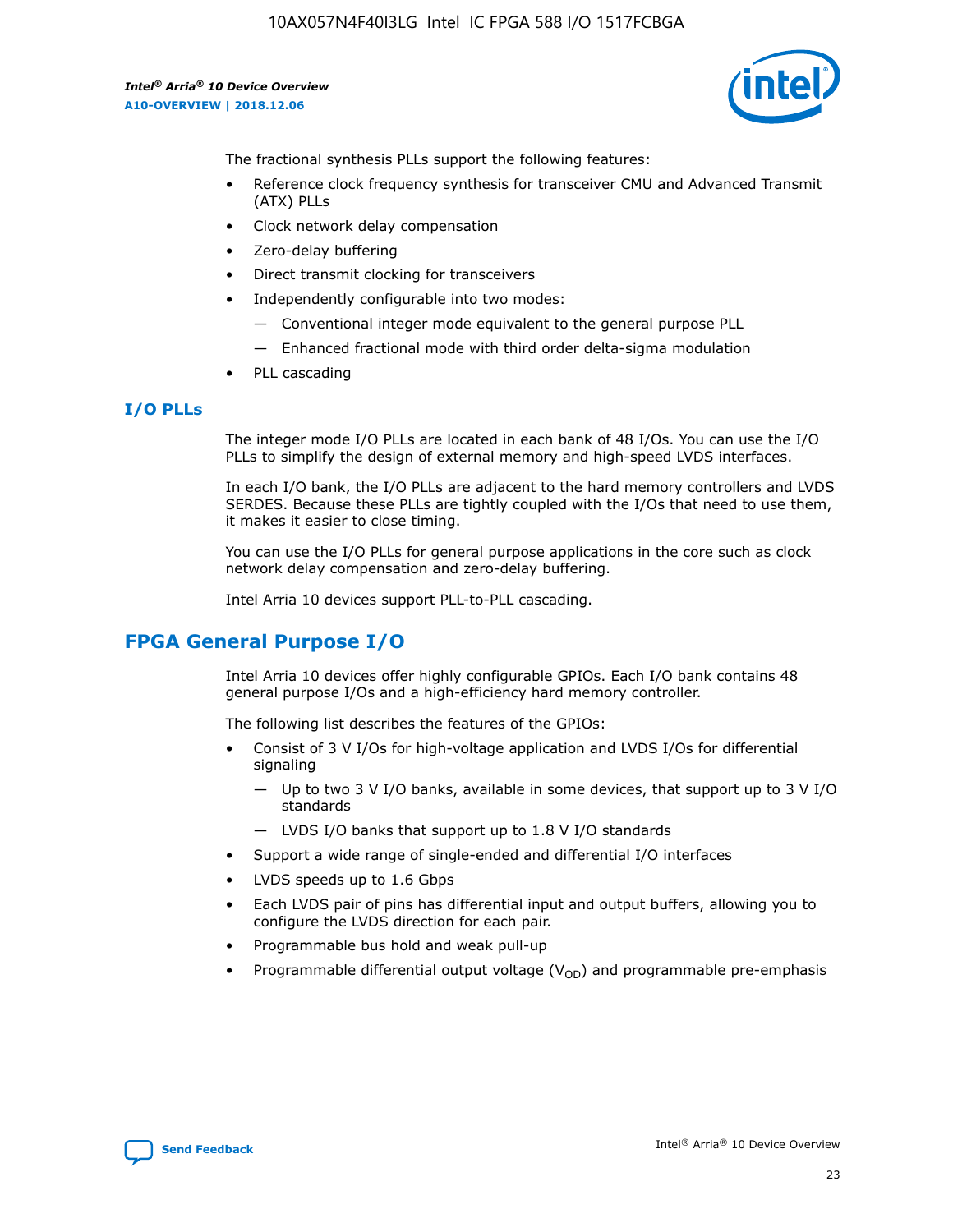

- Series (R<sub>S</sub>) and parallel (R<sub>T</sub>) on-chip termination (OCT) for all I/O banks with OCT calibration to limit the termination impedance variation
- On-chip dynamic termination that has the ability to swap between series and parallel termination, depending on whether there is read or write on a common bus for signal integrity
- Easy timing closure support using the hard read FIFO in the input register path, and delay-locked loop (DLL) delay chain with fine and coarse architecture

## **External Memory Interface**

Intel Arria 10 devices offer massive external memory bandwidth, with up to seven 32 bit DDR4 memory interfaces running at up to 2,400 Mbps. This bandwidth provides additional ease of design, lower power, and resource efficiencies of hardened highperformance memory controllers.

The memory interface within Intel Arria 10 FPGAs and SoCs delivers the highest performance and ease of use. You can configure up to a maximum width of 144 bits when using the hard or soft memory controllers. If required, you can bypass the hard memory controller and use a soft controller implemented in the user logic.

Each I/O contains a hardened DDR read/write path (PHY) capable of performing key memory interface functionality such as read/write leveling, FIFO buffering to lower latency and improve margin, timing calibration, and on-chip termination.

The timing calibration is aided by the inclusion of hard microcontrollers based on Intel's Nios® II technology, specifically tailored to control the calibration of multiple memory interfaces. This calibration allows the Intel Arria 10 device to compensate for any changes in process, voltage, or temperature either within the Intel Arria 10 device itself, or within the external memory device. The advanced calibration algorithms ensure maximum bandwidth and robust timing margin across all operating conditions.

In addition to parallel memory interfaces, Intel Arria 10 devices support serial memory technologies such as the Hybrid Memory Cube (HMC). The HMC is supported by the Intel Arria 10 high-speed serial transceivers which connect up to four HMC links, with each link running at data rates up to 15 Gbps.

#### **Related Information**

#### [External Memory Interface Spec Estimator](http://www.altera.com/technology/memory/estimator/mem-emif-index.html)

Provides a parametric tool that allows you to find and compare the performance of the supported external memory interfaces in IntelFPGAs.

## **Memory Standards Supported by Intel Arria 10 Devices**

The I/Os are designed to provide high performance support for existing and emerging external memory standards.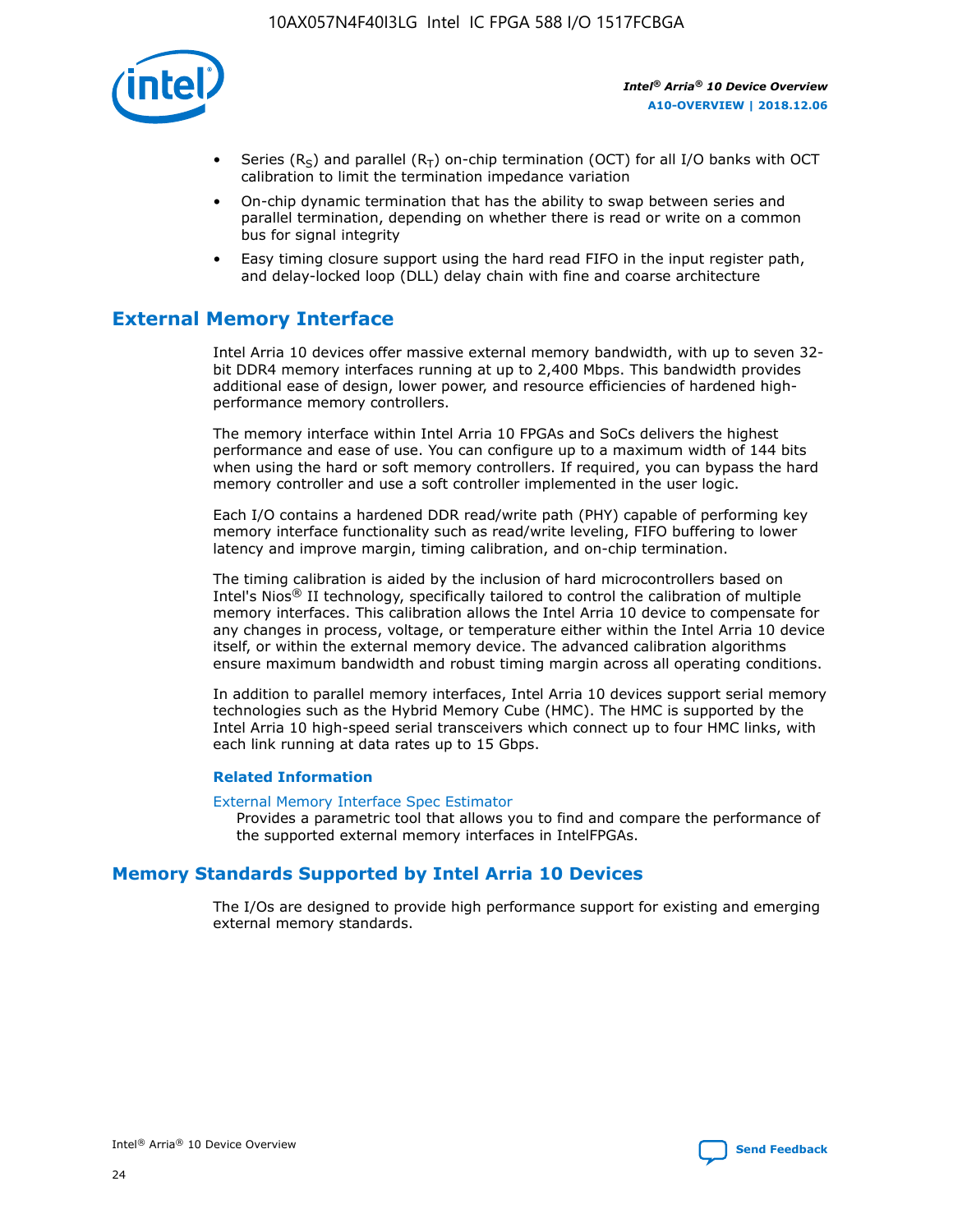

#### **Table 20. Memory Standards Supported by the Hard Memory Controller**

This table lists the overall capability of the hard memory controller. For specific details, refer to the External Memory Interface Spec Estimator and Intel Arria 10 Device Datasheet.

| <b>Memory Standard</b> | <b>Rate Support</b> | <b>Ping Pong PHY Support</b> | <b>Maximum Frequency</b><br>(MHz) |
|------------------------|---------------------|------------------------------|-----------------------------------|
| <b>DDR4 SDRAM</b>      | Quarter rate        | Yes                          | 1,067                             |
|                        |                     |                              | 1,200                             |
| DDR3 SDRAM             | Half rate           | Yes                          | 533                               |
|                        |                     |                              | 667                               |
|                        | Quarter rate        | Yes                          | 1,067                             |
|                        |                     |                              | 1,067                             |
| <b>DDR3L SDRAM</b>     | Half rate           | Yes                          | 533                               |
|                        |                     |                              | 667                               |
|                        | Quarter rate        | Yes                          | 933                               |
|                        |                     |                              | 933                               |
| LPDDR3 SDRAM           | Half rate           |                              | 533                               |
|                        | Quarter rate        |                              | 800                               |

#### **Table 21. Memory Standards Supported by the Soft Memory Controller**

| <b>Memory Standard</b>      | <b>Rate Support</b> | <b>Maximum Frequency</b><br>(MHz) |
|-----------------------------|---------------------|-----------------------------------|
| <b>RLDRAM 3 (11)</b>        | Quarter rate        | 1,200                             |
| ODR IV SRAM <sup>(11)</sup> | Quarter rate        | 1,067                             |
| <b>ODR II SRAM</b>          | Full rate           | 333                               |
|                             | Half rate           | 633                               |
| <b>ODR II+ SRAM</b>         | Full rate           | 333                               |
|                             | Half rate           | 633                               |
| <b>ODR II+ Xtreme SRAM</b>  | Full rate           | 333                               |
|                             | Half rate           | 633                               |

#### **Table 22. Memory Standards Supported by the HPS Hard Memory Controller**

The hard processor system (HPS) is available in Intel Arria 10 SoC devices only.

| <b>Memory Standard</b> | <b>Rate Support</b> | <b>Maximum Frequency</b><br>(MHz) |
|------------------------|---------------------|-----------------------------------|
| <b>DDR4 SDRAM</b>      | Half rate           | 1,200                             |
| <b>DDR3 SDRAM</b>      | Half rate           | 1,067                             |
| <b>DDR3L SDRAM</b>     | Half rate           | 933                               |

<sup>(11)</sup> Intel Arria 10 devices support this external memory interface using hard PHY with soft memory controller.

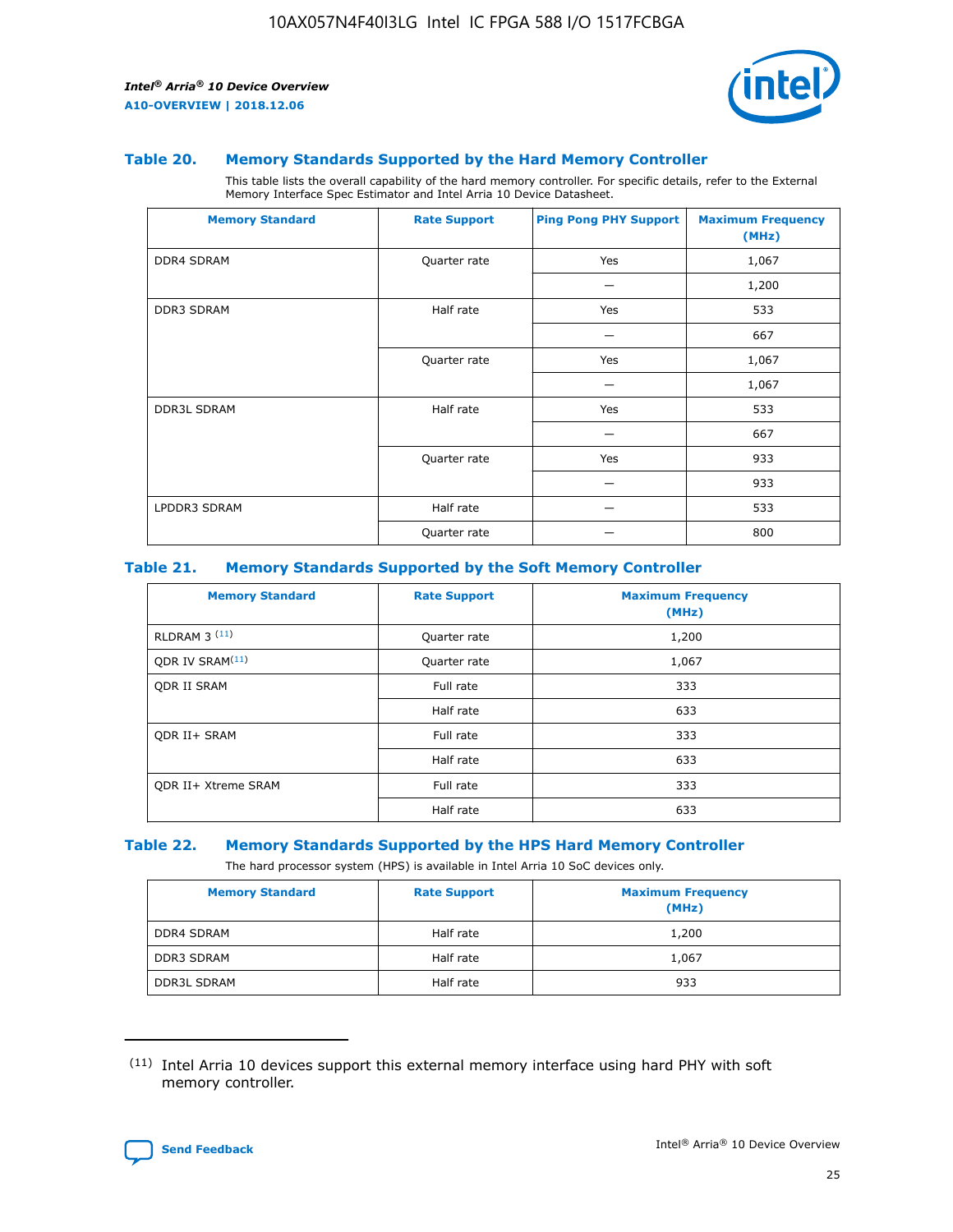

#### **Related Information**

#### [Intel Arria 10 Device Datasheet](https://www.intel.com/content/www/us/en/programmable/documentation/mcn1413182292568.html#mcn1413182153340)

Lists the memory interface performance according to memory interface standards, rank or chip select configurations, and Intel Arria 10 device speed grades.

## **PCIe Gen1, Gen2, and Gen3 Hard IP**

Intel Arria 10 devices contain PCIe hard IP that is designed for performance and ease-of-use:

- Includes all layers of the PCIe stack—transaction, data link and physical layers.
- Supports PCIe Gen3, Gen2, and Gen1 Endpoint and Root Port in x1, x2, x4, or x8 lane configuration.
- Operates independently from the core logic—optional configuration via protocol (CvP) allows the PCIe link to power up and complete link training in less than 100 ms while the Intel Arria 10 device completes loading the programming file for the rest of the FPGA.
- Provides added functionality that makes it easier to support emerging features such as Single Root I/O Virtualization (SR-IOV) and optional protocol extensions.
- Provides improved end-to-end datapath protection using ECC.
- Supports FPGA configuration via protocol (CvP) using PCIe at Gen3, Gen2, or Gen1 speed.

#### **Related Information**

PCS Features on page 30

## **Enhanced PCS Hard IP for Interlaken and 10 Gbps Ethernet**

## **Interlaken Support**

The Intel Arria 10 enhanced PCS hard IP provides integrated Interlaken PCS supporting rates up to 25.8 Gbps per lane.

The Interlaken PCS is based on the proven functionality of the PCS developed for Intel's previous generation FPGAs, which demonstrated interoperability with Interlaken ASSP vendors and third-party IP suppliers. The Interlaken PCS is present in every transceiver channel in Intel Arria 10 devices.

#### **Related Information**

PCS Features on page 30

## **10 Gbps Ethernet Support**

The Intel Arria 10 enhanced PCS hard IP supports 10GBASE-R PCS compliant with IEEE 802.3 10 Gbps Ethernet (10GbE). The integrated hard IP support for 10GbE and the 10 Gbps transceivers save external PHY cost, board space, and system power.

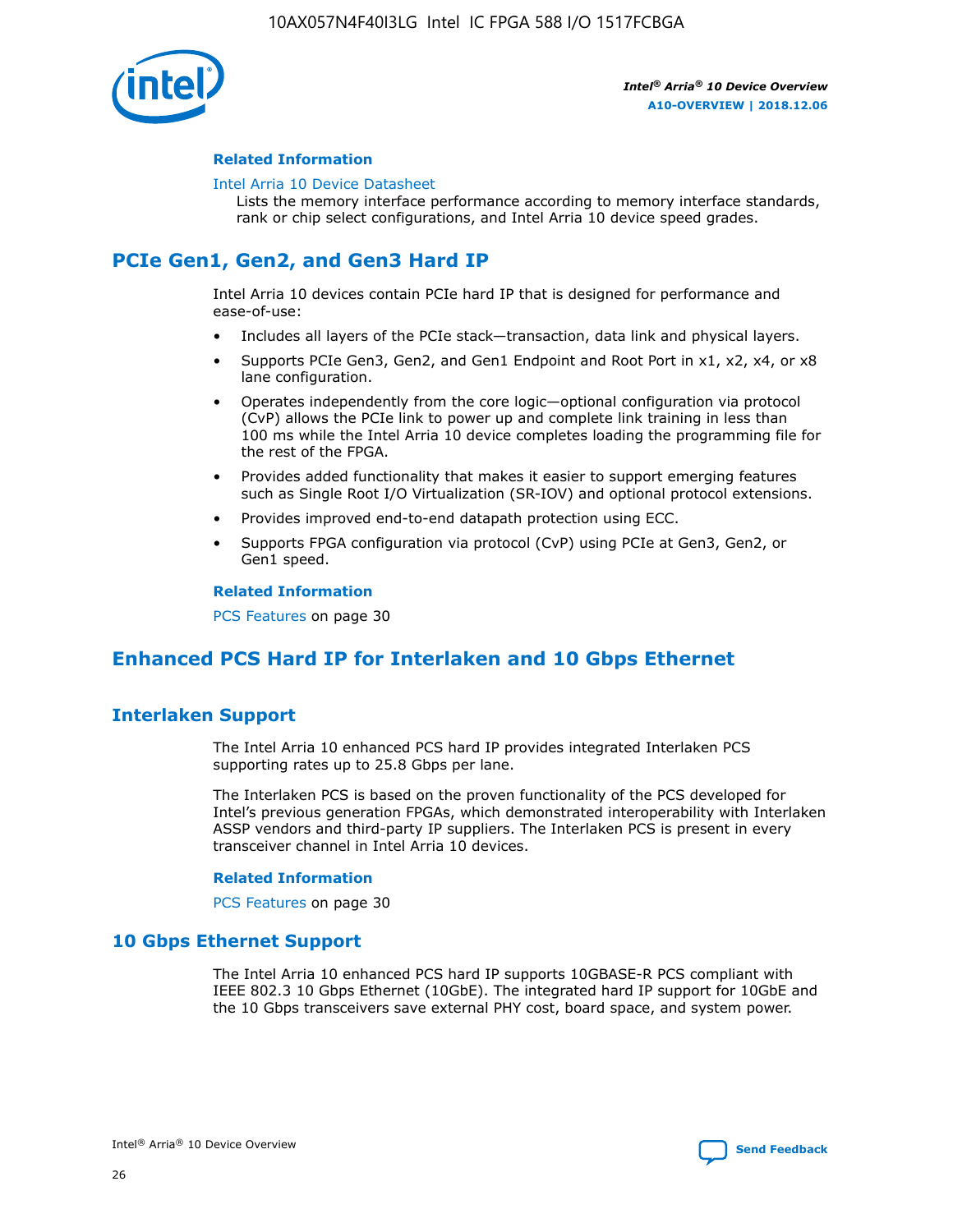

The scalable hard IP supports multiple independent 10GbE ports while using a single PLL for all the 10GBASE-R PCS instantiations, which saves on core logic resources and clock networks:

- Simplifies multiport 10GbE systems compared to XAUI interfaces that require an external XAUI-to-10G PHY.
- Incorporates Electronic Dispersion Compensation (EDC), which enables direct connection to standard 10 Gbps XFP and SFP+ pluggable optical modules.
- Supports backplane Ethernet applications and includes a hard 10GBASE-KR Forward Error Correction (FEC) circuit that you can use for 10 Gbps and 40 Gbps applications.

The 10 Gbps Ethernet PCS hard IP and 10GBASE-KR FEC are present in every transceiver channel.

#### **Related Information**

PCS Features on page 30

## **Low Power Serial Transceivers**

Intel Arria 10 FPGAs and SoCs include lowest power transceivers that deliver high bandwidth, throughput and low latency.

Intel Arria 10 devices deliver the industry's lowest power consumption per transceiver channel:

- 12.5 Gbps transceivers at as low as 242 mW
- 10 Gbps transceivers at as low as 168 mW
- 6 Gbps transceivers at as low as 117 mW

Intel Arria 10 transceivers support various data rates according to application:

- Chip-to-chip and chip-to-module applications—from 1 Gbps up to 25.8 Gbps
- Long reach and backplane applications—from 1 Gbps up to 12.5 with advanced adaptive equalization
- Critical power sensitive applications—from 1 Gbps up to 11.3 Gbps using lower power modes

The combination of 20 nm process technology and architectural advances provide the following benefits:

- Significant reduction in die area and power consumption
- Increase of up to two times in transceiver I/O density compared to previous generation devices while maintaining optimal signal integrity
- Up to 72 total transceiver channels—you can configure up to 6 of these channels to run as fast as 25.8 Gbps
- All channels feature continuous data rate support up to the maximum rated speed

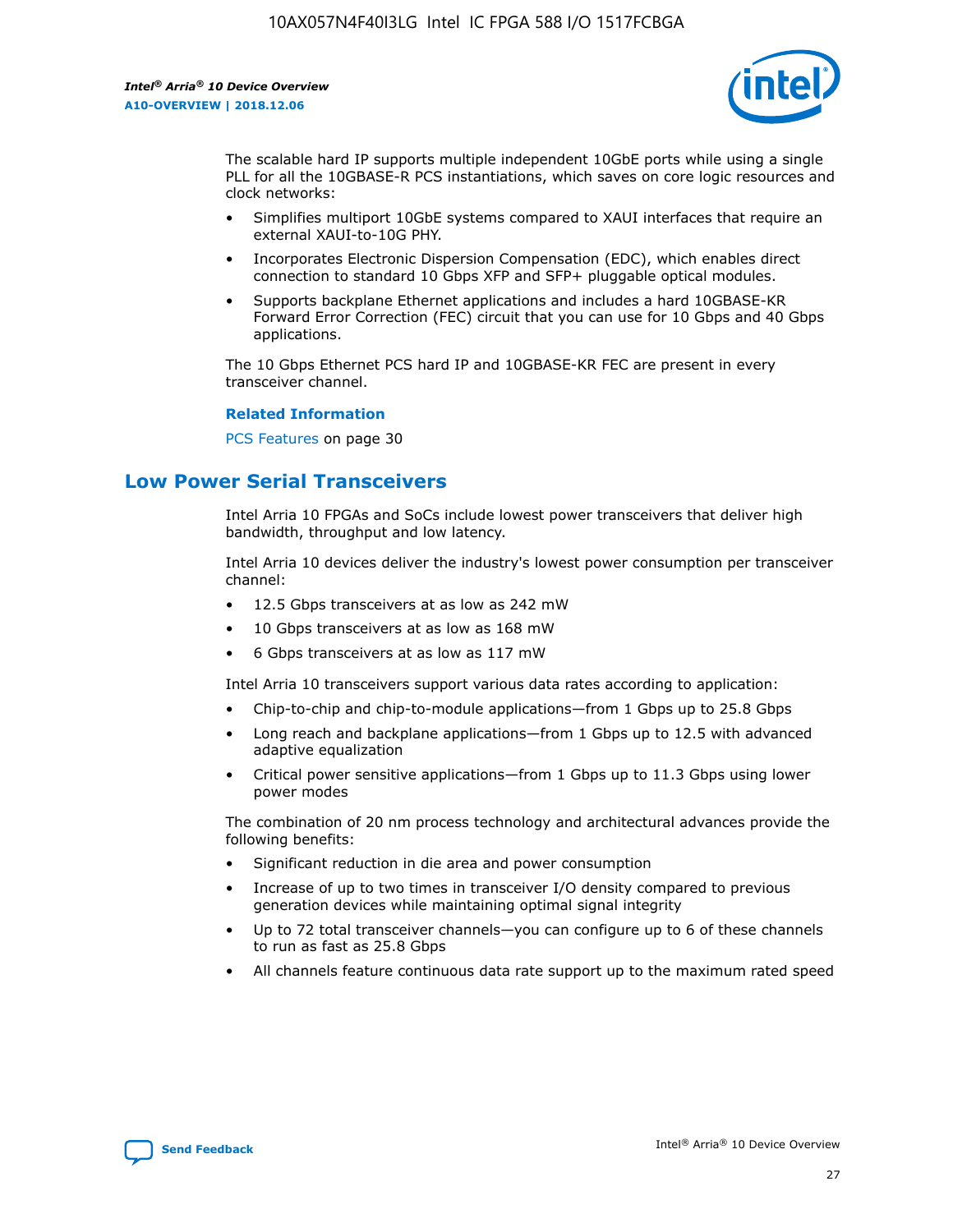

## Transceiver PMA TX/RX PCS ATX PLL Transceiver PMA TX/RX PCS fPLL Network Flexible Clock Distribution Network PCS Transceiver PMA TX/RX FPGA **Clock Distribution** Fabric PCS Transceiver PMA TX/RX ATX Flexible PLL PCS Transceiver PMA TX/RX ▲ fPLL Transceiver PMA TX/RX PCS 4

## **Figure 6. Intel Arria 10 Transceiver Block Architecture**

## **Transceiver Channels**

All transceiver channels feature a dedicated Physical Medium Attachment (PMA) and a hardened Physical Coding Sublayer (PCS).

- The PMA provides primary interfacing capabilities to physical channels.
- The PCS typically handles encoding/decoding, word alignment, and other preprocessing functions before transferring data to the FPGA core fabric.

A transceiver channel consists of a PMA and a PCS block. Most transceiver banks have 6 channels. There are some transceiver banks that contain only 3 channels.

A wide variety of bonded and non-bonded data rate configurations is possible using a highly configurable clock distribution network. Up to 80 independent transceiver data rates can be configured.

The following figures are graphical representations of top views of the silicon die, which correspond to reverse views for flip chip packages. Different Intel Arria 10 devices may have different floorplans than the ones shown in the figures.

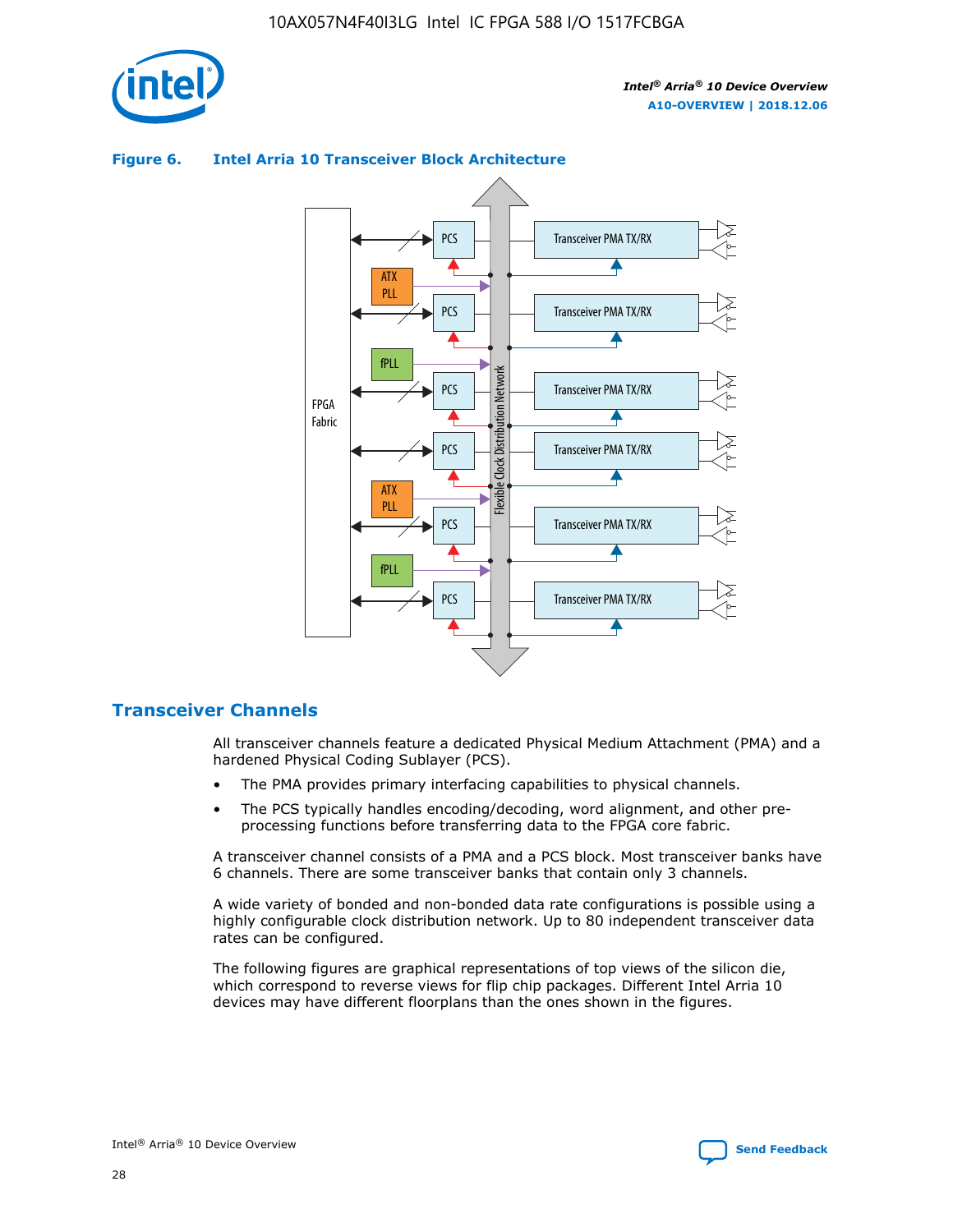

## **Figure 7. Device Chip Overview for Intel Arria 10 GX and GT Devices**





## **PMA Features**

Intel Arria 10 transceivers provide exceptional signal integrity at data rates up to 25.8 Gbps. Clocking options include ultra-low jitter ATX PLLs (LC tank based), clock multiplier unit (CMU) PLLs, and fractional PLLs.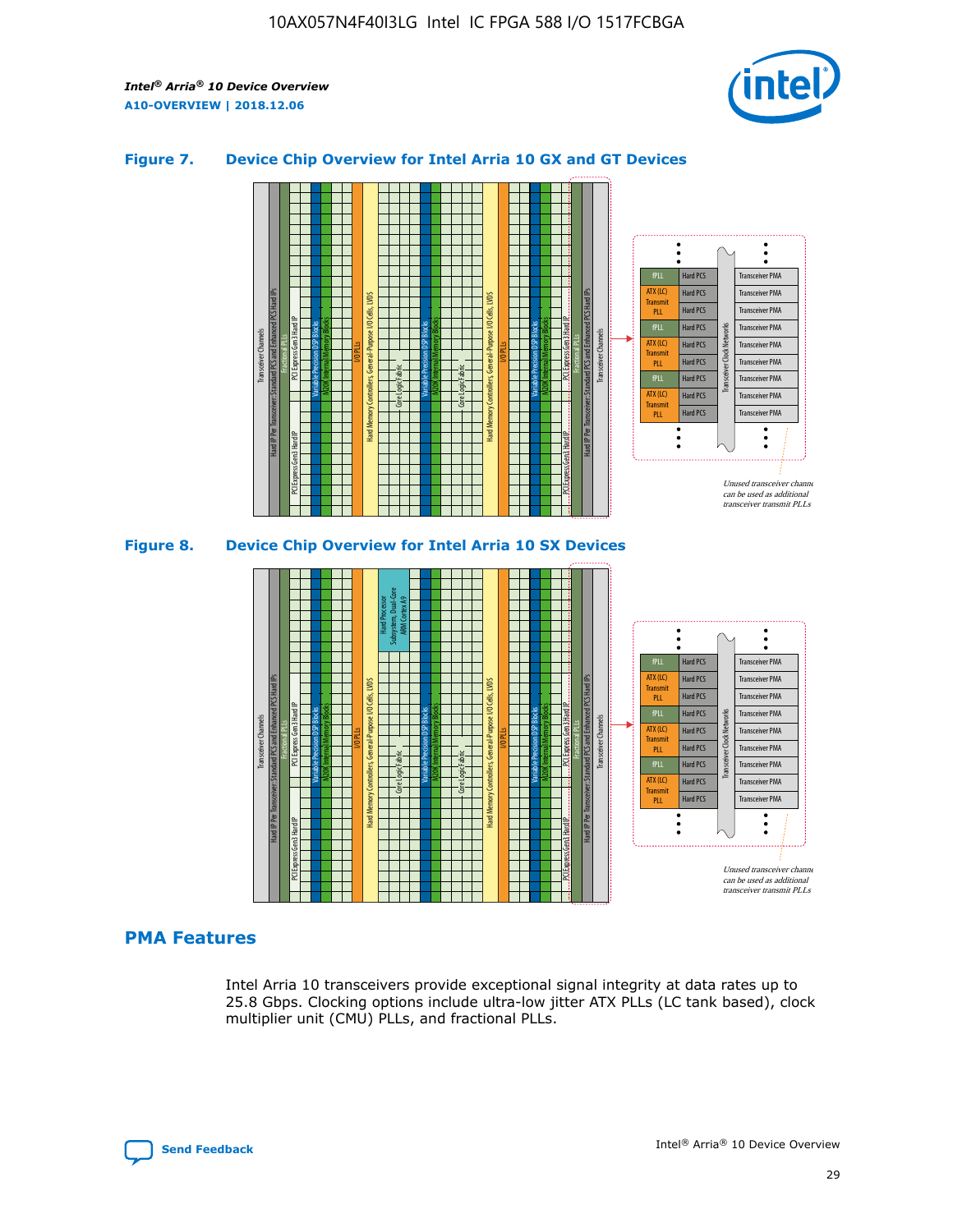

Each transceiver channel contains a channel PLL that can be used as the CMU PLL or clock data recovery (CDR) PLL. In CDR mode, the channel PLL recovers the receiver clock and data in the transceiver channel. Up to 80 independent data rates can be configured on a single Intel Arria 10 device.

## **Table 23. PMA Features of the Transceivers in Intel Arria 10 Devices**

| <b>Feature</b>                                             | <b>Capability</b>                                                                                                                                                                                                             |
|------------------------------------------------------------|-------------------------------------------------------------------------------------------------------------------------------------------------------------------------------------------------------------------------------|
| Chip-to-Chip Data Rates                                    | 1 Gbps to 17.4 Gbps (Intel Arria 10 GX devices)<br>1 Gbps to 25.8 Gbps (Intel Arria 10 GT devices)                                                                                                                            |
| Backplane Support                                          | Drive backplanes at data rates up to 12.5 Gbps                                                                                                                                                                                |
| <b>Optical Module Support</b>                              | SFP+/SFP, XFP, CXP, QSFP/QSFP28, CFP/CFP2/CFP4                                                                                                                                                                                |
| Cable Driving Support                                      | SFP+ Direct Attach, PCI Express over cable, eSATA                                                                                                                                                                             |
| Transmit Pre-Emphasis                                      | 4-tap transmit pre-emphasis and de-emphasis to compensate for system channel loss                                                                                                                                             |
| Continuous Time Linear<br>Equalizer (CTLE)                 | Dual mode, high-gain, and high-data rate, linear receive equalization to compensate for<br>system channel loss                                                                                                                |
| Decision Feedback Equalizer<br>(DFE)                       | 7-fixed and 4-floating tap DFE to equalize backplane channel loss in the presence of<br>crosstalk and noisy environments                                                                                                      |
| Variable Gain Amplifier                                    | Optimizes the signal amplitude prior to the CDR sampling and operates in fixed and<br>adaptive modes                                                                                                                          |
| Altera Digital Adaptive<br>Parametric Tuning (ADAPT)       | Fully digital adaptation engine to automatically adjust all link equalization parameters-<br>including CTLE, DFE, and variable gain amplifier blocks—that provide optimal link margin<br>without intervention from user logic |
| Precision Signal Integrity<br>Calibration Engine (PreSICE) | Hardened calibration controller to quickly calibrate all transceiver control parameters on<br>power-up, which provides the optimal signal integrity and jitter performance                                                    |
| Advanced Transmit (ATX)<br><b>PLL</b>                      | Low jitter ATX (LC tank based) PLLs with continuous tuning range to cover a wide range of<br>standard and proprietary protocols                                                                                               |
| <b>Fractional PLLs</b>                                     | On-chip fractional frequency synthesizers to replace on-board crystal oscillators and reduce<br>system cost                                                                                                                   |
| Digitally Assisted Analog<br><b>CDR</b>                    | Superior jitter tolerance with fast lock time                                                                                                                                                                                 |
| Dynamic Partial<br>Reconfiguration                         | Allows independent control of the Avalon memory-mapped interface of each transceiver<br>channel for the highest transceiver flexibility                                                                                       |
| Multiple PCS-PMA and PCS-<br>PLD interface widths          | 8-, 10-, 16-, 20-, 32-, 40-, or 64-bit interface widths for flexibility of deserialization width,<br>encoding, and reduced latency                                                                                            |

## **PCS Features**

This table summarizes the Intel Arria 10 transceiver PCS features. You can use the transceiver PCS to support a wide range of protocols ranging from 1 Gbps to 25.8 Gbps.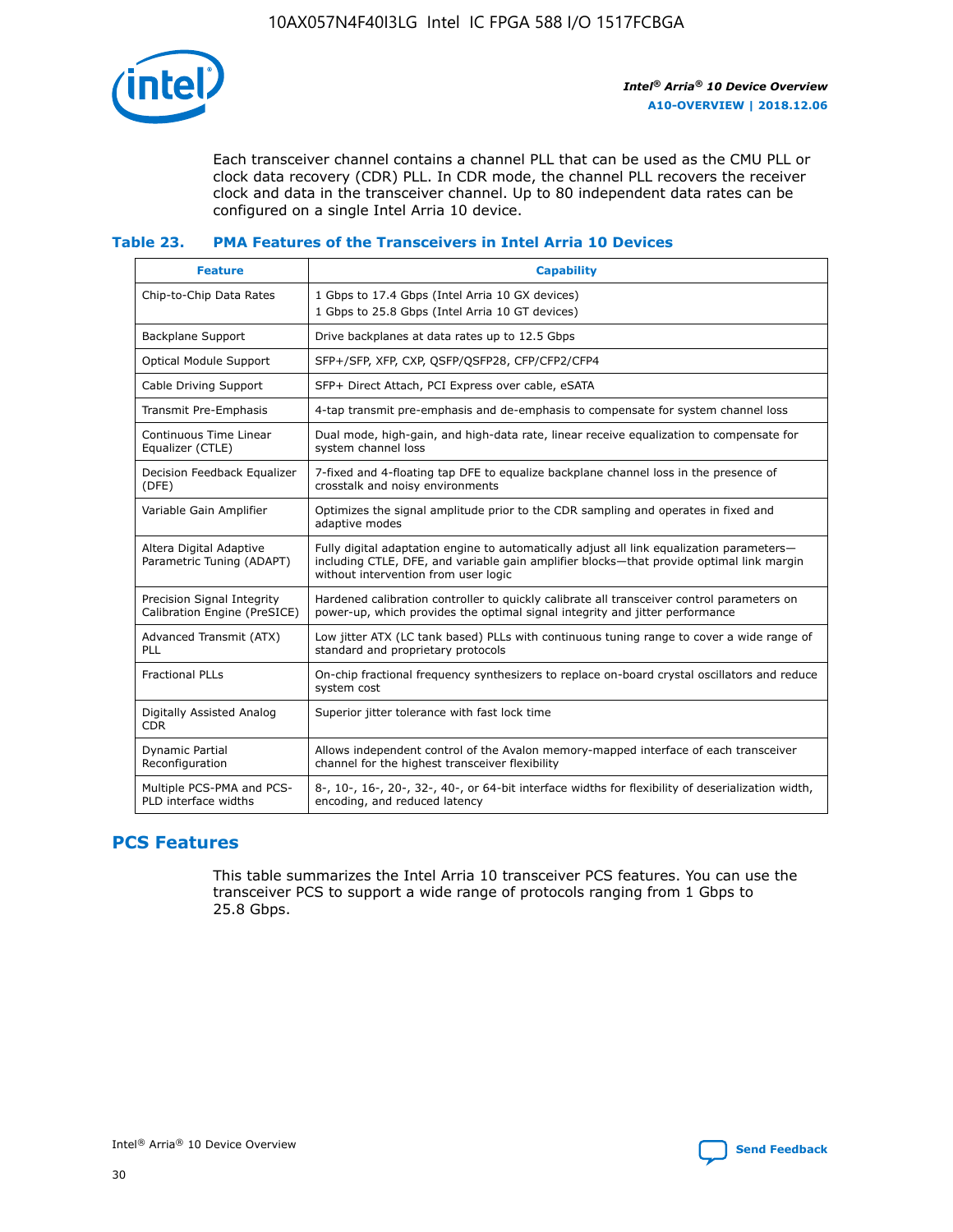

| <b>PCS</b>    | <b>Description</b>                                                                                                                                                                                                                                                                                                                                                                                                          |
|---------------|-----------------------------------------------------------------------------------------------------------------------------------------------------------------------------------------------------------------------------------------------------------------------------------------------------------------------------------------------------------------------------------------------------------------------------|
| Standard PCS  | Operates at a data rate up to 12 Gbps<br>Supports protocols such as PCI-Express, CPRI 4.2+, GigE, IEEE 1588 in Hard PCS<br>Implements other protocols using Basic/Custom (Standard PCS) transceiver<br>configuration rules.                                                                                                                                                                                                 |
| Enhanced PCS  | Performs functions common to most serial data industry standards, such as word<br>$\bullet$<br>alignment, encoding/decoding, and framing, before data is sent or received off-chip<br>through the PMA<br>• Handles data transfer to and from the FPGA fabric<br>Handles data transfer internally to and from the PMA<br>Provides frequency compensation<br>Performs channel bonding for multi-channel low skew applications |
| PCIe Gen3 PCS | Supports the seamless switching of Data and Clock between the Gen1, Gen2, and Gen3<br>data rates<br>Provides support for PIPE 3.0 features<br>Supports the PIPE interface with the Hard IP enabled, as well as with the Hard IP<br>bypassed                                                                                                                                                                                 |

#### **Related Information**

- PCIe Gen1, Gen2, and Gen3 Hard IP on page 26
- Interlaken Support on page 26
- 10 Gbps Ethernet Support on page 26

## **PCS Protocol Support**

This table lists some of the protocols supported by the Intel Arria 10 transceiver PCS. For more information about the blocks in the transmitter and receiver data paths, refer to the related information.

| <b>Protocol</b>                                 | <b>Data Rate</b><br>(Gbps) | <b>Transceiver IP</b>       | <b>PCS Support</b>                      |
|-------------------------------------------------|----------------------------|-----------------------------|-----------------------------------------|
| PCIe Gen3 x1, x2, x4, x8                        | 8.0                        | Native PHY (PIPE)           | Standard PCS and PCIe<br>Gen3 PCS       |
| PCIe Gen2 x1, x2, x4, x8                        | 5.0                        | Native PHY (PIPE)           | <b>Standard PCS</b>                     |
| PCIe Gen1 x1, x2, x4, x8                        | 2.5                        | Native PHY (PIPE)           | Standard PCS                            |
| 1000BASE-X Gigabit Ethernet                     | 1.25                       | Native PHY                  | Standard PCS                            |
| 1000BASE-X Gigabit Ethernet with<br>IEEE 1588v2 | 1.25                       | Native PHY                  | Standard PCS                            |
| 10GBASE-R                                       | 10.3125                    | Native PHY                  | <b>Enhanced PCS</b>                     |
| 10GBASE-R with IEEE 1588v2                      | 10.3125                    | Native PHY                  | <b>Enhanced PCS</b>                     |
| 10GBASE-R with KR FEC                           | 10.3125                    | Native PHY                  | <b>Enhanced PCS</b>                     |
| 10GBASE-KR and 1000BASE-X                       | 10.3125                    | 1G/10GbE and 10GBASE-KR PHY | Standard PCS and<br><b>Enhanced PCS</b> |
| Interlaken (CEI-6G/11G)                         | 3.125 to 17.4              | Native PHY                  | <b>Enhanced PCS</b>                     |
| SFI-S/SFI-5.2                                   | 11.2                       | Native PHY                  | <b>Enhanced PCS</b>                     |
| $10G$ SDI                                       | 10.692                     | Native PHY                  | <b>Enhanced PCS</b>                     |
|                                                 |                            |                             | continued                               |

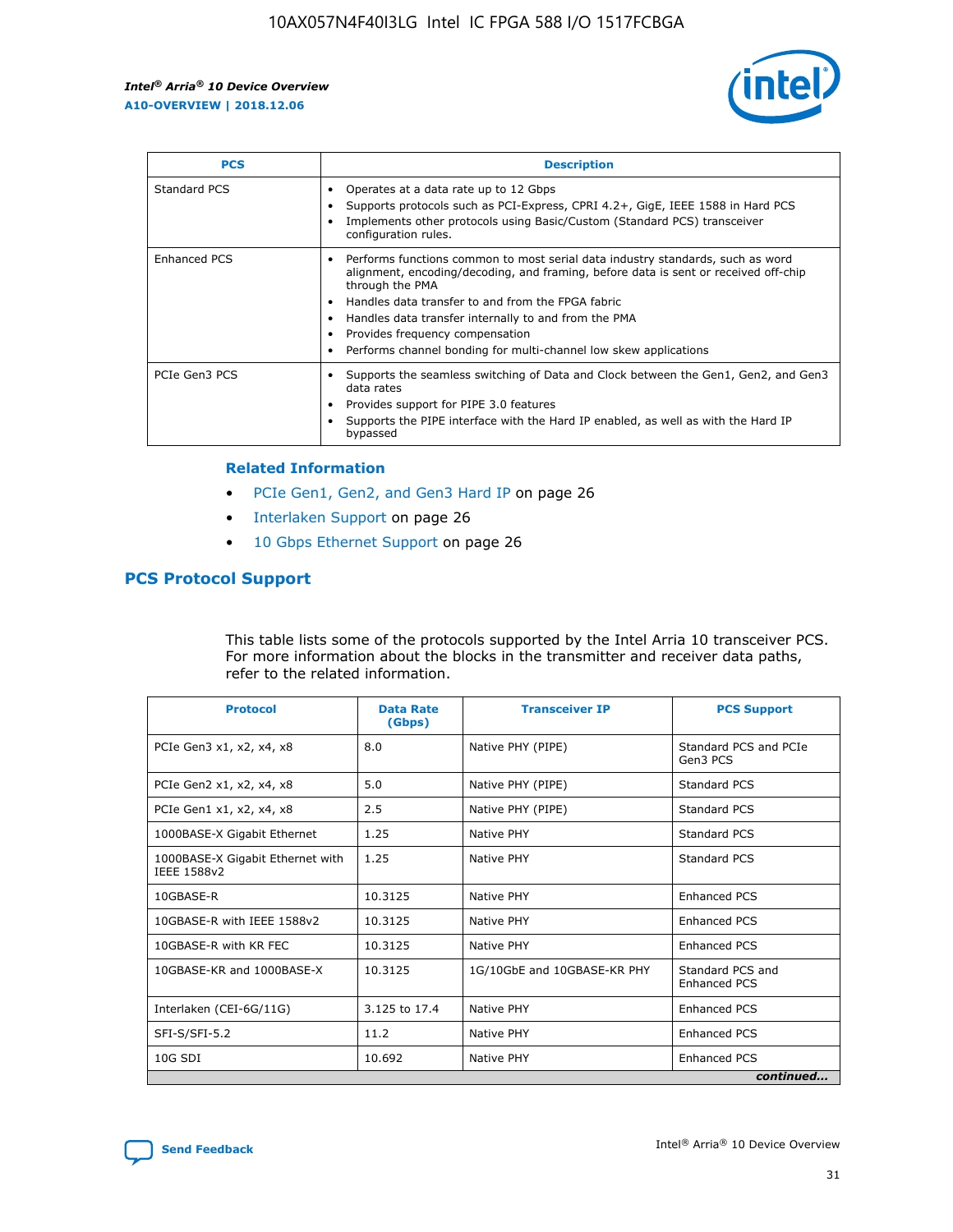

| <b>Protocol</b>      | <b>Data Rate</b><br>(Gbps) | <b>Transceiver IP</b> | <b>PCS Support</b> |
|----------------------|----------------------------|-----------------------|--------------------|
| CPRI 6.0 (64B/66B)   | 0.6144 to<br>10.1376       | Native PHY            | Enhanced PCS       |
| CPRI 4.2 (8B/10B)    | 0.6144 to<br>9.8304        | Native PHY            | Standard PCS       |
| OBSAI RP3 v4.2       | 0.6144 to 6.144            | Native PHY            | Standard PCS       |
| SD-SDI/HD-SDI/3G-SDI | $0.143(12)$ to<br>2.97     | Native PHY            | Standard PCS       |

## **Related Information**

#### [Intel Arria 10 Transceiver PHY User Guide](https://www.intel.com/content/www/us/en/programmable/documentation/nik1398707230472.html#nik1398707091164)

Provides more information about the supported transceiver protocols and PHY IP, the PMA architecture, and the standard, enhanced, and PCIe Gen3 PCS architecture.

## **SoC with Hard Processor System**

Each SoC device combines an FPGA fabric and a hard processor system (HPS) in a single device. This combination delivers the flexibility of programmable logic with the power and cost savings of hard IP in these ways:

- Reduces board space, system power, and bill of materials cost by eliminating a discrete embedded processor
- Allows you to differentiate the end product in both hardware and software, and to support virtually any interface standard
- Extends the product life and revenue through in-field hardware and software updates

 $(12)$  The 0.143 Gbps data rate is supported using oversampling of user logic that you must implement in the FPGA fabric.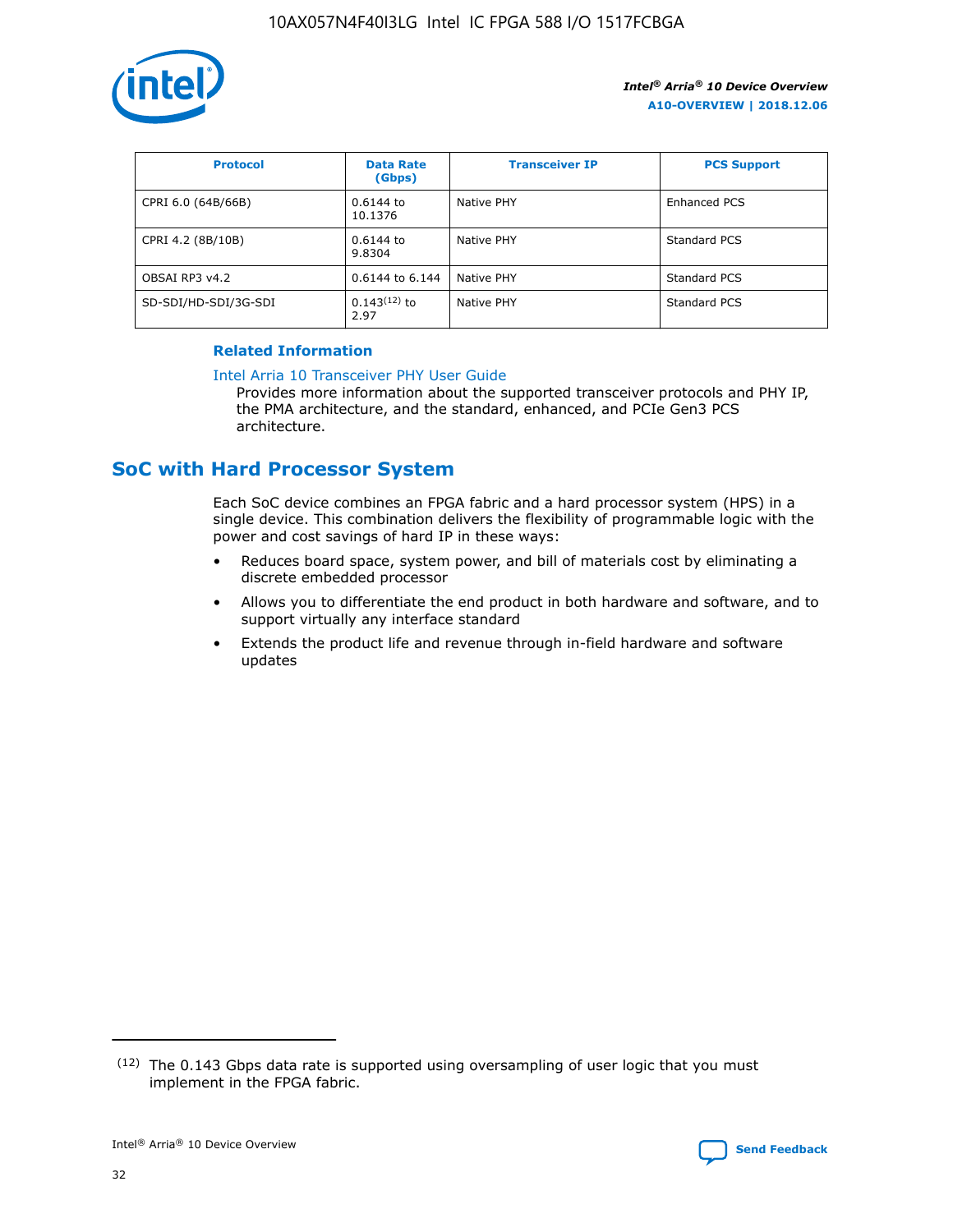

#### **Figure 9. HPS Block Diagram**

This figure shows a block diagram of the HPS with the dual ARM Cortex-A9 MPCore processor.



## **Key Advantages of 20-nm HPS**

The 20-nm HPS strikes a balance between enabling maximum software compatibility with 28-nm SoCs while still improving upon the 28-nm HPS architecture. These improvements address the requirements of the next generation target markets such as wireless and wireline communications, compute and storage equipment, broadcast and military in terms of performance, memory bandwidth, connectivity via backplane and security.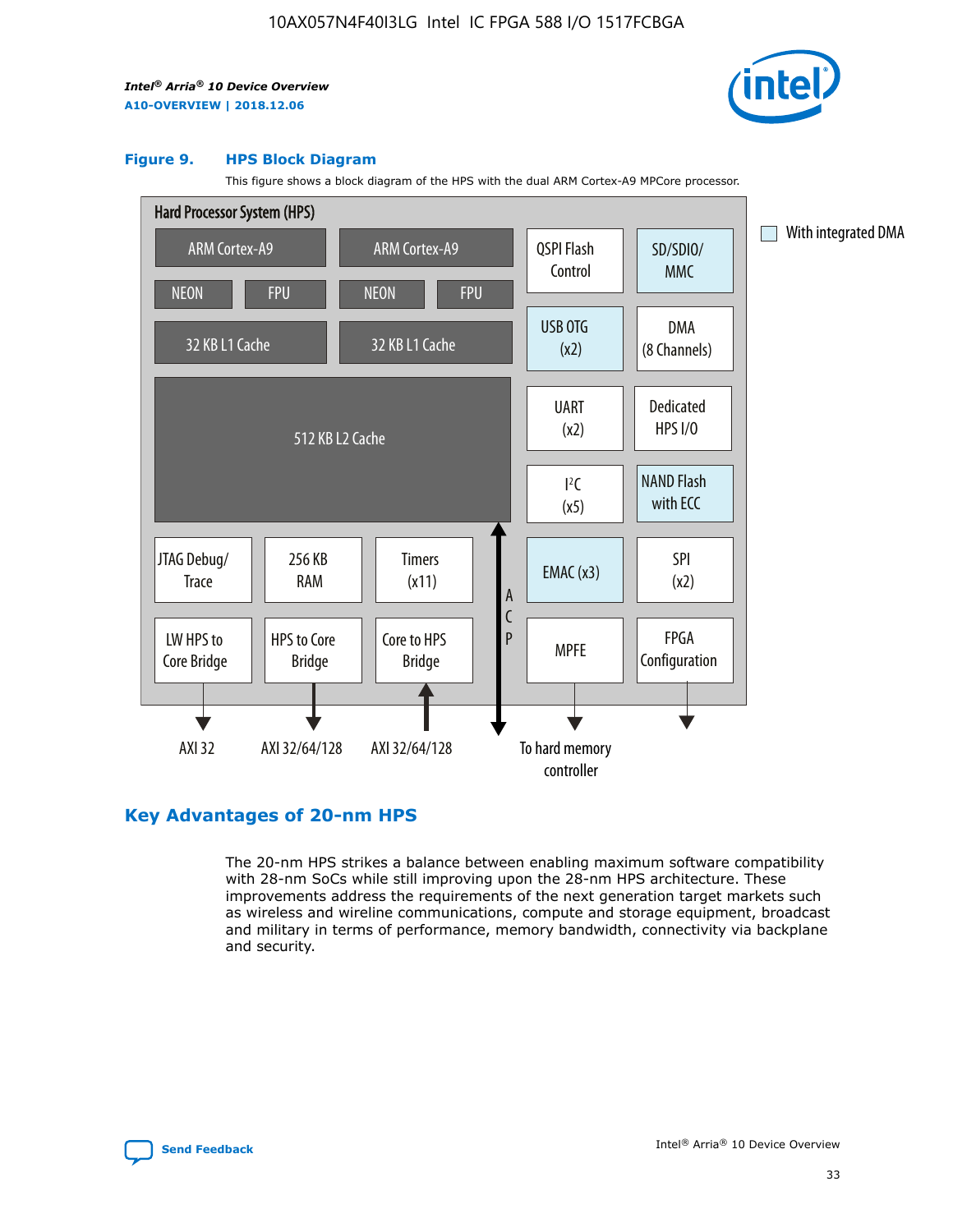

## **Table 24. Improvements in 20 nm HPS**

This table lists the key improvements of the 20 nm HPS compared to the 28 nm HPS.

| Advantages/<br><b>Improvements</b>                          | <b>Description</b>                                                                                                                                                                                                                                                                                                                                                                                                                                                                                                                                                                                                                                                                                                                                                                                                                                                                                                                                |
|-------------------------------------------------------------|---------------------------------------------------------------------------------------------------------------------------------------------------------------------------------------------------------------------------------------------------------------------------------------------------------------------------------------------------------------------------------------------------------------------------------------------------------------------------------------------------------------------------------------------------------------------------------------------------------------------------------------------------------------------------------------------------------------------------------------------------------------------------------------------------------------------------------------------------------------------------------------------------------------------------------------------------|
| Increased performance and<br>overdrive capability           | While the nominal processor frequency is 1.2 GHz, the 20 nm HPS offers an "overdrive"<br>feature which enables a higher processor operating frequency. This requires a higher supply<br>voltage value that is unique to the HPS and may require a separate regulator.                                                                                                                                                                                                                                                                                                                                                                                                                                                                                                                                                                                                                                                                             |
| Increased processor memory<br>bandwidth and DDR4<br>support | Up to 64-bit DDR4 memory at 2,400 Mbps support is available for the processor. The hard<br>memory controller for the HPS comprises a multi-port front end that manages connections<br>to a single port memory controller. The multi-port front end allows logic core and the HPS<br>to share ports and thereby the available bandwidth of the memory controller.                                                                                                                                                                                                                                                                                                                                                                                                                                                                                                                                                                                  |
| Flexible I/O sharing                                        | An advanced I/O pin muxing scheme allows improved sharing of I/O between the HPS and<br>the core logic. The following types of I/O are available for SoC:<br>$\bullet$<br>17 dedicated I/Os-physically located inside the HPS block and are not accessible to<br>logic within the core. The 17 dedicated I/Os are used for HPS clock, resets, and<br>interfacing with boot devices, QSPI, and SD/MMC.<br>48 direct shared I/O-located closest to the HPS block and are ideal for high speed HPS<br>$\bullet$<br>peripherals such as EMAC, USB, and others. There is one bank of 48 I/Os that supports<br>direct sharing where the 48 I/Os can be shared 12 I/Os at a time.<br>Standard (shared) I/O-all standard I/Os can be shared by the HPS peripherals and any<br>logic within the core. For designs where more than 48 I/Os are required to fully use all<br>the peripherals in the HPS, these I/Os can be connected through the core logic. |
| <b>EMAC</b> core                                            | Three EMAC cores are available in the HPS. The EMAC cores enable an application to<br>support two redundant Ethernet connections; for example, backplane, or two EMAC cores<br>for managing IEEE 1588 time stamp information while allowing a third EMAC core for debug<br>and configuration. All three EMACs can potentially share the same time stamps, simplifying<br>the 1588 time stamping implementation. A new serial time stamp interface allows core<br>logic to access and read the time stamp values. The integrated EMAC controllers can be<br>connected to external Ethernet PHY through the provided MDIO or I <sup>2</sup> C interface.                                                                                                                                                                                                                                                                                            |
| On-chip memory                                              | The on-chip memory is updated to 256 KB support and can support larger data sets and<br>real time algorithms.                                                                                                                                                                                                                                                                                                                                                                                                                                                                                                                                                                                                                                                                                                                                                                                                                                     |
| <b>ECC</b> enhancements                                     | Improvements in L2 Cache ECC management allow identification of errors down to the<br>address level. ECC enhancements also enable improved error injection and status reporting<br>via the introduction of new memory mapped access to syndrome and data signals.                                                                                                                                                                                                                                                                                                                                                                                                                                                                                                                                                                                                                                                                                 |
| HPS to FPGA Interconnect<br>Backbone                        | Although the HPS and the Logic Core can operate independently, they are tightly coupled<br>via a high-bandwidth system interconnect built from high-performance ARM AMBA AXI bus<br>bridges. IP bus masters in the FPGA fabric have access to HPS bus slaves via the FPGA-to-<br>HPS interconnect. Similarly, HPS bus masters have access to bus slaves in the core fabric<br>via the HPS-to-FPGA bridge. Both bridges are AMBA AXI-3 compliant and support<br>simultaneous read and write transactions. Up to three masters within the core fabric can<br>share the HPS SDRAM controller with the processor. Additionally, the processor can be used<br>to configure the core fabric under program control via a dedicated 32-bit configuration port.                                                                                                                                                                                            |
| FPGA configuration and HPS<br>booting                       | The FPGA fabric and HPS in the SoCs are powered independently. You can reduce the clock<br>frequencies or gate the clocks to reduce dynamic power.<br>You can configure the FPGA fabric and boot the HPS independently, in any order, providing<br>you with more design flexibility.                                                                                                                                                                                                                                                                                                                                                                                                                                                                                                                                                                                                                                                              |
| Security                                                    | New security features have been introduced for anti-tamper management, secure boot,<br>encryption (AES), and authentication (SHA).                                                                                                                                                                                                                                                                                                                                                                                                                                                                                                                                                                                                                                                                                                                                                                                                                |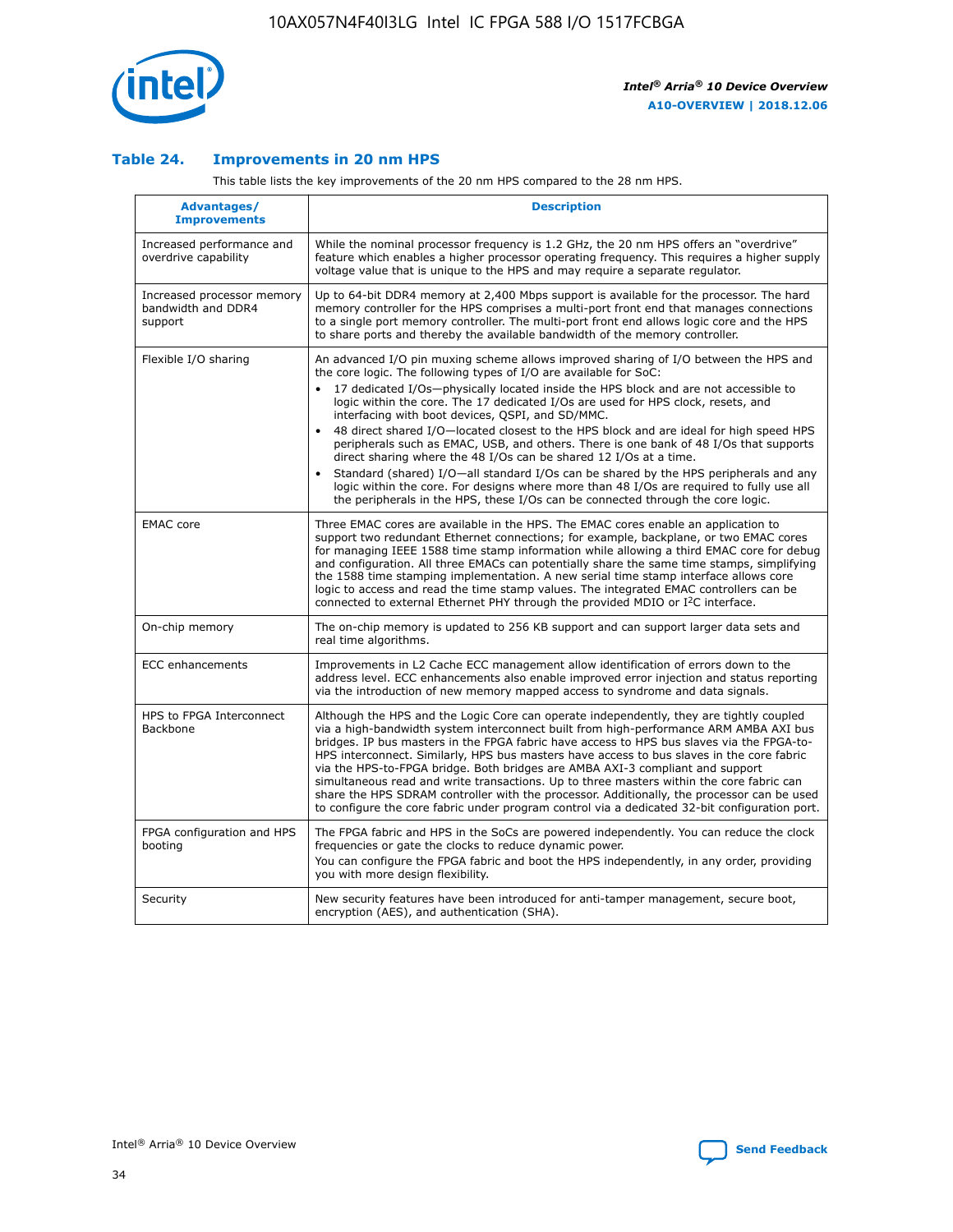

## **Features of the HPS**

The HPS has the following features:

- 1.2-GHz, dual-core ARM Cortex-A9 MPCore processor with up to 1.5-GHz via overdrive
	- ARMv7-A architecture that runs 32-bit ARM instructions, 16-bit and 32-bit Thumb instructions, and 8-bit Java byte codes in Jazelle style
	- Superscalar, variable length, out-of-order pipeline with dynamic branch prediction
	- Instruction Efficiency 2.5 MIPS/MHz, which provides total performance of 7500 MIPS at 1.5 GHz
- Each processor core includes:
	- 32 KB of L1 instruction cache, 32 KB of L1 data cache
	- Single- and double-precision floating-point unit and NEON media engine
	- CoreSight debug and trace technology
	- Snoop Control Unit (SCU) and Acceleration Coherency Port (ACP)
- 512 KB of shared L2 cache
- 256 KB of scratch RAM
- Hard memory controller with support for DDR3, DDR4 and optional error correction code (ECC) support
- Multiport Front End (MPFE) Scheduler interface to the hard memory controller
- 8-channel direct memory access (DMA) controller
- QSPI flash controller with SIO, DIO, QIO SPI Flash support
- NAND flash controller (ONFI 1.0 or later) with DMA and ECC support, updated to support 8 and 16-bit Flash devices and new command DMA to offload CPU for fast power down recovery
- Updated SD/SDIO/MMC controller to eMMC 4.5 with DMA with CE-ATA digital command support
- 3 10/100/1000 Ethernet media access control (MAC) with DMA
- 2 USB On-the-Go (OTG) controllers with DMA
- $\bullet$  5 I<sup>2</sup>C controllers (3 can be used by EMAC for MIO to external PHY)
- 2 UART 16550 Compatible controllers
- 4 serial peripheral interfaces (SPI) (2 Master, 2 Slaves)
- 62 programmable general-purpose I/Os, which includes 48 direct share I/Os that allows the HPS peripherals to connect directly to the FPGA I/Os
- 7 general-purpose timers
- 4 watchdog timers
- Anti-tamper, Secure Boot, Encryption (AES) and Authentication (SHA)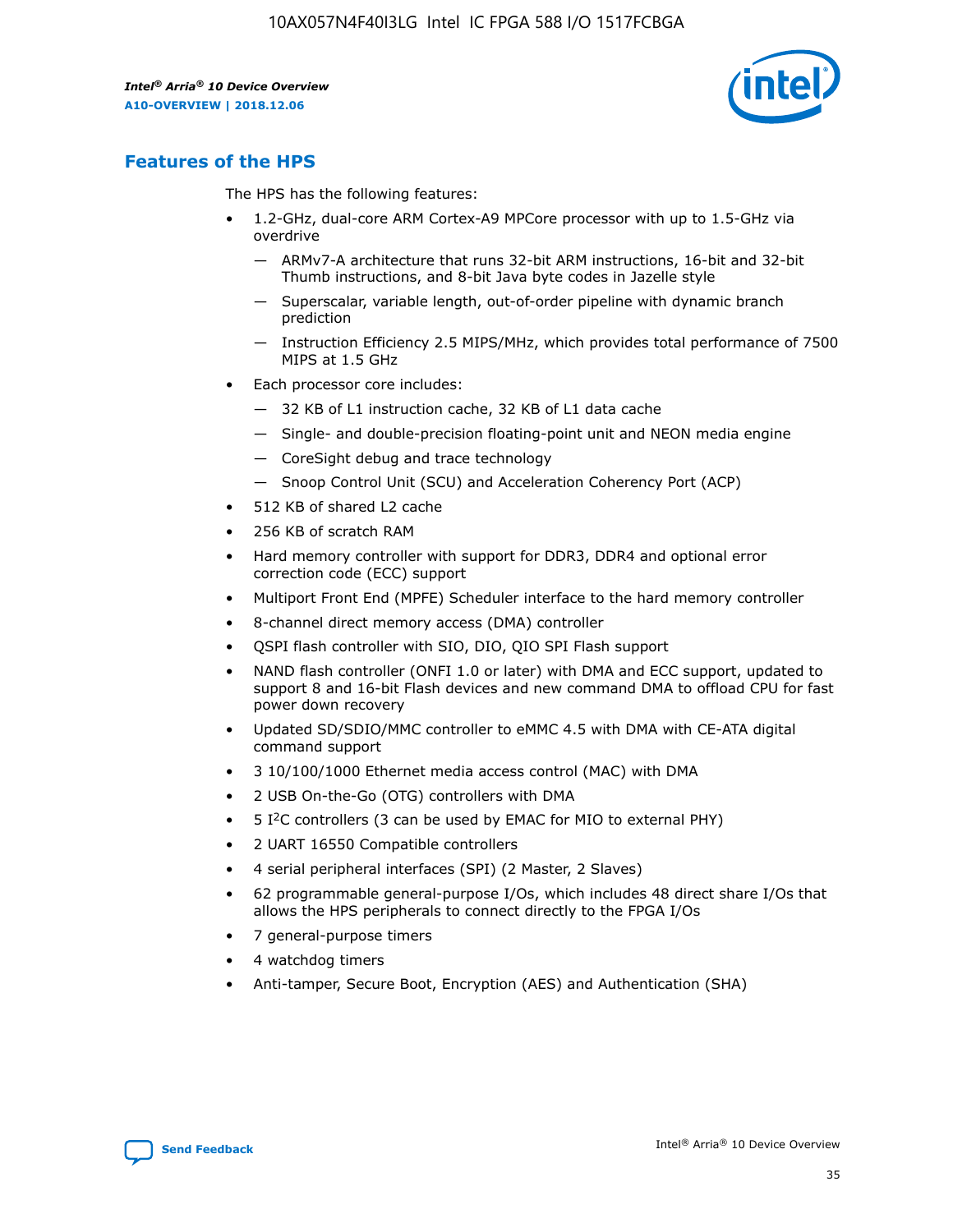

## **System Peripherals and Debug Access Port**

Each Ethernet MAC, USB OTG, NAND flash controller, and SD/MMC controller module has an integrated DMA controller. For modules without an integrated DMA controller, an additional DMA controller module provides up to eight channels of high-bandwidth data transfers. Peripherals that communicate off-chip are multiplexed with other peripherals at the HPS pin level. This allows you to choose which peripherals interface with other devices on your PCB.

The debug access port provides interfaces to industry standard JTAG debug probes and supports ARM CoreSight debug and core traces to facilitate software development.

## **HPS–FPGA AXI Bridges**

The HPS–FPGA bridges, which support the Advanced Microcontroller Bus Architecture (AMBA) Advanced eXtensible Interface (AXI™) specifications, consist of the following bridges:

- FPGA-to-HPS AMBA AXI bridge—a high-performance bus supporting 32, 64, and 128 bit data widths that allows the FPGA fabric to issue transactions to slaves in the HPS.
- HPS-to-FPGA Avalon/AMBA AXI bridge—a high-performance bus supporting 32, 64, and 128 bit data widths that allows the HPS to issue transactions to slaves in the FPGA fabric.
- Lightweight HPS-to-FPGA AXI bridge—a lower latency 32 bit width bus that allows the HPS to issue transactions to soft peripherals in the FPGA fabric. This bridge is primarily used for control and status register (CSR) accesses to peripherals in the FPGA fabric.

The HPS–FPGA AXI bridges allow masters in the FPGA fabric to communicate with slaves in the HPS logic, and vice versa. For example, the HPS-to-FPGA AXI bridge allows you to share memories instantiated in the FPGA fabric with one or both microprocessors in the HPS, while the FPGA-to-HPS AXI bridge allows logic in the FPGA fabric to access the memory and peripherals in the HPS.

Each HPS–FPGA bridge also provides asynchronous clock crossing for data transferred between the FPGA fabric and the HPS.

#### **HPS SDRAM Controller Subsystem**

The HPS SDRAM controller subsystem contains a multiport SDRAM controller and DDR PHY that are shared between the FPGA fabric (through the FPGA-to-HPS SDRAM interface), the level 2 (L2) cache, and the level 3 (L3) system interconnect. The FPGA-to-HPS SDRAM interface supports AMBA AXI and Avalon® Memory-Mapped (Avalon-MM) interface standards, and provides up to six individual ports for access by masters implemented in the FPGA fabric.

The HPS SDRAM controller supports up to 3 masters (command ports), 3x 64-bit read data ports and 3x 64-bit write data ports.

To maximize memory performance, the SDRAM controller subsystem supports command and data reordering, deficit round-robin arbitration with aging, and high-priority bypass features.

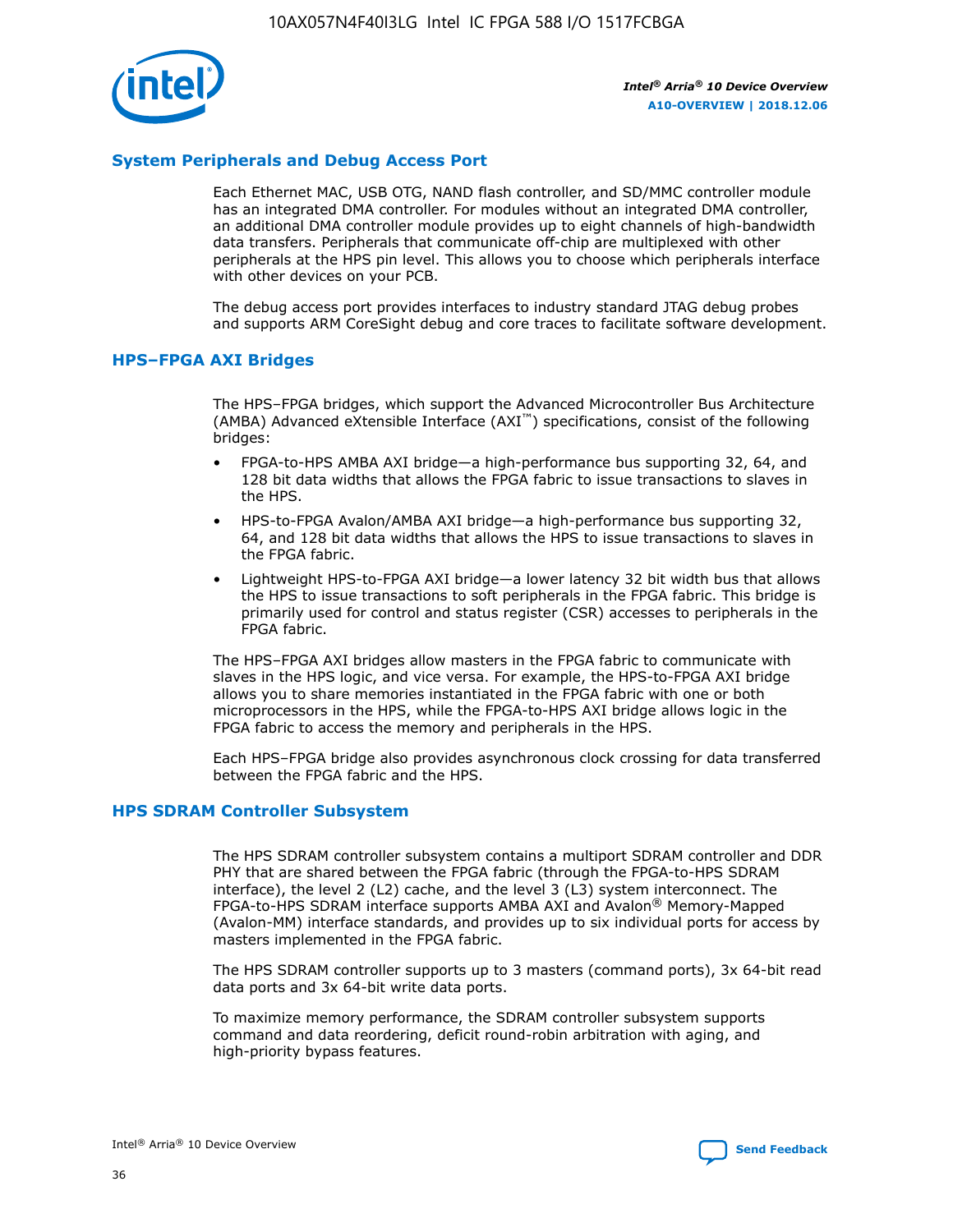

## **FPGA Configuration and HPS Booting**

The FPGA fabric and HPS in the SoC FPGA must be powered at the same time. You can reduce the clock frequencies or gate the clocks to reduce dynamic power.

Once powered, the FPGA fabric and HPS can be configured independently thus providing you with more design flexibility:

- You can boot the HPS independently. After the HPS is running, the HPS can fully or partially reconfigure the FPGA fabric at any time under software control. The HPS can also configure other FPGAs on the board through the FPGA configuration controller.
- Configure the FPGA fabric first, and then boot the HPS from memory accessible to the FPGA fabric.

## **Hardware and Software Development**

For hardware development, you can configure the HPS and connect your soft logic in the FPGA fabric to the HPS interfaces using the Platform Designer system integration tool in the Intel Quartus Prime software.

For software development, the ARM-based SoC FPGA devices inherit the rich software development ecosystem available for the ARM Cortex-A9 MPCore processor. The software development process for Intel SoC FPGAs follows the same steps as those for other SoC devices from other manufacturers. Support for Linux\*, VxWorks\*, and other operating systems are available for the SoC FPGAs. For more information on the operating systems support availability, contact the Intel FPGA sales team.

You can begin device-specific firmware and software development on the Intel SoC FPGA Virtual Target. The Virtual Target is a fast PC-based functional simulation of a target development system—a model of a complete development board. The Virtual Target enables the development of device-specific production software that can run unmodified on actual hardware.

## **Dynamic and Partial Reconfiguration**

The Intel Arria 10 devices support dynamic and partial reconfiguration. You can use dynamic and partial reconfiguration simultaneously to enable seamless reconfiguration of both the device core and transceivers.

## **Dynamic Reconfiguration**

You can reconfigure the PMA and PCS blocks while the device continues to operate. This feature allows you to change the data rates, protocol, and analog settings of a channel in a transceiver bank without affecting on-going data transfer in other transceiver banks. This feature is ideal for applications that require dynamic multiprotocol or multirate support.

## **Partial Reconfiguration**

Using partial reconfiguration, you can reconfigure some parts of the device while keeping the device in operation.

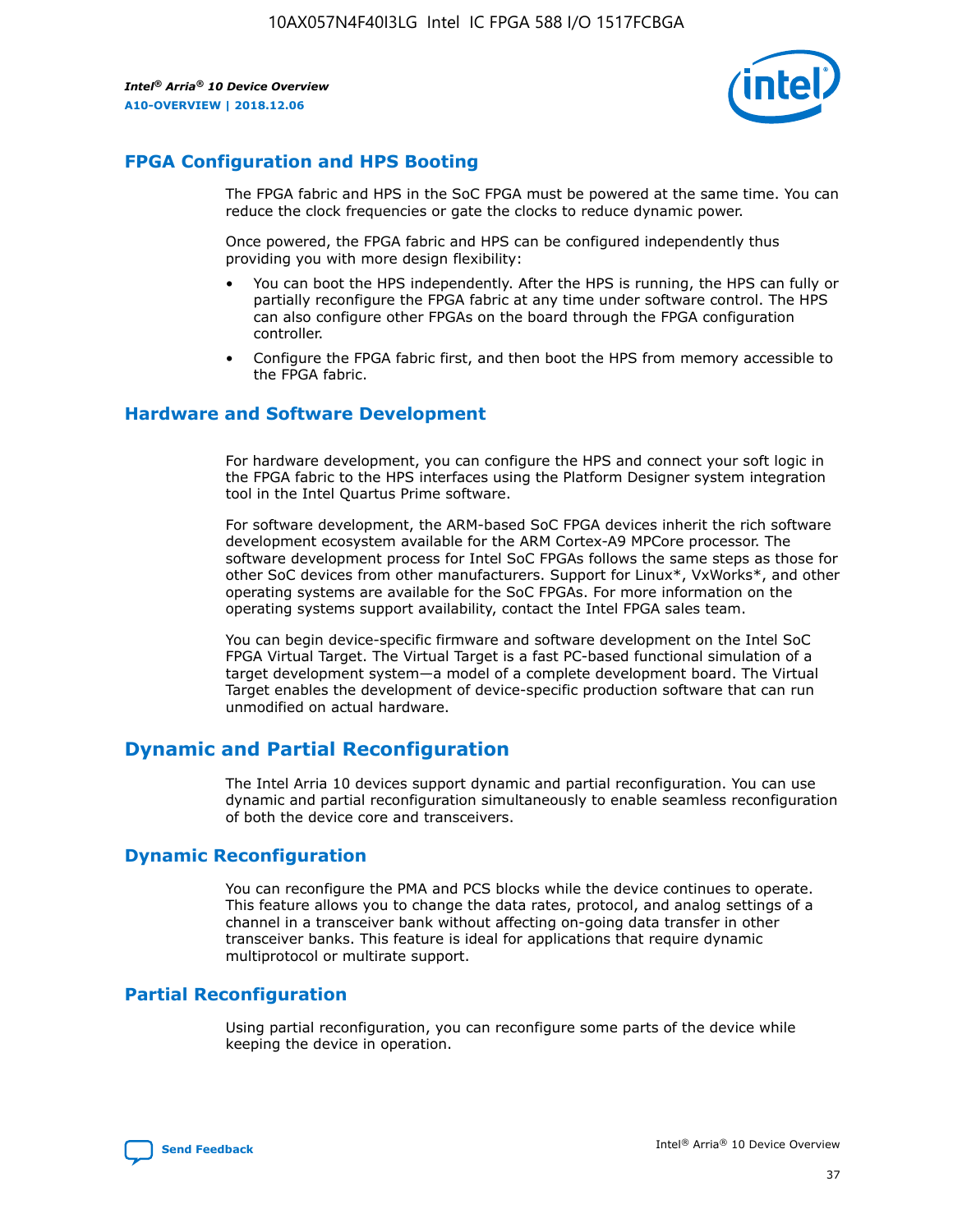

Instead of placing all device functions in the FPGA fabric, you can store some functions that do not run simultaneously in external memory and load them only when required. This capability increases the effective logic density of the device, and lowers cost and power consumption.

In the Intel solution, you do not have to worry about intricate device architecture to perform a partial reconfiguration. The partial reconfiguration capability is built into the Intel Quartus Prime design software, making such time-intensive task simple.

Intel Arria 10 devices support partial reconfiguration in the following configuration options:

- Using an internal host:
	- All supported configuration modes where the FPGA has access to external memory devices such as serial and parallel flash memory.
	- Configuration via Protocol [CvP (PCIe)]
- Using an external host—passive serial (PS), fast passive parallel (FPP) x8, FPP x16, and FPP x32 I/O interface.

# **Enhanced Configuration and Configuration via Protocol**

## **Table 25. Configuration Schemes and Features of Intel Arria 10 Devices**

Intel Arria 10 devices support 1.8 V programming voltage and several configuration schemes.

| <b>Scheme</b>                                                          | <b>Data</b><br><b>Width</b> | <b>Max Clock</b><br>Rate<br>(MHz) | <b>Max Data</b><br>Rate<br>(Mbps)<br>(13) | <b>Decompression</b> | <b>Design</b><br>Security <sup>(1</sup><br>4) | <b>Partial</b><br>Reconfiguration<br>(15) | <b>Remote</b><br><b>System</b><br><b>Update</b> |
|------------------------------------------------------------------------|-----------------------------|-----------------------------------|-------------------------------------------|----------------------|-----------------------------------------------|-------------------------------------------|-------------------------------------------------|
| <b>JTAG</b>                                                            | 1 bit                       | 33                                | 33                                        |                      |                                               | Yes(16)                                   |                                                 |
| Active Serial (AS)<br>through the<br>EPCO-L<br>configuration<br>device | 1 bit,<br>4 bits            | 100                               | 400                                       | Yes                  | Yes                                           | Yes(16)                                   | Yes                                             |
| Passive serial (PS)<br>through CPLD or<br>external<br>microcontroller  | 1 bit                       | 100                               | 100                                       | Yes                  | Yes                                           | Yes <sup>(16)</sup>                       | Parallel<br>Flash<br>Loader<br>(PFL) IP<br>core |
|                                                                        |                             |                                   |                                           |                      |                                               |                                           | continued                                       |

<sup>(13)</sup> Enabling either compression or design security features affects the maximum data rate. Refer to the Intel Arria 10 Device Datasheet for more information.

<sup>(14)</sup> Encryption and compression cannot be used simultaneously.

 $(15)$  Partial reconfiguration is an advanced feature of the device family. If you are interested in using partial reconfiguration, contact Intel for support.

 $(16)$  Partial configuration can be performed only when it is configured as internal host.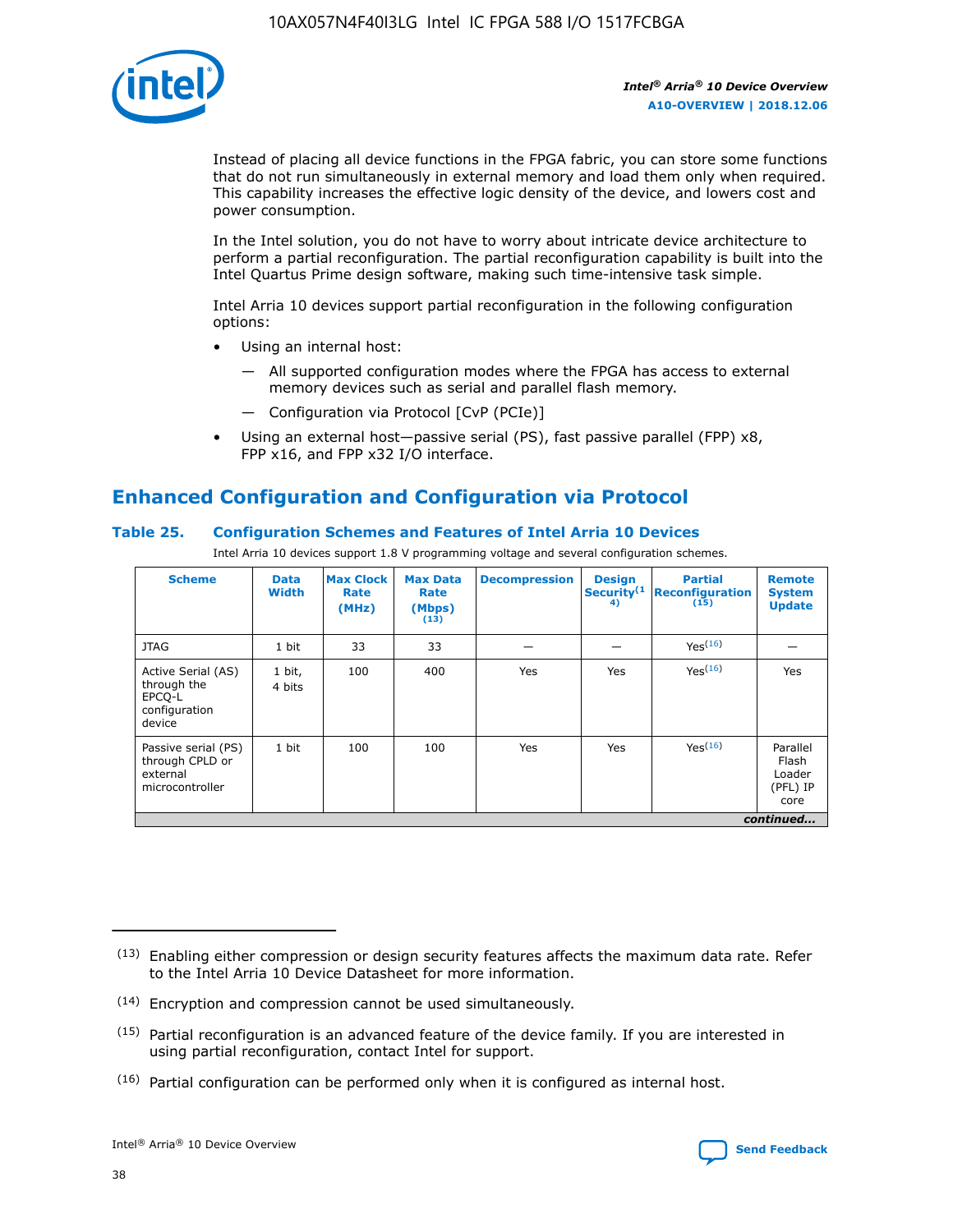

| <b>Scheme</b>                                    | <b>Data</b><br><b>Width</b> | <b>Max Clock</b><br>Rate<br>(MHz) | <b>Max Data</b><br>Rate<br>(Mbps)<br>(13) | <b>Decompression</b> | <b>Design</b><br>Security <sup>(1</sup><br>4) | <b>Partial</b><br><b>Reconfiguration</b><br>(15) | <b>Remote</b><br><b>System</b><br><b>Update</b> |
|--------------------------------------------------|-----------------------------|-----------------------------------|-------------------------------------------|----------------------|-----------------------------------------------|--------------------------------------------------|-------------------------------------------------|
| Fast passive                                     | 8 bits                      | 100                               | 3200                                      | Yes                  | Yes                                           | Yes(17)                                          | PFL IP                                          |
| parallel (FPP)<br>through CPLD or                | 16 bits                     |                                   |                                           | Yes                  | Yes                                           |                                                  | core                                            |
| external<br>microcontroller                      | 32 bits                     |                                   |                                           | Yes                  | Yes                                           |                                                  |                                                 |
| Configuration via                                | 16 bits                     | 100                               | 3200                                      | Yes                  | Yes                                           | Yes <sup>(17)</sup>                              |                                                 |
| <b>HPS</b>                                       | 32 bits                     |                                   |                                           | Yes                  | Yes                                           |                                                  |                                                 |
| Configuration via<br>Protocol [CvP<br>$(PCIe^*)$ | x1, x2,<br>x4, x8<br>lanes  |                                   | 8000                                      | Yes                  | Yes                                           | Yes <sup>(16)</sup>                              |                                                 |

You can configure Intel Arria 10 devices through PCIe using Configuration via Protocol (CvP). The Intel Arria 10 CvP implementation conforms to the PCIe 100 ms power-up-to-active time requirement.

#### **Related Information**

[Configuration via Protocol \(CvP\) Implementation in Intel FPGAs User Guide](https://www.intel.com/content/www/us/en/programmable/documentation/dsu1441819344145.html#dsu1442269728522) Provides more information about the CvP configuration scheme.

## **SEU Error Detection and Correction**

Intel Arria 10 devices offer robust and easy-to-use single-event upset (SEU) error detection and correction circuitry.

The detection and correction circuitry includes protection for Configuration RAM (CRAM) programming bits and user memories. The CRAM is protected by a continuously running CRC error detection circuit with integrated ECC that automatically corrects one or two errors and detects higher order multi-bit errors. When more than two errors occur, correction is available through reloading of the core programming file, providing a complete design refresh while the FPGA continues to operate.

The physical layout of the Intel Arria 10 CRAM array is optimized to make the majority of multi-bit upsets appear as independent single-bit or double-bit errors which are automatically corrected by the integrated CRAM ECC circuitry. In addition to the CRAM protection, the M20K memory blocks also include integrated ECC circuitry and are layout-optimized for error detection and correction. The MLAB does not have ECC.

(14) Encryption and compression cannot be used simultaneously.

<sup>(17)</sup> Supported at a maximum clock rate of 100 MHz.



 $(13)$  Enabling either compression or design security features affects the maximum data rate. Refer to the Intel Arria 10 Device Datasheet for more information.

 $(15)$  Partial reconfiguration is an advanced feature of the device family. If you are interested in using partial reconfiguration, contact Intel for support.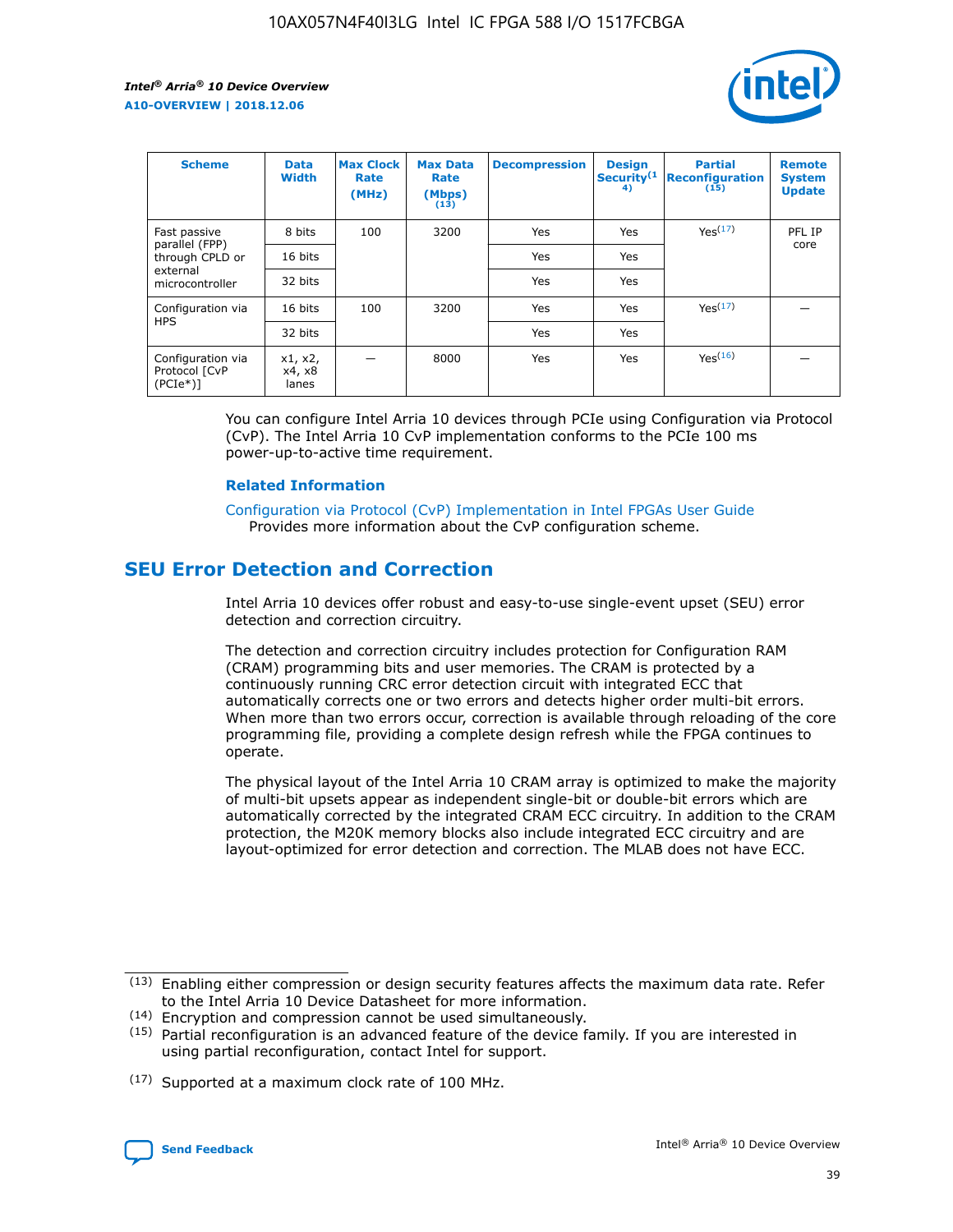

## **Power Management**

Intel Arria 10 devices leverage the advanced 20 nm process technology, a low 0.9 V core power supply, an enhanced core architecture, and several optional power reduction techniques to reduce total power consumption by as much as 40% compared to Arria V devices and as much as 60% compared to Stratix V devices.

The optional power reduction techniques in Intel Arria 10 devices include:

- **SmartVID**—a code is programmed into each device during manufacturing that allows a smart regulator to operate the device at lower core  $V_{CC}$  while maintaining performance
- **Programmable Power Technology**—non-critical timing paths are identified by the Intel Quartus Prime software and the logic in these paths is biased for low power instead of high performance
- **Low Static Power Options**—devices are available with either standard static power or low static power while maintaining performance

Furthermore, Intel Arria 10 devices feature Intel's industry-leading low power transceivers and include a number of hard IP blocks that not only reduce logic resources but also deliver substantial power savings compared to soft implementations. In general, hard IP blocks consume up to 90% less power than the equivalent soft logic implementations.

## **Incremental Compilation**

The Intel Quartus Prime software incremental compilation feature reduces compilation time and helps preserve performance to ease timing closure. The incremental compilation feature enables the partial reconfiguration flow for Intel Arria 10 devices.

Incremental compilation supports top-down, bottom-up, and team-based design flows. This feature facilitates modular, hierarchical, and team-based design flows where different designers compile their respective design sections in parallel. Furthermore, different designers or IP providers can develop and optimize different blocks of the design independently. These blocks can then be imported into the top level project.

## **Document Revision History for Intel Arria 10 Device Overview**

| <b>Document</b><br><b>Version</b> | <b>Changes</b>                                                                                                                                                                                                                                                              |
|-----------------------------------|-----------------------------------------------------------------------------------------------------------------------------------------------------------------------------------------------------------------------------------------------------------------------------|
| 2018.12.06                        | Added links to Intel Arria 10 device errata documents.<br>Removed automotive temperature option from the Intel Arria 10 GX devices.<br>Removed -3 fabric speed grade from the Intel Arria 10 GT devices.<br>Updated power options for the Intel Arria 10 GX and GT devices. |
| 2018.04.09                        | Updated the lowest $V_{CC}$ from 0.83 V to 0.82 V in the topic listing a summary of the device features.                                                                                                                                                                    |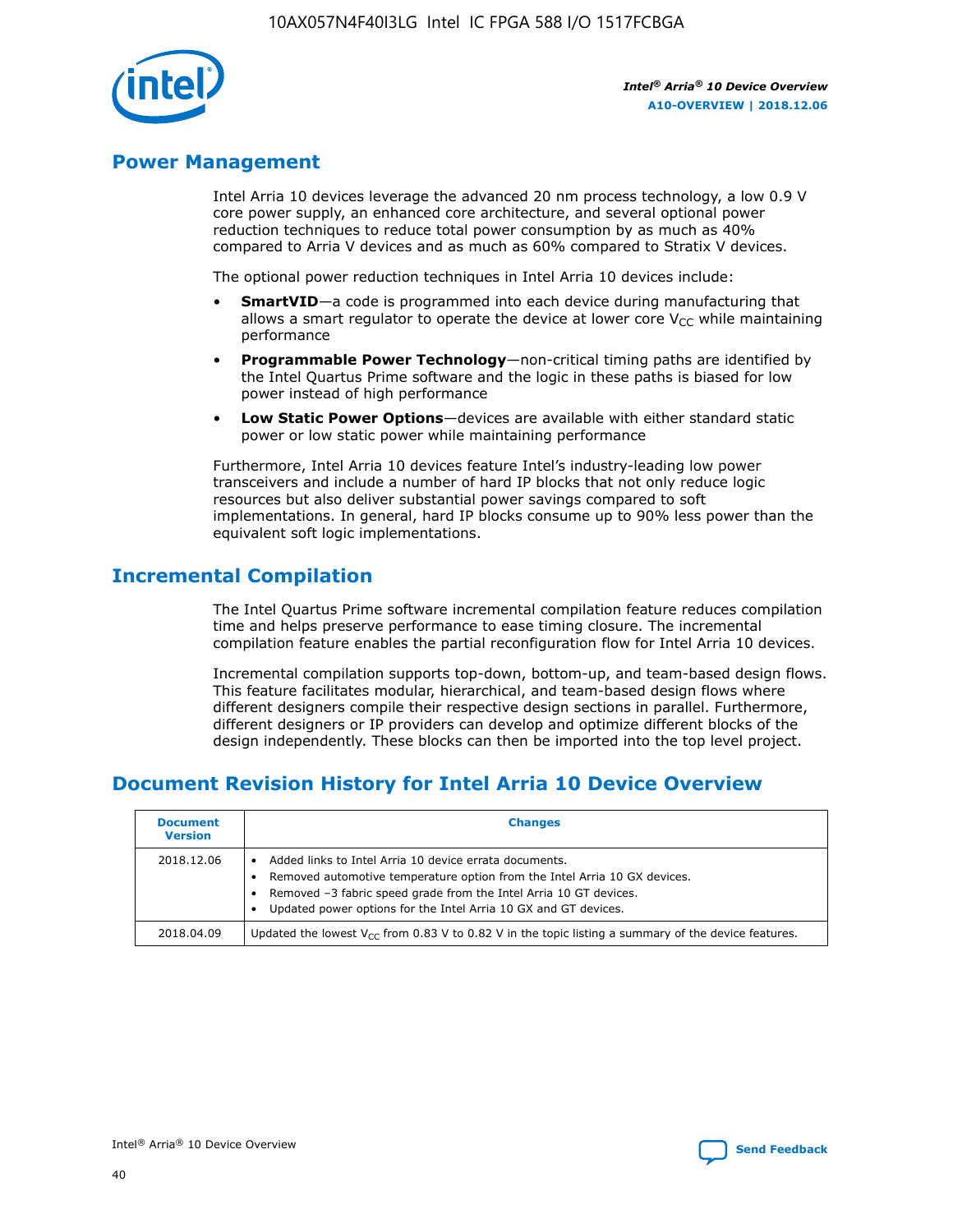*Intel® Arria® 10 Device Overview* **A10-OVERVIEW | 2018.12.06**



| <b>Date</b>    | <b>Version</b> | <b>Changes</b>                                                                                                                                                                                                                                                                                                                                                                                                                                                                                                                                                                                                                                                                                                                                                                                                                                                                                                                                                            |
|----------------|----------------|---------------------------------------------------------------------------------------------------------------------------------------------------------------------------------------------------------------------------------------------------------------------------------------------------------------------------------------------------------------------------------------------------------------------------------------------------------------------------------------------------------------------------------------------------------------------------------------------------------------------------------------------------------------------------------------------------------------------------------------------------------------------------------------------------------------------------------------------------------------------------------------------------------------------------------------------------------------------------|
| January 2018   | 2018.01.17     | Updated the maximum data rate for HPS (Intel Arria 10 SX devices<br>external memory interface DDR3 controller from 2,166 Mbps to 2,133<br>Mbps.<br>Updated maximum frequency supported for half rate QDRII and QDRII<br>+ SRAM to 633 MHz in Memory Standards Supported by the Soft<br>Memory Controller table.<br>Updated transceiver backplane capability to 12.5 Gbps.<br>$\bullet$<br>Removed transceiver speed grade 5 in Sample Ordering Core and<br>Available Options for Intel Arria 10 GX Devices figure.<br>Removed package code 40, low static power, SmartVID, industrial, and<br>military operating temperature support from Sample Ordering Core and<br>Available Options for Intel Arria 10 GT Devices figure.<br>Updated short reach transceiver rate for Intel Arria 10 GT devices to<br>25.8 Gbps.<br>Removed On-Die Instrumentation - EyeQ and Jitter Margin Tool<br>support from PMA Features of the Transceivers in Intel Arria 10 Devices<br>table. |
| September 2017 | 2017.09.20     | Updated the maximum speed of the DDR4 external memory interface from<br>1,333 MHz/2,666 Mbps to 1,200 MHz/2,400 Mbps.                                                                                                                                                                                                                                                                                                                                                                                                                                                                                                                                                                                                                                                                                                                                                                                                                                                     |
| July 2017      | 2017.07.13     | Corrected the automotive temperature range in the figure showing the<br>available options for the Intel Arria 10 GX devices from "-40°C to 100°C"<br>to "-40°C to 125°C".                                                                                                                                                                                                                                                                                                                                                                                                                                                                                                                                                                                                                                                                                                                                                                                                 |
| July 2017      | 2017.07.06     | Added automotive temperature option to Intel Arria 10 GX device family.                                                                                                                                                                                                                                                                                                                                                                                                                                                                                                                                                                                                                                                                                                                                                                                                                                                                                                   |
| May 2017       | 2017.05.08     | Corrected protocol names with "1588" to "IEEE 1588v2".<br>$\bullet$<br>Updated the vertical migration table to remove vertical migration<br>$\bullet$<br>between Intel Arria 10 GX and Intel Arria 10 SX device variants.<br>Removed all "Preliminary" marks.<br>$\bullet$                                                                                                                                                                                                                                                                                                                                                                                                                                                                                                                                                                                                                                                                                                |
| March 2017     | 2017.03.15     | Removed the topic about migration from Intel Arria 10 to Intel Stratix<br>10 devices.<br>Rebranded as Intel.<br>$\bullet$                                                                                                                                                                                                                                                                                                                                                                                                                                                                                                                                                                                                                                                                                                                                                                                                                                                 |
| October 2016   | 2016.10.31     | Removed package F36 from Intel Arria 10 GX devices.<br>Updated Intel Arria 10 GT sample ordering code and maximum GX<br>$\bullet$<br>transceiver count. Intel Arria 10 GT devices are available only in the<br>SF45 package option with a maximum of 72 transceivers.                                                                                                                                                                                                                                                                                                                                                                                                                                                                                                                                                                                                                                                                                                     |
| May 2016       | 2016.05.02     | Updated the FPGA Configuration and HPS Booting topic.<br>$\bullet$<br>Remove V <sub>CC</sub> PowerManager from the Summary of Features, Power<br>Management and Arria 10 Device Variants and packages topics. This<br>feature is no longer supported in Arria 10 devices.<br>Removed LPDDR3 from the Memory Standards Supported by the HPS<br>Hard Memory Controller table in the Memory Standards Supported by<br>Intel Arria 10 Devices topic. This standard is only supported by the<br>FPGA.<br>Removed transceiver speed grade 5 from the Device Variants and<br>Packages topic for Arria 10 GX and SX devices.                                                                                                                                                                                                                                                                                                                                                      |
| February 2016  | 2016.02.11     | Changed the maximum Arria 10 GT datarate to 25.8 Gbps and the<br>minimum datarate to 1 Gbps globally.<br>Revised the state for Core clock networks in the Summary of Features<br>$\bullet$<br>topic.<br>Changed the transceiver parameters in the "Summary of Features for<br>$\bullet$<br>Arria 10 Devices" table.<br>• Changed the transceiver parameters in the "Maximum Resource Counts<br>for Arria 10 GT Devices" table.<br>Changed the package availability for GT devices in the "Package Plan<br>for Arria 10 GT Devices" table.<br>Changed the package configurations for GT devices in the "Migration"<br>Capability Across Arria 10 Product Lines" figure.<br>continued                                                                                                                                                                                                                                                                                       |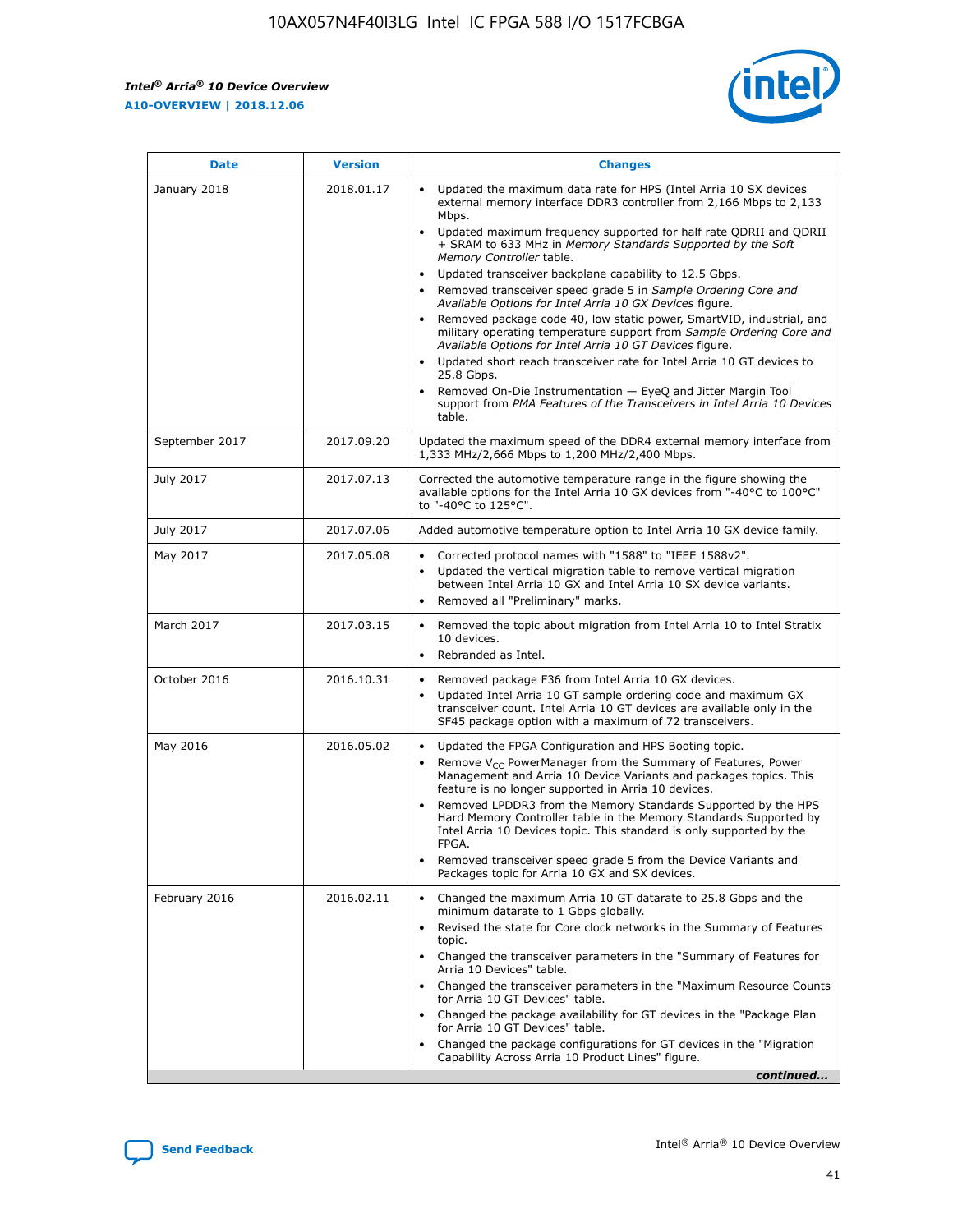

| <b>Date</b>   | <b>Version</b> | <b>Changes</b>                                                                                                                                                               |
|---------------|----------------|------------------------------------------------------------------------------------------------------------------------------------------------------------------------------|
|               |                | • Changed transceiver parameters in the "Low Power Serial Transceivers"<br>section.                                                                                          |
|               |                | • Changed the transceiver descriptions in the "Device Variants for the<br>Arria 10 Device Family" table.                                                                     |
|               |                | Changed the "Sample Ordering Code and Available Options for Arria 10<br>$\bullet$<br>GT Devices" figure.                                                                     |
|               |                | Changed the datarates for GT devices in the "PMA Features" section.                                                                                                          |
|               |                | Changed the datarates for GT devices in the "PCS Features" section.<br>$\bullet$                                                                                             |
| December 2015 | 2015.12.14     | Updated the number of M20K memory blocks for Arria 10 GX 660 from<br>2133 to 2131 and corrected the total RAM bit from 48,448 Kb to<br>48,408 Kb.                            |
|               |                | Corrected the number of DSP blocks for Arria 10 GX 660 from 1688 to<br>1687 in the table listing floating-point arithmetic resources.                                        |
| November 2015 | 2015.11.02     | Updated the maximum resources for Arria 10 GX 220, GX 320, GX 480,<br>$\bullet$<br>GX 660, SX 220, SX 320, SX 480, and SX 660.                                               |
|               |                | • Updated resource count for Arria 10 GX 320, GX 480, GX 660, SX 320,<br>SX 480, a SX 660 devices in Number of Multipliers in Intel Arria 10<br><b>Devices</b> table.        |
|               |                | Updated the available options for Arria 10 GX, GT, and SX.                                                                                                                   |
|               |                | Changed instances of Quartus II to Quartus Prime.<br>$\bullet$                                                                                                               |
| June 2015     | 2015.06.15     | Corrected label for Intel Arria 10 GT product lines in the vertical migration<br>figure.                                                                                     |
| May 2015      | 2015.05.15     | Corrected the DDR3 half rate and quarter rate maximum frequencies in the<br>table that lists the memory standards supported by the Intel Arria 10 hard<br>memory controller. |
| May 2015      | 2015.05.04     | • Added support for 13.5G JESD204b in the Summary of Features table.                                                                                                         |
|               |                | • Added a link to Arria 10 GT Channel Usage in the Arria 10 GT Package<br>Plan topic.                                                                                        |
|               |                | • Added a note to the table, Maximum Resource Counts for Arria 10 GT<br>devices.                                                                                             |
|               |                | • Updated the power requirements of the transceivers in the Low Power<br>Serial Transceivers topic.                                                                          |
| January 2015  | 2015.01.23     | • Added floating point arithmetic features in the Summary of Features<br>table.                                                                                              |
|               |                | • Updated the total embedded memory from 38.38 megabits (Mb) to<br>65.6 Mb.                                                                                                  |
|               |                | • Updated the table that lists the memory standards supported by Intel<br>Arria 10 devices.                                                                                  |
|               |                | Removed support for DDR3U, LPDDR3 SDRAM, RLDRAM 2, and DDR2.                                                                                                                 |
|               |                | Moved RLDRAM 3 support from hard memory controller to soft memory<br>controller. RLDRAM 3 support uses hard PHY with soft memory<br>controller.                              |
|               |                | Added soft memory controller support for QDR IV.<br>٠                                                                                                                        |
|               |                | Updated the maximum resource count table to include the number of<br>hard memory controllers available in each device variant.                                               |
|               |                | Updated the transceiver PCS data rate from 12.5 Gbps to 12 Gbps.<br>$\bullet$                                                                                                |
|               |                | Updated the max clock rate of PS, FPP x8, FPP x16, and Configuration<br>via HPS from 125 MHz to 100 MHz.                                                                     |
|               |                | Added a feature for fractional synthesis PLLs: PLL cascading.                                                                                                                |
|               |                | Updated the HPS programmable general-purpose I/Os from 54 to 62.<br>$\bullet$                                                                                                |
|               |                | continued                                                                                                                                                                    |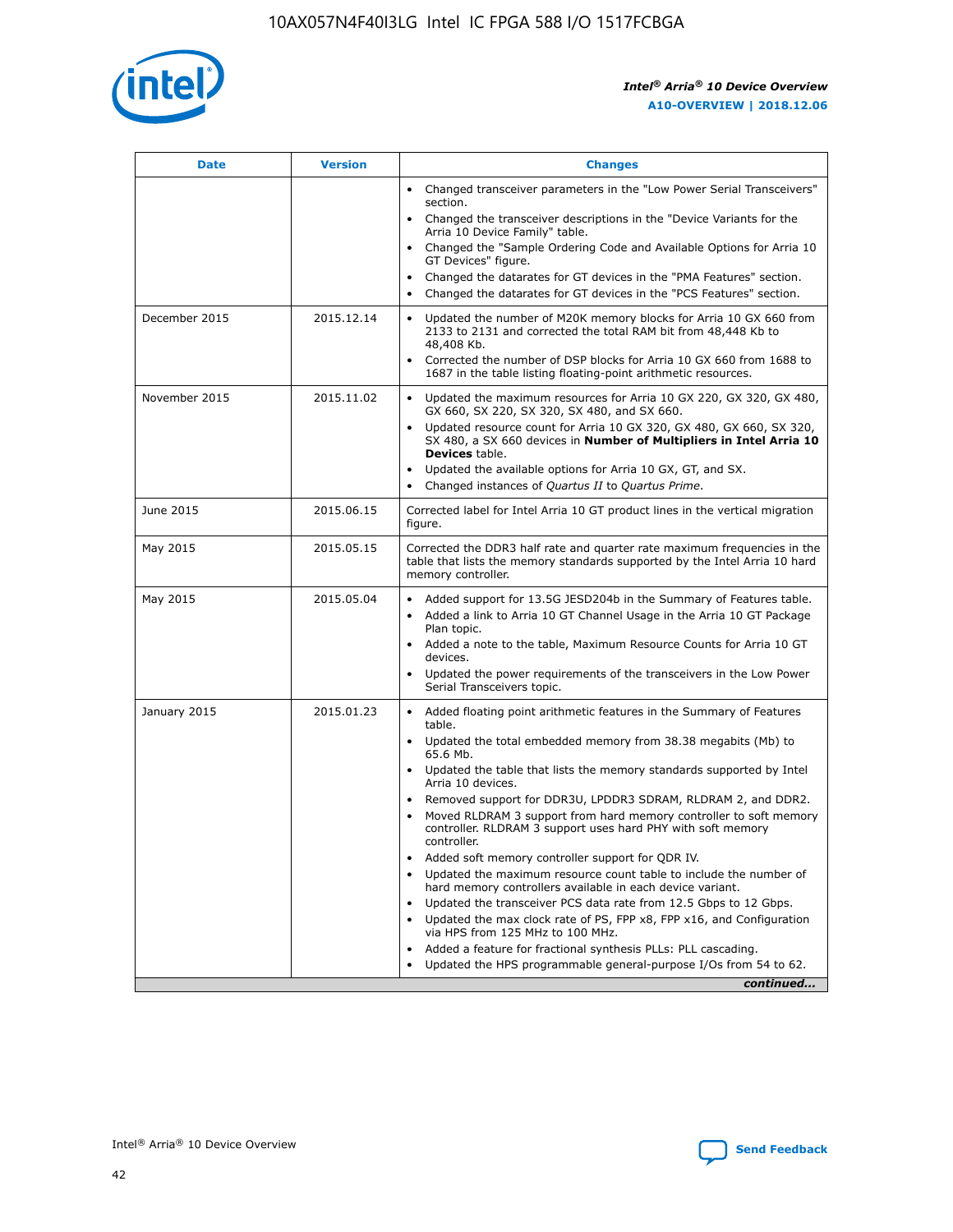r



| <b>Date</b>    | <b>Version</b> | <b>Changes</b>                                                                                                                                                                                                                                                                                                                                                                                                                                                                                                                                      |
|----------------|----------------|-----------------------------------------------------------------------------------------------------------------------------------------------------------------------------------------------------------------------------------------------------------------------------------------------------------------------------------------------------------------------------------------------------------------------------------------------------------------------------------------------------------------------------------------------------|
| September 2014 | 2014.09.30     | Corrected the 3 V I/O and LVDS I/O counts for F35 and F36 packages<br>$\bullet$<br>of Arria 10 GX.<br>Corrected the 3 V I/O, LVDS I/O, and transceiver counts for the NF40<br>$\bullet$<br>package of the Arria GX 570 and 660.<br>Removed 3 V I/O, LVDS I/O, and transceiver counts for the NF40<br>$\bullet$<br>package of the Arria GX 900 and 1150. The NF40 package is not<br>available for Arria 10 GX 900 and 1150.                                                                                                                          |
| August 2014    | 2014.08.18     | Updated Memory (Kb) M20K maximum resources for Arria 10 GX 660<br>devices from 42,660 to 42,620.<br>Added GPIO columns consisting of LVDS I/O Bank and 3V I/O Bank in<br>$\bullet$<br>the Package Plan table.<br>Added how to use memory interface clock frequency higher than 533<br>$\bullet$<br>MHz in the I/O vertical migration.<br>Added information to clarify that RLDRAM3 support uses hard PHY with<br>$\bullet$<br>soft memory controller.<br>Added variable precision DSP blocks support for floating-point<br>$\bullet$<br>arithmetic. |
| June 2014      | 2014.06.19     | Updated number of dedicated I/Os in the HPS block to 17.                                                                                                                                                                                                                                                                                                                                                                                                                                                                                            |
| February 2014  | 2014.02.21     | Updated transceiver speed grade options for GT devices in Figure 2.                                                                                                                                                                                                                                                                                                                                                                                                                                                                                 |
| February 2014  | 2014.02.06     | Updated data rate for Arria 10 GT devices from 28.1 Gbps to 28.3 Gbps.                                                                                                                                                                                                                                                                                                                                                                                                                                                                              |
| December 2013  | 2013.12.10     | Updated the HPS memory standards support from LPDDR2 to LPDDR3.<br>Updated HPS block diagram to include dedicated HPS I/O and FPGA<br>$\bullet$<br>Configuration blocks as well as repositioned SD/SDIO/MMC, DMA, SPI<br>and NAND Flash with ECC blocks.                                                                                                                                                                                                                                                                                            |
| December 2013  | 2013.12.02     | Initial release.                                                                                                                                                                                                                                                                                                                                                                                                                                                                                                                                    |